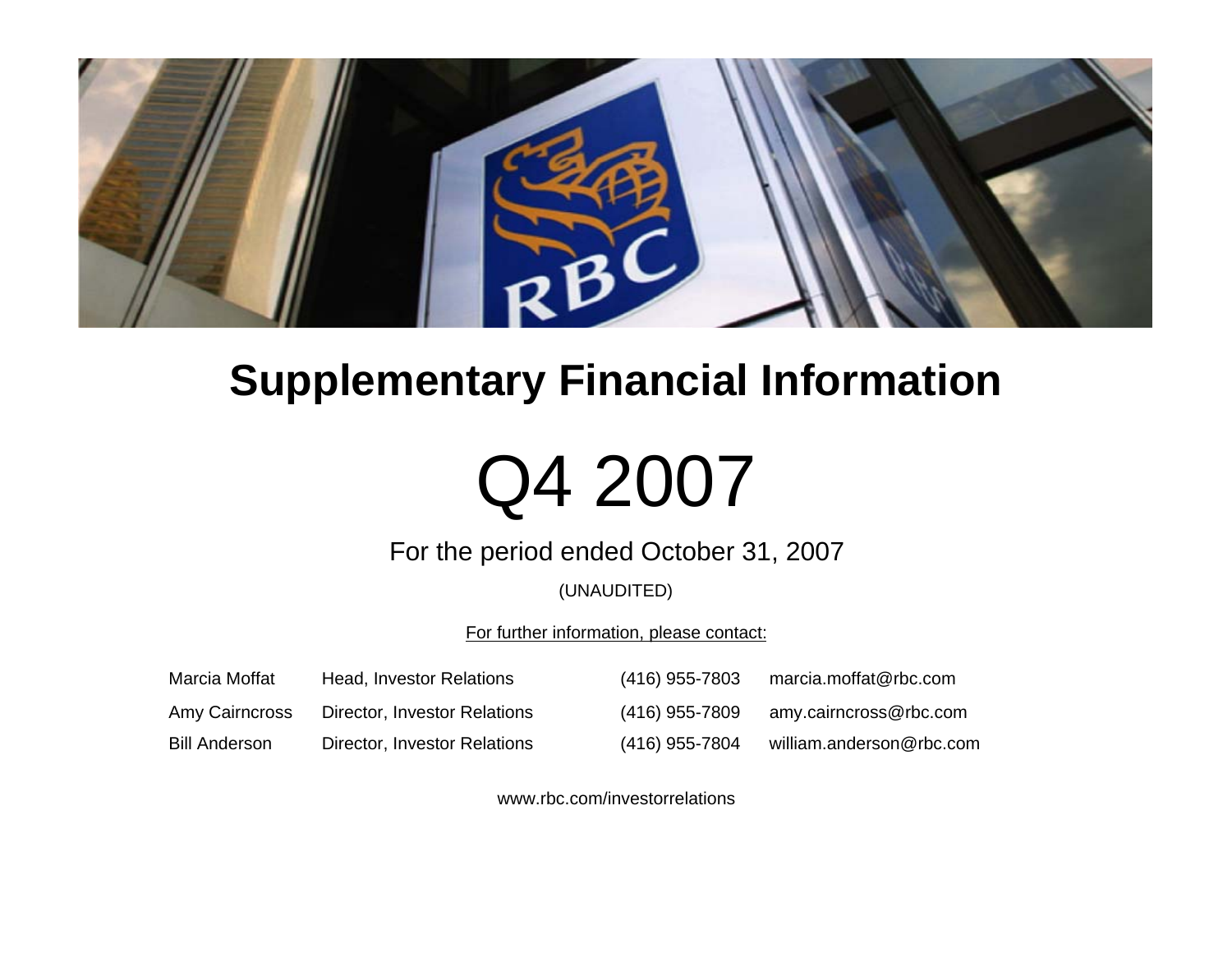### **Page Page**

- 1 **Notes to Users Capital**
- 2 **Key performance and Non-GAAP measures** 18 Risk-adjusted assets
- 2 **Glossary**
- 

### **Consolidated Results**

- 
- Revenue from trading activities 24 Credit quality ratios
- Non-interest expense
- Other earnings measures and Defined operating leverage 25 **Calculation of ROE and RORC**
- Goodwill

### **Segment Details**

- Canadian Banking
- Wealth Management
- U.S. & International Banking
- Capital Markets
- Corporate Support
- Discontinued Operations

### **On- and Off-Balance Sheet**

- Balance sheets (period-end balances)
- Selected average balance sheet items
- Assets under administration and management
- Statements of comprehensive income
- Statements of changes in shareholders' equity
- Loan securitization
- 
- Capital
- 

### **Credit Quality**

- 3 **Financial Highlights** 19 Loans and acceptances
	- Gross impaired loans
	- 22 Provision for credit losses
- Statements of income 23 Allowance for credit losses
	-
	-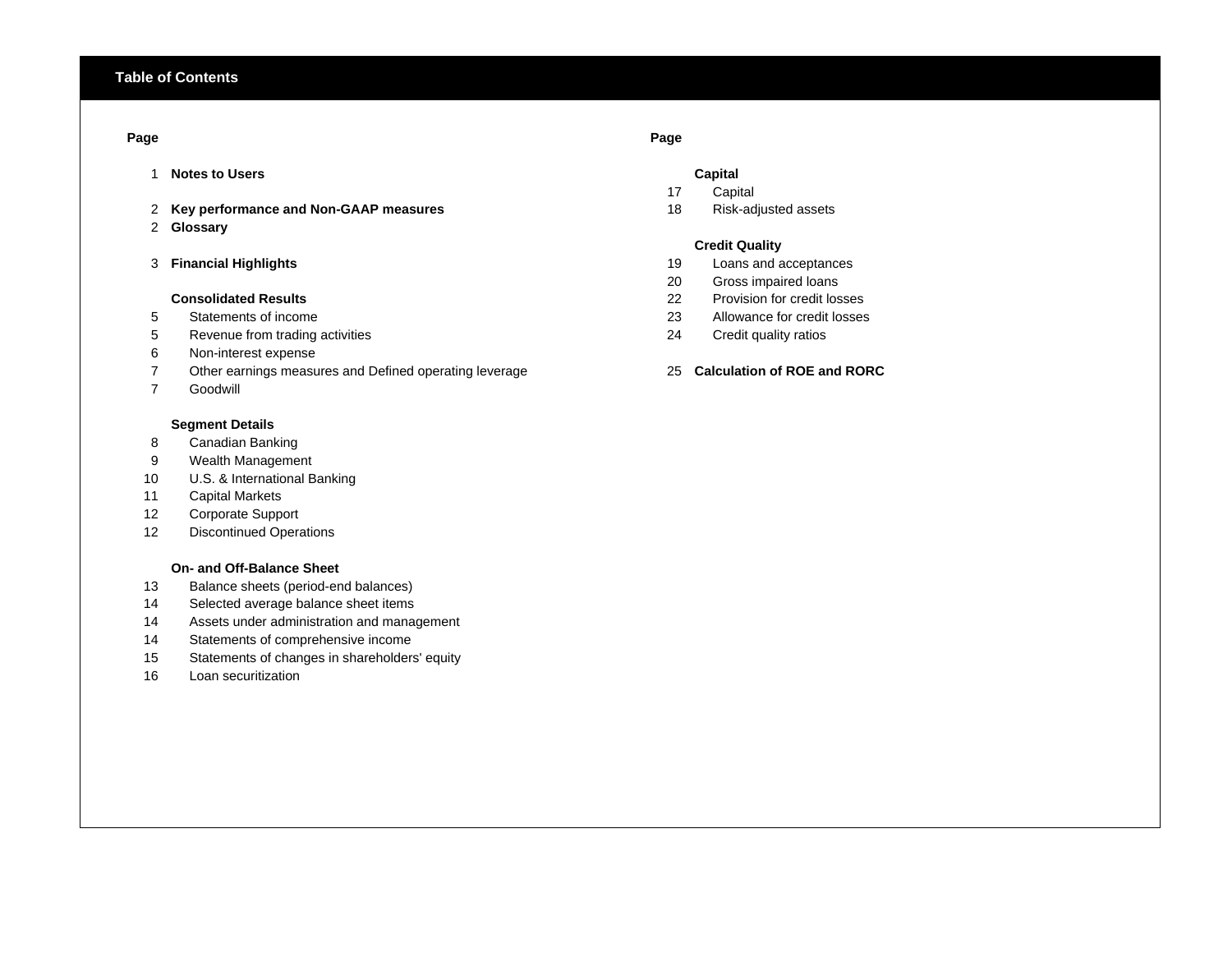### **Notes to Users**

The financial information in this document is in Canadian dollars and based on financial statements prepared in accordance with Canadian generally accepted accounting principles (GAAP), unless otherwise noted. This document is not audited and should be read in conjunction with our 2007 Annual Report to Shareholders and Quarterly Results slides for Q4 2007, the audited annual consolidated financial statements and accompanying Management's Discussion & Analysis for the year ended October 31, 2007 and the Glossary on page 2 of this document. Effective October 31, 2006, RBC Mortgage Company disposed of substantially all its remaining assets and obligations and we no longer separately classify its results in our Consolidated Financial Statements. Results reported on a total consolidated basis are comparable to results from continuing operations for the corresponding prior periods. Certain comparative amounts have been reclassified to conform to the current period's presentations.

### **U.S. GAAP**

Commencing in Q3 2007, we have elected to no longer include <sup>a</sup> U.S. GAAP reconciliation in our unaudited Interim Consolidated Financial Statements on <sup>a</sup> quarterly basis. However, we will continue to include <sup>a</sup> U.S. GAAP reconciliation setting out the material differences between Canadian and U.S. GAAP in our annual audited Consolidated Financial Statements and in our unaudited Interim Consolidated Financial Statements for the six-month period ending April 30.

### *Significant reporting changes made to this document in Q4/07*

On November 1, 2007, we implemented the International Convergence of Capital Measurement and Capital Standards: A Revised Framework, known as Basel II. In preparation for this implementation, we reclassified our loans as either Retail or Wholesale.

We have revised the assets under administration - RBC Dexia Investor Services (RBC Dexia IS) amount for 2006 to reflect the total assets under administration amount reported by our joint venture. We had previously disclosed only the total assets under custody amount related to *RBC Dexia IS* .

We have revised our definitions of assets under administration and assets under management to better align them with our business-specific practices. This change did not impact the amounts reported in prior periods.

We reclassified certain amounts reported in Capital Markets from Interest income to Interest expense. There was no impact to Net interest income as a result of this reclassification.

We reclassified certain amounts reported in Corporate Support related to interest settlements on swaps in fair value hedge relationships from Non-interest income to Net interest income. This reclassification did not impact results in prior years.

### *Significant reporting changes made to this document in Q3/07*

We reclassified certain deposits reported in Capital Markets and U.S. & International Banking related to *RBC Dexia IS*, in accordance with the Q2 2007 business segment realignment. This reclassification did not impact the consolidated balance sheet.

We reclassified expenses related to internally developed software from Non-interest expense - Other to more specific Non-interest expense lines. All related comparative amounts have been updated to reflect this reclassification, which impacted the Corporate Support segment only and had no impact on total Non-interest expense.

The calculation of the P/E ratio has been revised and is now closing share price divided by diluted earnings per share. Previously the P/E ratio was calculated using the average of the high and low common share price for the period divided by diluted earnings per share.

### *Significant reporting changes made to this document in Q2/07*

Effective February 7, 2007, our previous three business segments (RBC Canadian Personal and Business, RBC U.S. and International Personal and Business and RBC Capital Markets) were reorganized into four new business segments and renamed. The comparative results have been restated to conform with the new segment reorganization. For further details, refer to pages 8 -12 and 25. Our four business segments are:

**Canadian Banking** comprises our domestic personal and business banking operations, certain retail investment businesses and our global insurance operations.

Wealth Management comprises businesses that directly serve the growing wealth management needs of affluent and high net worth clients in Canada, the U.S. and outside North America, and businesses that provide asset management and trust products. Previously, these businesses were reported in our RBC Canadian Personal and Business and RBC U.S. and International Personal and Business segments.

U.S. & International Banking comprises our banking businesses outside Canada, including our banking operations in the U.S. and Caribbean. In addition, this segment includes our 50% ownership in RBC Dexia IS. RBC Dexia IS was previously reported in our RBC Capital Markets segment.

**Capital Markets** comprises our global wholesale banking business which provides <sup>a</sup> wide range of corporate and investment banking, sales and trading, research and related products and services to corporations, public sector and institutional clients in North America and specialized products and services in select global markets.

### *Significant reporting changes made to this document in Q1/07*

### *Impact of new financial instruments accounting standards*

On November 1, 2006, we adopted three new accounting standards that were issued by the Canadian Institute of Chartered Accountants (CICA) related to financial instruments. These new standards, which have been applied prospectively, changed how we recognize and measure certain financial assets, financial liabilities and non-financial derivatives (financial instruments). For further details, refer to the Impact of the new financial instruments accounting standards section of our 2007 Annual Report and Notes 1 and 2 of our 2007 Consolidated Financial Statements.

As a result of implementing the new financial instruments accounting standards, certain financial instruments have been classified on a prospective basis within Securities from Investment to Trading. As a result, financial instruments that had previously been measured on an amortized cost basis are now being accounted for on a fair value basis.

### *Net interest income reclassification*

Certain amounts related to trustee services within Canadian Banking have been reclassified from Non-interest income - Investment management and custodial fees to Net interest income to better reflect their nature. The comparative amounts reflect the change.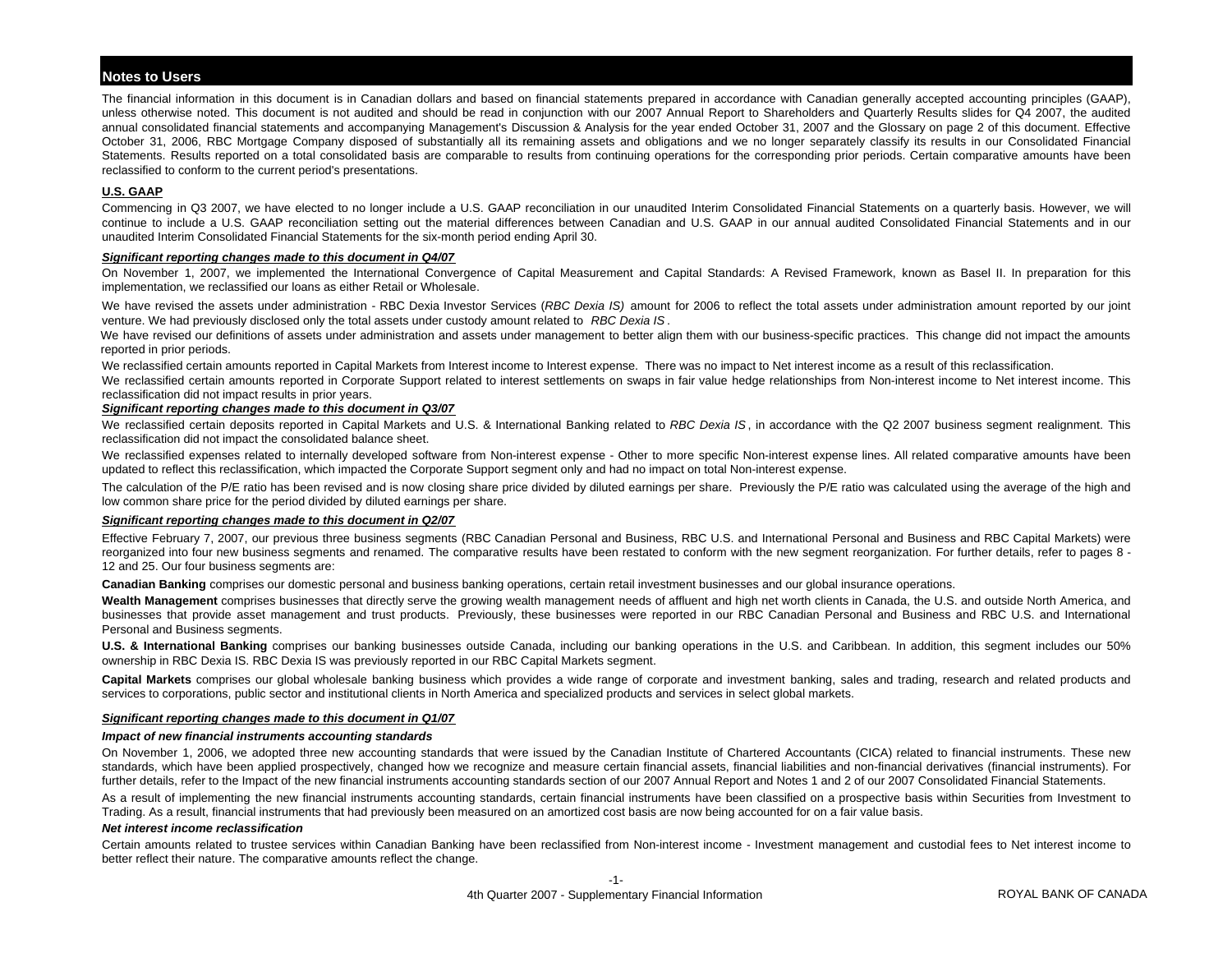### **Key performance and Non-GAAP measures**

Management measures and evaluates the performance of our consolidated operations and each of our segments based on <sup>a</sup> number of different measures including net income and non-GAAP measures. For details, refer to How we measure and report our business segments in our 2007 Annual Report to Shareholders. We also include non-GAAP cash basis financial measures in this document which we believe provides investors with supplemental information that may be useful in comparing to other financial institutions. However, readers are cautioned that non-GAAP financial measures do not have any standardized meaning prescribed by GAAP and therefore may not be comparable to similar measures presented by other companies.

### **Performance measures**

### Attributed capital (Economic capital)

An estimate of the amount of equity capital required to underpin risks. It is calculated by estimating **Non-GAAP measures** the level of capital that is necessary to support our various businesses, given their risks, consistent Cash basis measures with our desired solvency standard and credit ratings. The standard and credit ratings. Cash cash is cash net income, cash net income, cash diluted earnings per share (EPS) and cash

Unattributed capital represents common equity in excess of common equity attributed to our business segments and is reported in the Corporate Support segment. The Context of the Corporation of the Corporate Support segment.

### Return on risk capital (RORC)

Net income available to common shareholders divided by average risk capital. Refer to page 25 business Economic profit is net income available to common shareholders excluding the after-tax effect of<br>Segments RORC calculat segments RORC calculation. Business segment return on risk capital is calculated as net income<br>Available to common shareholders divided by average risk capital for the period.

### **Glossary**

Goodwill and intangibles **Calculations**

### Taxable equivalent basis (teb)

Income from certain tax-advantaged sources are reported on a taxable equivalent basis (teb). Under this approach, revenue from tax-advantaged sources are grossed up, which currently includes only our Canadian taxable corporate dividends recorded in Net interest income, to their tax equivalent value with a corresponding offset recorded in the provision for income taxes. We record teb adjustments in Capital Markets and record elimination adjustments in Corporate Support thereby generating the same after-tax net income as reported under GAAP.

### Total trading revenue

Total trading revenue is comprised of trading related revenue recorded in Net interest income and Noninterest income.

### **Ratios**

### Capital ratios

The percentage of risk-adjusted assets supported by capital, using the guidelines of the Office of the Superintendent of Financial Institutions Canada (OSFI) based on standards issued by the Bank for International Settlements and Canadian GAAP financial information.

Efficiency ratio Non-interest expense as a percentage of total revenue. Net interest margin (average assets)

### Return on assets

### Return on common equity (ROE)

Net income available to common shareholders divided by average common equity for the period. Refer to page 25 for ROE calculation.

### Assets under administration (AUA) and the control of the control of the control of the control of the control of the control of the control of the control of the control of the control of the control of the control of the

Assets administered by us which are beneficially owned by clients. Services provided in respect of assets under Used in the calculation of risk-based capital ratios as defined by guidelines issued by the OSFI. The face administration are of an administrative nature, including safekeeping, collecting investment income, settling purchase and sale transactions, and recordkeeping.

### Assets under management (AUM)

Assets managed by us which are beneficially owned by clients. Services provided in respect of assets under management include the selection of investments and the provision of investment advice. We have assets under management that are also administered by us and included in assets under administration.

### Risk capital Return on equity (ROE) Network and Return on equity (ROE) Network and Return on equity (ROE)

Risk capital includes credit, market (trading and non-trading), insurance-specific, operational,<br>
business and fixed assets risk capital.<br>
business and fixed assets risk capital. business and fixed assets risk capital for divided by average attributed capital for the period. Corporate Support also includes average unattributed capital. Refer to page 25 for calculation of ROE.

ROE are calculated by adding back to net income the after-tax amount of other intangibles. Unattributed capital These non-cash charges do not deplete our cash reserves.

Our defined operating leverage is defined as the difference between revenue growth rate (as adjusted) and Average risk capital non-interest expense growth rate (as adjusted). Revenue is based on a taxable equivalent basis, excluding<br>Calculated using methods intended to approximate the average of the daily risk capital balances Calculated using methods intended to approximate the average of the daily risk capital balances for consolidated variable interest entities (VIEs), accounting adjustments related to the new financial lines (includes Clobal accounting standards and Global Insurance revenue. Non-interest expense excludes Global Insurance expense.

amortization of other intangibles, less a capital charge for use of attributed capital.

Average balances (assets, loans and acceptances, and deposits) Calculated using methods intended to approximate the average of the daily balances for the period.

### Average common equity

Calculated as the average of the month-end common equity balances for the period. For the business segments, calculated using methods intended to approximate the average of the daily attributed capital for the period.

### Average earning assets

The average carrying value of deposits with banks, securities, assets purchased under reverse repurchase agreements and certain securities borrowed, and loans based on daily balances for the period.

### Capital charge

Calculated by multiplying the cost of capital by the amount of average common equity. The cost of capital is a proxy for the after-tax return that we estimate to be required by shareholders for the use of their capital. The cost of capital is regularly reviewed and adjusted from time to time based on prevailing market

### Market capitalization

End of period common shares outstanding multiplied by the closing common share price on the Toronto Stock Exchange.

### Net interest income divided by average assets.

Net income divided by average assets. Net interest margin (average earning assets) Net interest income divided by average earning assets.

### Net write-offs

Gross write-offs less recoveries of amounts previously written off.

value of assets is discounted using risk-weighting factors in order to reflect a comparable risk per dollar among all types of assets. The risk inherent in off-balance sheet instruments is also recognized, first by determining a credit equivalent amount, and then by applying appropriate risk-weighting factors.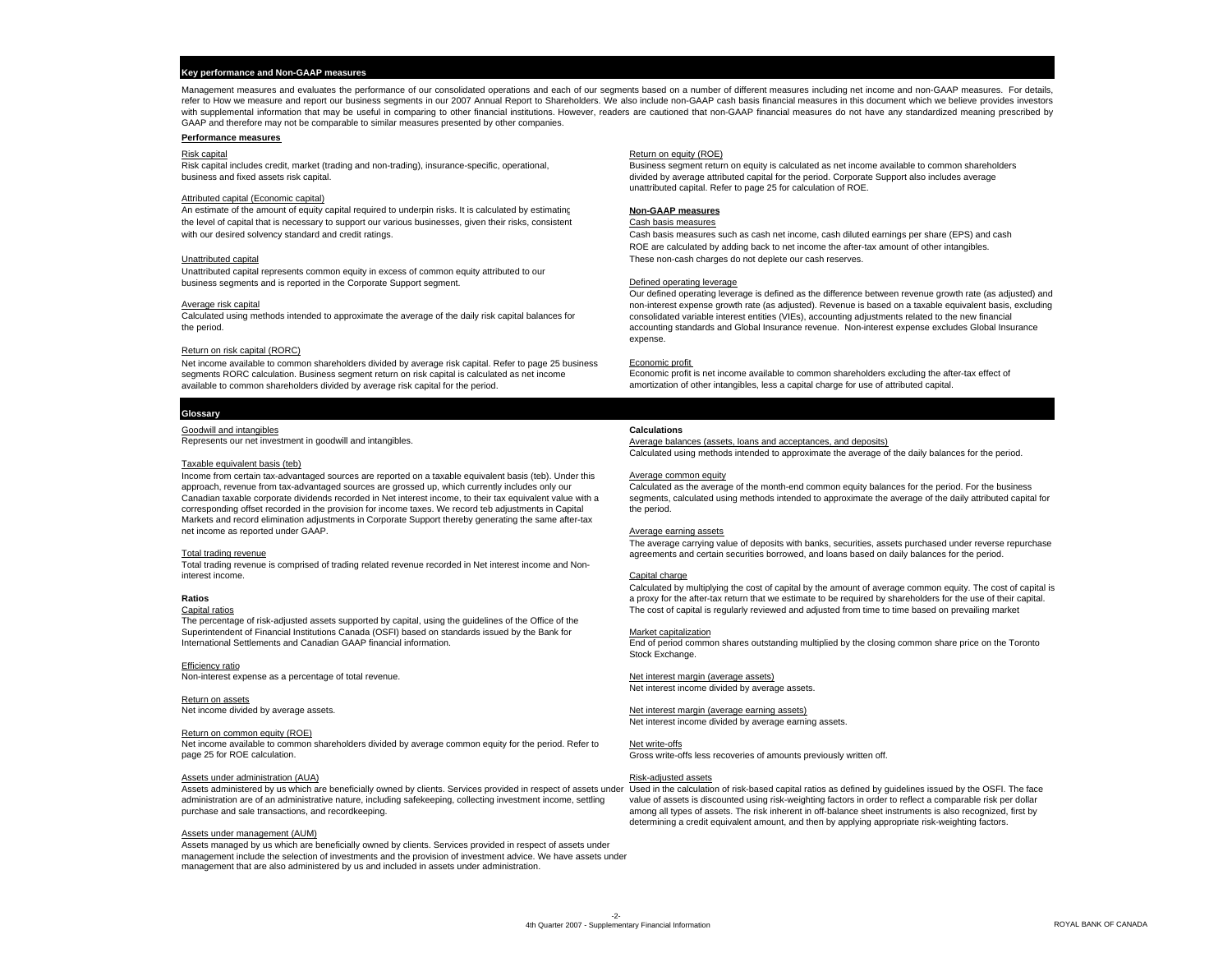| <b>FINANCIAL HIGHLIGHTS</b>                                                           |                  |                          |                          |                  |                  |                  |                  |                  |                  |                          |                  |                  |                  |
|---------------------------------------------------------------------------------------|------------------|--------------------------|--------------------------|------------------|------------------|------------------|------------------|------------------|------------------|--------------------------|------------------|------------------|------------------|
| (C\$MM)                                                                               | Q4/07            | Q3/07                    | Q2/07                    | Q1/07            | Q4/06            | Q3/06            | Q2/06            | Q1/06            | Q4/05            | 2007                     | 2006             | 2005             | 2004             |
|                                                                                       |                  |                          |                          |                  |                  |                  |                  |                  |                  |                          |                  |                  |                  |
| SELECTED INCOME STATEMENT INFORMATION                                                 |                  |                          |                          |                  |                  |                  |                  |                  |                  |                          |                  |                  |                  |
| Total revenue<br>Provision for credit losses (PCL)                                    | 5,615<br>263     | 5,480<br>178             | 5.669<br>188             | 5.698<br>162     | 5,349<br>159     | 5,206<br>99      | 5,122<br>124     | 4,960<br>47      | 4,796<br>103     | 22,462<br>791            | 20,637<br>429    | 19,184<br>455    | 17,802<br>346    |
| Insurance policyholder benefits, claims and acquisition expense                       | 637              | 343                      | 677                      | 516              | 611              | 627              | 619              | 652              | 740              | 2,173                    | 2,509            | 2,625            | 2,124            |
| Non-interest expense (NIE)                                                            | 3,093            | 3,165                    | 3,148                    | 3,067            | 2,955            | 2,861            | 2,928            | 2,751            | 3,310            | 12,473                   | 11,495           | 11,357           | 10,833           |
| Net income from continuing operations                                                 | 1,324            | 1,395                    | 1,279                    | 1,494            | 1,263            | 1,194            | 1,128            | 1,172            | 543              | 5,492                    | 4,757            | 3,437            | 3,023            |
| Net income (loss) from discontinued operations                                        |                  | 1,395                    |                          | 1,494            | (1)              | (17)             | (10)             | (1)              | (21)             | 5,492                    | (29)             | (50)<br>3,387    | (220)            |
| Net Income<br>Net income available to common shareholders                             | 1,324<br>1,300   | 1,369                    | 1,279<br>1,257           | 1,478            | 1,262<br>1,236   | 1,177<br>1,164   | 1,118<br>1,107   | 1,171<br>1,161   | 522<br>515       | 5,404                    | 4,728<br>4,668   | 3,349            | 2,803<br>2,772   |
| <b>PROFITABILITY MEASURES</b>                                                         |                  |                          |                          |                  |                  |                  |                  |                  |                  |                          |                  |                  |                  |
| Total                                                                                 |                  |                          |                          |                  |                  |                  |                  |                  |                  |                          |                  |                  |                  |
| Earnings per share (EPS) - basic<br>- diluted                                         | \$1.02<br>\$1.01 | \$1.07<br>\$1.06         | \$0.99<br>\$0.98         | \$1.16<br>\$1.14 | \$0.97<br>\$0.96 | \$0.91<br>\$0.90 | \$0.86<br>\$0.85 | \$0.90<br>\$0.89 | \$0.40<br>\$0.39 | \$4.24<br>\$4.19         | \$3.65<br>\$3.59 | \$2.61<br>\$2.57 | \$2.14<br>\$2.11 |
| Return on common equity (ROE)                                                         | 23.0%            | 24.4%                    | 23.5%                    | 27.3%            | 23.9%            | 23.1%            | 23.0%            | 23.9%            | 10.6%            | 24.6%                    | 23.5%            | 18.0%            | 15.6%            |
| Return on risk capital (RORC)                                                         | 35.8%            | 36.9%                    | 35.2%                    | 41.6%            | 37.3%            | 35.7%            | 35.7%            | 37.9%            | 17.3%            | 37.4%                    | 36.7%            | 29.3%            | 24.6%            |
| Return on assets                                                                      | 0.88%            | 0.94%                    | 0.91%                    | 1.06%            | 0.95%            | 0.92%            | 0.93%            | 0.97%            | 0.44%            | 0.95%                    | 0.94%            | 0.76%            | 0.67%            |
| Return on risk-adjusted assets                                                        | 2.12%            | 2.21%                    | 2.16%                    | 2.45%            | 2.24%            | 2.14%            | 2.17%            | 2.28%            | 1.05%            | 2.23%                    | 2.21%            | 1.77%            | 1.56%            |
| Efficiency ratio                                                                      | 55.1%            | 57.8%                    | 55.5%                    | 53.8%            | 55.2%            | 55.0%            | 57.2%            | 55.5%            | 69.0%            | 55.5%                    | 55.7%            | 59.2%            | 60.9%            |
| <b>Continuing Operations</b>                                                          |                  |                          |                          |                  |                  |                  |                  |                  |                  |                          |                  |                  |                  |
| Earnings per share (EPS) - basic                                                      | \$1.02           | \$1.07                   | \$0.99                   | \$1.16           | \$0.97           | \$0.92           | \$0.87           | \$0.90           | \$0.42           | \$4.24                   | \$3.67           | \$2.65           | \$2.31           |
| - diluted                                                                             | \$1.01           | \$1.06                   | \$0.98                   | \$1.14           | \$0.96           | \$0.91           | \$0.86           | \$0.89           | \$0.41           | \$4.19                   | \$3.61           | \$2.61           | \$2.28           |
| Return on common equity (ROE)<br>Return on risk capital (RORC)                        | 23.0%<br>35.8%   | 24.4%<br>36.9%           | 23.5%<br>35.2%           | 27.3%<br>41.6%   | 23.6%<br>37.3%   | 23.1%<br>36.2%   | 22.9%<br>36.1%   | 23.6%<br>38.0%   | 10.9%<br>18.1%   | 24.6%<br>37.4%           | 23.3%<br>37.0%   | 18.1%<br>29.7%   | 16.8%<br>26.5%   |
| <b>Discontinued Operations</b>                                                        |                  |                          |                          |                  |                  |                  |                  |                  |                  |                          |                  |                  |                  |
| Earnings per share (EPS) - basic                                                      |                  |                          | ÷,                       | \$0.00           | \$0.00           | (S0.01)          | (\$0.01)         | \$0.00           | (\$0.02)         | $\overline{\phantom{a}}$ | (\$0.02)         | (\$0.04)         | (\$0.17)         |
| - diluted                                                                             |                  | $\overline{\phantom{a}}$ | $\overline{\phantom{a}}$ | \$0.00           | \$0.00           | (\$0.01)         | (\$0.01)         | \$0.00           | (\$0.02)         | $\overline{\phantom{a}}$ | (\$0.02)         | (S0.04)          | (\$0.17)         |
|                                                                                       |                  |                          |                          |                  |                  |                  |                  |                  |                  |                          |                  |                  |                  |
| <b>KEY RATIOS</b><br>Diluted EPS growth                                               | 5.2%             | 17.8%                    | 15.3%                    | 28.1%            | 146.2%           | 21.6%            | 23.2%            | 18.7%            | 0.0 %            | 16.7%                    | 39.7%            | 21.8%            | (4.1)%           |
| Diluted EPS growth <sup>2</sup> - continuing operations                               | 5.2%             | 16.5%                    | 14.0%                    | 28.1%            | 134.1%           | 19.7%            | 22.9%            | 18.7%            | $(21.2)\%$       | 16.1%                    | 38.3%            | 14.5%            | 4.1%             |
| Revenue growth                                                                        | 5.0%             | 5.3%                     | 10.7%                    | 14.9%            | 11.5%            | 5.6%             | 9.3%             | 3.9%             | 4.9%             | 8.8%                     | 7.6%             | 7.8%             | 4.8%             |
| NIE growth                                                                            | 4.7%             | 10.6%                    | 7.5%                     | 11.5%            | (10.7)%          | 4.7%             | 10.0%            | 3.7%             | 21.1%            | 8.5%                     | 1.2%             | 4.8%             | 6.6%             |
| Defined operating leverage                                                            | 2.0%             | 1.2%                     | 1.7%                     | 5.8%             | 3.1%             | 3.3%             | 4.3%             | (0.6)%           | 7.2%             | 2.6%                     | 2.5%             | 7.5%             | (4.6)%           |
| Specific PCL to average net loans and acceptances <sup>3</sup>                        | 0.41%            | 0.29%                    | 0.35%                    | 0.29%            | 0.29%            | 0.18%            | 0.26%            | 0.20%            | 0.20%            | 0.33%                    | 0.23%            | 0.21%            | 0.30%            |
| Net interest margin (average assets)                                                  | 1.21%<br>67.4%   | 1.32%<br>64.1%           | 1.34%<br>66.7%           | 1.31%<br>67.5%   | 1.31%<br>67.6%   | 1.38%<br>66.1%   | 1.34%<br>68.4%   | 1.39%<br>66.1%   | 1.49%<br>63.2%   | 1.30%<br>66.5%           | 1.35%<br>67.1%   | 1.53%<br>64.6%   | 1.53%            |
| Non-interest income as % of total revenue<br>Effective tax rate                       | 15.7%            | 19.5%                    | 21.3%                    | 22.3%            | 21.1%            | 23.5%            | 24.0%            | 22.0%            | 14.9%            | 19.8%                    | 22.6%            | 27.2%            | 63.9%<br>29.8%   |
| <b>SELECTED BALANCE SHEET INFORMATION</b>                                             |                  |                          |                          |                  |                  |                  |                  |                  |                  |                          |                  |                  |                  |
| Average loans and acceptances                                                         | 244,300          | 236,500                  | 230,200                  | 222,900          | 215,100          | 209,300          | 201,900          | 198,700          | 194,500          | 233,500                  | 206,200          | 186,100          | 171,900          |
| <b>Total assets</b>                                                                   | 600,346          | 604,582                  | 589,076                  | 571,615          | 536,780          | 523,969          | 502,893          | 487,874          | 469,521          | 600,346                  | 536,780          | 469,521          | 426,222          |
| Average assets                                                                        | 597,500          | 588,800                  | 578,700                  | 558,900          | 525,500          | 509,500          | 493,800          | 480,000          | 469,600          | 581,000                  | 502,300          | 447,100          | 421,400          |
| Average earning assets                                                                | 506,600          | 507,200                  | 500,000                  | 483,300          | 455,900          | 437,300          | 428,200          | 414,800          | 398,800          | 499,200                  | 434,100          | 378,900          | 353,000          |
| Deposits                                                                              | 365,205          | 376,325                  | 372,728                  | 365,606          | 343,523          | 334,702          | 322,787          | 314,872          | 306,860          | 365,205                  | 343,523          | 306,860          | 270,959          |
| Common equity                                                                         | 22,395           | 22,500                   | 22,052                   | 21,861           | 21,075           | 20,290           | 19,756           | 19,538           | 19,149           | 22,395                   | 21,075           | 19,149           | 17,372           |
| Average common equity<br>Average risk capital                                         | 22,450<br>14,400 | 22,250<br>14,700         | 21,950<br>14,650         | 21,450<br>14,100 | 20,500<br>13,150 | 20,050<br>12,950 | 19,700<br>12,700 | 19,300<br>12,150 | 19,350<br>11,800 | 22,000<br>14,450         | 19,900<br>12,750 | 18,600<br>11,450 | 17,800<br>11,300 |
|                                                                                       |                  |                          |                          |                  |                  |                  |                  |                  |                  |                          |                  |                  |                  |
| <b>INTEREST RATE SENSITIVITY 4</b>                                                    |                  |                          |                          |                  |                  |                  |                  |                  |                  |                          |                  |                  |                  |
| Before tax impact of 1% increase in rates on:                                         |                  |                          |                          |                  |                  |                  |                  |                  |                  |                          |                  |                  |                  |
| Net interest income using simulation<br>Economic value of equity                      | 54<br>(440)      | 82<br>(307)              | 66<br>(500)              | 83<br>(508)      | 87<br>(496)      | 93<br>(454)      | 103<br>(415)     | 107<br>(376)     | 106<br>(435)     | 54<br>(440)              | 87<br>(496)      | 106<br>(435)     | 70<br>(412)      |
|                                                                                       |                  |                          |                          |                  |                  |                  |                  |                  |                  |                          |                  |                  |                  |
| Before tax impact of 1% decrease in rates on:<br>Net interest income using simulation | (111)            | (140)                    | (123)                    | (143)            | (153)            | (173)            | (183)            | (188)            | (181)            | (111)                    | (153)            | (181)            | (150)            |
| Economic value of equity                                                              | 309              | 201                      | 372                      | 377              | 375              | 335              | 273              | 240              | 291              | 309                      | 375              | 291              | 215              |
| Before tax impact of 2% increase in rates on:                                         |                  |                          |                          |                  |                  |                  |                  |                  |                  |                          |                  |                  |                  |
| Net interest income using simulation                                                  | 97               | 160                      | 119                      | 148              | 147              | 165              | 163              | 188              | 162              | 97                       | 147              | 162              | 107              |
| Economic value of equity                                                              | (930)            | (666)                    | (1,061)                  | (1,078)          | (1,044)          | (946)            | (873)            | (789)            | (920)            | (930)                    | (1,044)          | (920)            | (882)            |
| Before tax impact of 2% decrease in rates on:                                         |                  |                          |                          |                  |                  |                  |                  |                  |                  |                          |                  |                  |                  |
| Net interest income using simulation                                                  | (231)            | (287)                    | (246)                    | (287)            | (319)            | (357)            | (387)            | (407)            | (365)            | (231)                    | (319)            | (365)            | (314)            |
| Economic value of equity                                                              | 553              | 337                      | 682                      | 680              | 658              | 588              | 441              | 385              | 461              | 553                      | 658              | 461              | 405              |
|                                                                                       |                  |                          |                          |                  |                  |                  |                  |                  |                  |                          |                  |                  |                  |

<sup>1</sup> These measures are defined in "Notes to Users" section.<br><sup>2</sup> Growth rates are calculated based on earnings from continuing operations in the same period a year ago.<br><sup>4</sup> Growth rates are calculated based on earnings from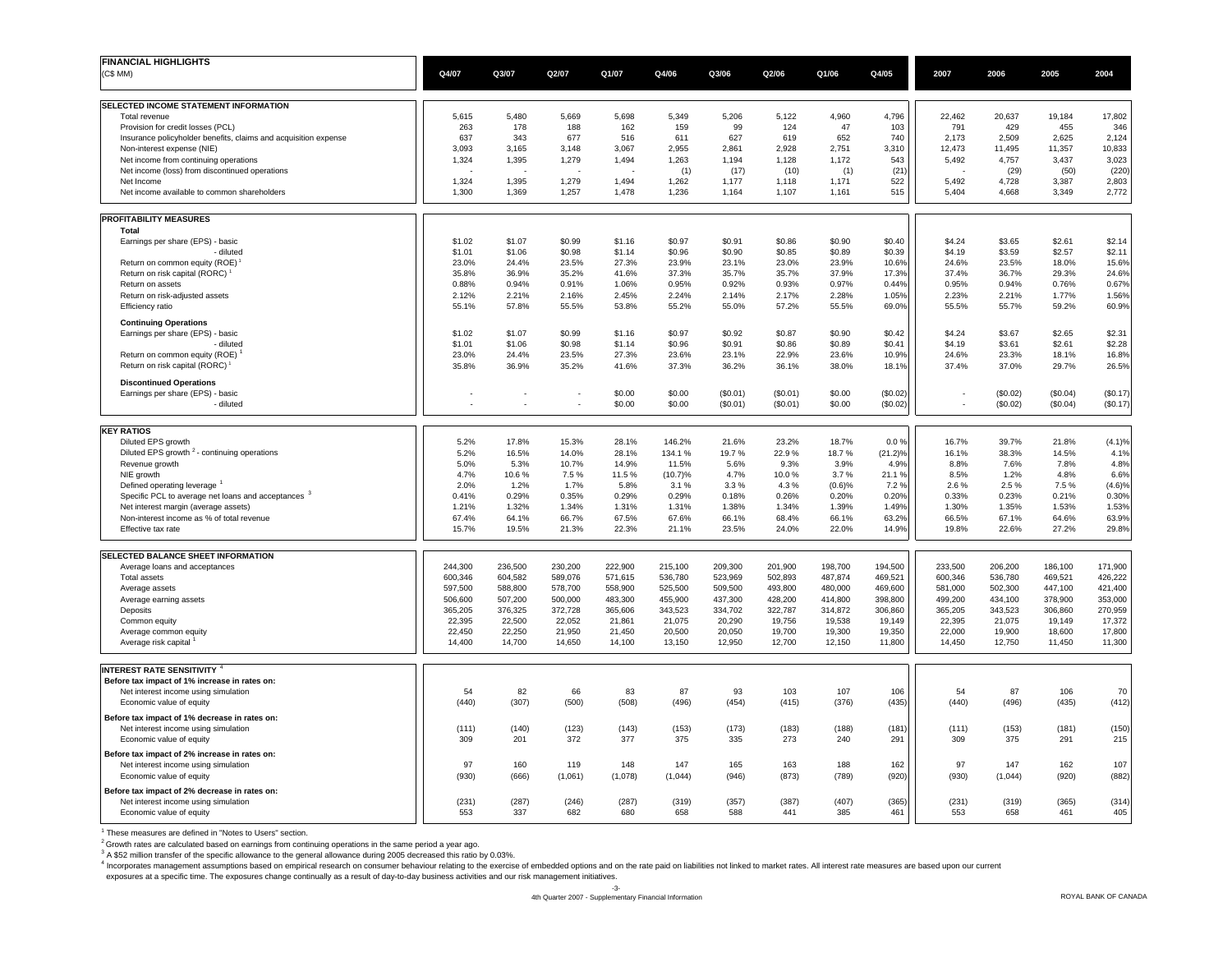| <b>FINANCIAL HIGHLIGHTS continued</b>                                                     |                     |                     |                     |                    |                    |                    |                    |                    |                    |                          |                    |                    |                    |
|-------------------------------------------------------------------------------------------|---------------------|---------------------|---------------------|--------------------|--------------------|--------------------|--------------------|--------------------|--------------------|--------------------------|--------------------|--------------------|--------------------|
| (C\$ MM)                                                                                  | Q4/07               | Q3/07               | Q2/07               | Q1/07              | Q4/06              | Q3/06              | Q2/06              | Q1/06              | Q4/05              | 2007                     | 2006               | 2005               | 2004               |
| <b>CAPITAL MEASURES</b>                                                                   |                     |                     |                     |                    |                    |                    |                    |                    |                    |                          |                    |                    |                    |
| Tier 1 capital ratio                                                                      | 9.4%                | 9.3%                | 9.3%                | 9.2%               | 9.6%               | 9.6%               | 9.5%               | 9.5%               | 9.6%               | 9.4%                     | 9.6%               | 9.6%               | 8.9%               |
| Total capital ratio                                                                       | 11.5%               | 11.4%               | 11.7%               | 11.2%              | 11.9%              | 12.4%              | 12.5%              | 12.8%              | 13.1%              | 11.5%                    | 11.9%              | 13.1%              | 12.4%              |
| Risk-adjusted assets $(\$$ billions) <sup>2</sup>                                         | 247.6               | 250.2               | 243.2               | 242.3              | 223.7              | 218.5              | 211.0              | 204.2              | 197.0              | 247.6                    | 223.7              | 197.0              | 183.4              |
| <b>SHARE INFORMATION</b>                                                                  |                     |                     |                     |                    |                    |                    |                    |                    |                    |                          |                    |                    |                    |
| First preferred shares outstanding (000s) - end of period                                 |                     |                     |                     |                    |                    |                    |                    |                    |                    |                          |                    |                    |                    |
| Non-cumulative series N                                                                   | 12,000              | 12,000              | 12,000              | 12,000             | 12,000             | 12,000             | 12,000             | 12,000             | 12,000             | 12,000                   | 12,000             | 12,000             | 12,000             |
| Non-cumulative series O                                                                   |                     |                     |                     |                    | 6,000              | 6,000              | 6,000              | 6,000              | 6,000              |                          | 6,000              | 6,000              | 6,000              |
| US\$ Non-cumulative series P<br>Non-cumulative series S                                   |                     | J.                  | ÷.                  | ٠.                 |                    | 10,000             | 10,000             | 10,000             | 10,000             | $\overline{\phantom{a}}$ |                    | 10,000             | 4,000<br>10,000    |
| Non-cumulative series W                                                                   | 12,000              | 12,000              | 12,000              | 12,000             | 12,000             | 12,000             | 12,000             | 12,000             | 12,000             | 12,000                   | 12,000             | 12,000             |                    |
| Non-cumulative series AA                                                                  | 12.000              | 12,000              | 12,000              | 12.000             | 12.000             | 12,000             | 12,000             |                    |                    | 12,000                   | 12,000             |                    |                    |
| Non-cumulative series AB                                                                  | 12,000              | 12,000              | 12,000              | 12,000             | 12,000             | 12,000             |                    |                    |                    | 12,000                   | 12,000             |                    |                    |
| Non-cumulative series AC                                                                  | 8,000               | 8,000               | 8,000               | 8,000              |                    |                    |                    |                    |                    | 8,000                    |                    |                    |                    |
| Non-cumulative series AD                                                                  | 10,000              | 10,000              | 10,000              | 10,000             |                    |                    |                    |                    |                    | 10,000                   |                    |                    |                    |
| Non-cumulative series AE                                                                  | 10,000              | 10,000              | 10,000              | 10,000             |                    |                    |                    |                    |                    | 10,000                   |                    |                    |                    |
| Non-cumulative series AF                                                                  | 8,000               | 8,000               | 8,000               |                    |                    |                    |                    |                    |                    | 8,000                    |                    |                    |                    |
| Non-cumulative series AG<br>Common shares outstanding (000s) <sup>3</sup> - end of period | 10,000<br>1,276,260 | 10,000<br>1,275,780 | 10,000<br>1,275,327 | 1,275,950          | 1,280,890          | 1,281,279          | 1,286,064          | 1.290.983          | 1.293.502          | 10,000<br>1,276,260      | 1,280,890          | 1,293,502          | 1,289,496          |
| - average (basic)                                                                         | 1,273,005           | 1,272,913           | 1,272,212           | 1,274,354          | 1,274,697          | 1,279,300          | 1,282,694          | 1,284,333          | 1,288,428          | 1,273,185                | 1,279,956          | 1,283,433          | 1,293,465          |
| - average (diluted)                                                                       | 1,287,442           | 1,288,227           | 1,288,415           | 1,293,085          | 1,293,864          | 1,297,340          | 1,301,645          | 1,304,378          | 1,308,339          | 1,289,314                | 1,299,785          | 1,304,680          | 1,311,016          |
| Treasury shares held - preferred (000s)                                                   | 249                 | 122                 | 851                 | 141                | 94                 | 1.760              | 213                | 118                | 91                 | 249                      | 94                 | 91                 |                    |
| - common (000s)                                                                           | 2,444               | 2,744               | 2,648               | 3,108              | 5,486              | 5,526              | 5,512              | 6,224              | 7,053              | 2,444                    | 5,486              | 7,053              | 9,726              |
| Shares repurchased (000s)                                                                 | 300                 | 1.000               | 2.900               | 7.645              | 1.830              | 5.465              | 6.531              | 4.403              | 3.900              | 11.845                   | 18.229             | 5.911              | 29,203             |
| $(S$ MM                                                                                   | 15                  | 58                  | 159                 | 414                | 90                 | 253                | 308                | 193                | 163                | 646                      | 844                | 226                | 892                |
| Stock options outstanding (000s)<br>Stock options exercisable (000s)                      | 26,623<br>21.924    | 27,417<br>22.718    | 28,969<br>24,210    | 31,261<br>26.541   | 32,243<br>26.918   | 33,748<br>28.410   | 34,629<br>29.240   | 36,296<br>30.858   | 36,481<br>28.863   | 26,623<br>21.924         | 32,243<br>26.918   | 36,481<br>28.863   | 44,744<br>32,801   |
|                                                                                           |                     |                     |                     |                    |                    |                    |                    |                    |                    |                          |                    |                    |                    |
| <b>COMMON SHARE PERFORMANCE</b>                                                           |                     |                     |                     |                    |                    |                    |                    |                    |                    |                          |                    |                    |                    |
| Book value per share                                                                      | \$17.58             | \$17.67             | \$17.33             | \$17.17            | \$16.52            | \$15.90            | \$15.43            | \$15.21            | \$14.89            | \$17.58                  | \$16.52            | \$14.89            | \$13.57            |
| Common share price (RY on TSX) - High (intraday)<br>- Low (intraday)                      | \$57.00<br>\$50.50  | \$61.08<br>\$53.90  | \$59.95<br>\$52.50  | \$55.96<br>\$49.50 | \$51.44<br>\$45.64 | \$48.26<br>\$43.52 | \$51.49<br>\$44.42 | \$46.50<br>\$41.29 | \$43.34<br>\$37.20 | \$61.08<br>\$49.50       | \$51.49<br>\$41.29 | \$43.34<br>\$30.45 | \$32.95<br>\$29.02 |
| - Close, end of period                                                                    | \$56.04             | \$54.09             | \$57.82             | \$54.60            | \$49.80            | \$46.03            | \$47.84            | \$44.54            | \$41.67            | \$56.04                  | \$49.80            | \$41.67            | \$31.70            |
| Market capitalization (TSX) (\$ MM)                                                       | 71,522              | 69,007              | 73,739              | 69,667             | 63,788             | 58,977             | 61,525             | 57,494             | 53,894             | 71,522                   | 63,788             | 53,894             | 40,877             |
| P/E ratio (4-quarters trailing earnings)                                                  | 13.4                | 13.1                | 14.5                | 14.2               | 13.9               | 15.2               | 16.7               | 16.4               | 16.2               | 13.4                     | 13.9               | 16.2               | 15.0               |
| Market price to book value                                                                | 3.19                | 3.06                | 3.34                | 3.18               | 3.01               | 2.89               | 3.10               | 2.93               | 2.80               | 3.19                     | 3.01               | 2.80               | 2.34               |
| DIVIDEND INFORMATION <sup>5</sup>                                                         |                     |                     |                     |                    |                    |                    |                    |                    |                    |                          |                    |                    |                    |
| Dividends declared per share                                                              | \$0.50              | \$0.46              | \$0.46              | \$0.40             | \$0.40             | \$0.36             | \$0.36             | \$0.32             | \$0.32             | \$1.82                   | \$1.44             | \$1.18             | \$1.01             |
| Dividend yield                                                                            | 3.7%                | 3.2%                | 3.3%                | 3.0%               | 3.3%               | 3.1%               | 3.0%               | 2.9%               | 3.2%               | 3.3%                     | 3.1%               | 3.2%               | 3.3%               |
| Dividend payout ratio                                                                     | 49%                 | 43%                 | 47%                 | 35%                | 41%                | 40%                | 42%                | 35%                | 80%                | 43%                      | 40%                | 45%                | 47%                |
| Common dividends (\$ MM)                                                                  | 637                 | 587                 | 586                 | 511                | 511                | 461                | 463                | 412                | 414                | 2,321                    | 1,847              | 1,512              | 1,303              |
| Preferred dividends (\$ MM)                                                               | 24                  | 26                  | 22                  | 16                 | 26                 | 13                 | 11                 | 10                 | 11                 | 88                       | 60                 | 42                 | 31                 |
| <b>OTHER INFORMATION</b>                                                                  |                     |                     |                     |                    |                    |                    |                    |                    |                    |                          |                    |                    |                    |
| Number of employees (full time equivalent)                                                |                     |                     |                     |                    |                    |                    |                    |                    |                    |                          |                    |                    |                    |
| Canada                                                                                    | 48,837              | 49,366              | 47,229              | 47,940             | 46,661             | 46,803             | 45,396             | 45,651             | 46,401             | 48,837                   | 46,661             | 46,401             | 46,386             |
| US                                                                                        | 11,663              | 11,953              | 12,109              | 10,576             | 10,056             | 9.994              | 9.842              | 9,815              | 9,684              | 11,663                   | 10,056             | 9,684              | 10,814             |
| Other<br>Total                                                                            | 4,545<br>65,045     | 4,514<br>65,833     | 4,155<br>63,493     | 4,239<br>62,755    | 4,141<br>60,858    | 4,078<br>60,875    | 3,968<br>59,206    | 3,963<br>59,429    | 3,927<br>60,012    | 4,545<br>65,045          | 4,141<br>60,858    | 3,927<br>60,012    | 3,803<br>61,003    |
|                                                                                           |                     |                     |                     |                    |                    |                    |                    |                    |                    |                          |                    |                    |                    |
| Number of bank branches                                                                   |                     |                     |                     |                    |                    |                    |                    |                    |                    |                          |                    |                    |                    |
| Canada<br>US                                                                              | 1,146<br>350        | 1,132<br>348        | 1,126<br>345        | 1,120<br>303       | 1,117<br>282       | 1,109<br>277       | 1,105<br>275       | 1,105<br>273       | 1,104<br>273       | 1,146<br>350             | 1,117<br>282       | 1,104<br>273       | 1,098<br>275       |
| Other                                                                                     | 45                  | 44                  | 44                  | 44                 | 44                 | 44                 | 44                 | 43                 | 42                 | 45                       | 44                 | 42                 | 42                 |
| Total                                                                                     | 1,541               | 1,524               | 1,515               | 1,467              | 1,443              | 1,430              | 1,424              | 1,421              | 1,419              | 1,541                    | 1,443              | 1,419              | 1,415              |
| Number of automated teller machines (ATM)                                                 | 4.419               | 4.377               | 4.333               | 4.273              | 4.232              | 4.297              | 4,272              | 4,268              | 4.277              | 4.419                    | 4,232              | 4.277              | 4,432              |
|                                                                                           |                     |                     |                     |                    |                    |                    |                    |                    |                    |                          |                    |                    |                    |

<sup>1</sup> Calculated using guidelines issued by the OSFI.<br><sup>2</sup> Risk-adjusted assets for April 30, 2007 has been restated to reflect a \$563 million adjustment related to equity derivative contracts.<br><sup>3</sup> Common shares outstanding

4 Closing share price divided by diluted earnings per share.

5 Calculated using number of common shares outstanding, except as noted.

<sup>6</sup> Bank branches which provide banking services directly to clients.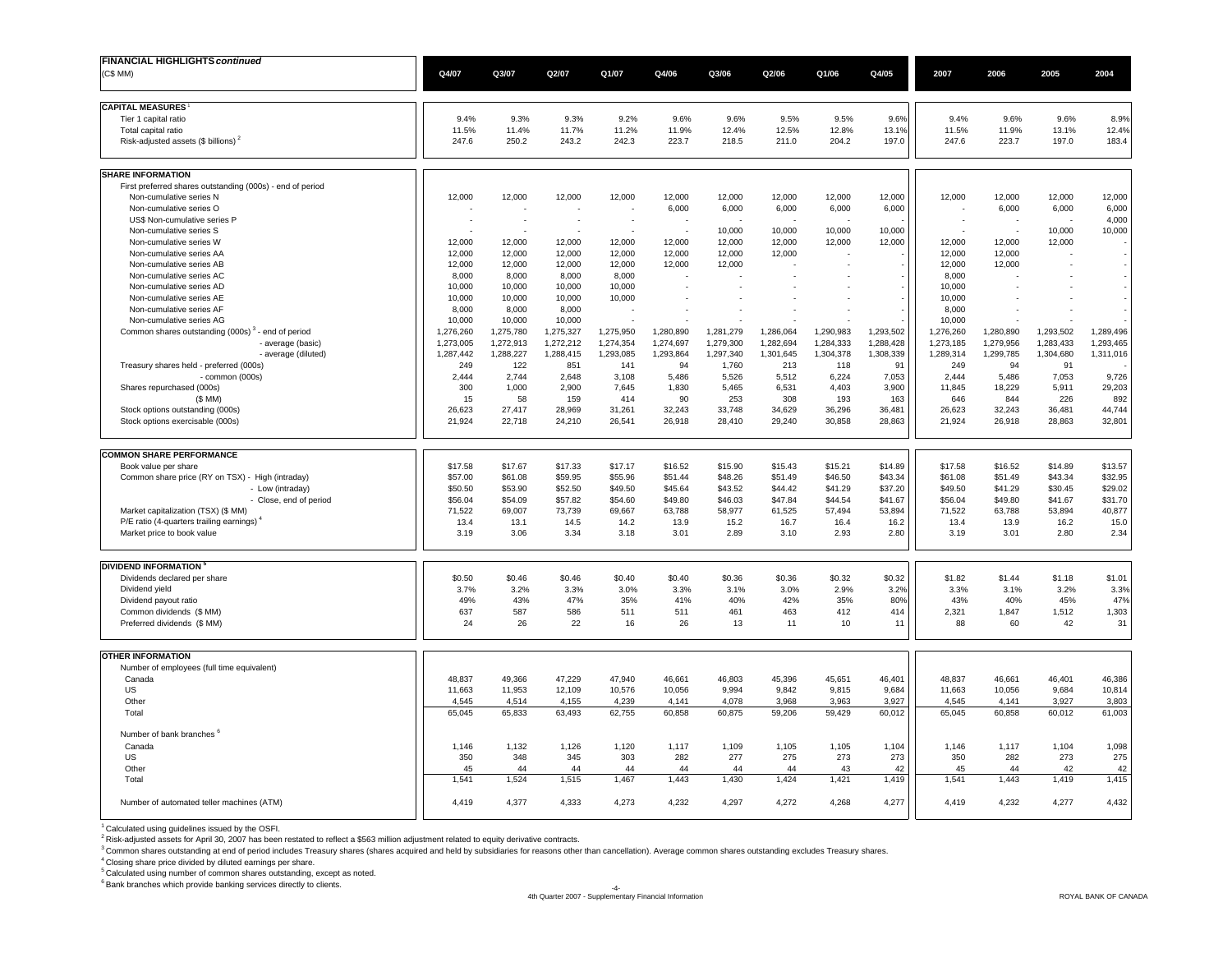| <b>STATEMENTS OF INCOME</b>                                                                     |       |       |       |       |       |       |       |       |                |        |        |                |             |
|-------------------------------------------------------------------------------------------------|-------|-------|-------|-------|-------|-------|-------|-------|----------------|--------|--------|----------------|-------------|
| (C\$MM)                                                                                         | Q4/07 | Q3/07 | Q2/07 | Q1/07 | Q4/06 | Q3/06 | Q2/06 | Q1/06 | Q4/05          | 2007   | 2006   | 2005           | 2004        |
|                                                                                                 |       |       |       |       |       |       |       |       |                |        |        |                |             |
|                                                                                                 |       |       |       |       |       |       |       |       |                |        |        |                |             |
| Net interest income                                                                             |       |       |       |       |       |       |       |       |                |        |        |                |             |
| Interest income                                                                                 | 6,611 | 6,745 | 6,594 | 6,427 | 6,120 | 5,849 | 5,257 | 4,978 | 4,632          | 26,377 | 22,204 | 16,981         | 13,887      |
| Interest expense                                                                                | 4,783 | 4,780 | 4,705 | 4,577 | 4,389 | 4,083 | 3,640 | 3,296 | 2,869          | 18,845 | 15,408 | 10,188         | 7,468       |
| Total                                                                                           | 1,828 | 1,965 | 1,889 | 1,850 | 1,731 | 1,766 | 1,617 | 1,682 | 1,763          | 7,532  | 6,796  | 6,793          | 6,419       |
|                                                                                                 |       |       |       |       |       |       |       |       |                |        |        |                |             |
| Non-interest income                                                                             |       |       |       |       |       |       |       |       |                |        |        |                |             |
| Accounts                                                                                        | 249   | 247   | 250   | 240   | 247   | 229   | 218   | 223   | 232            | 986    | 917    | 868            | 812         |
| Other payment services                                                                          | 81    | 80    | 78    | 78    | 79    | 77    | 72    | 71    | 74             | 317    | 299    | 285            | 277         |
| Service charges                                                                                 | 330   | 327   | 328   | 318   | 326   | 306   | 290   | 294   | 306            | 1,303  | 1,216  | 1,153          | 1,089       |
| Insurance premiums, investment and fee income                                                   | 887   | 590   | 855   | 820   | 863   | 821   | 806   | 858   | 798            | 3,152  | 3,348  | 3,270          | 2,870       |
| Trading revenue                                                                                 | 337   | 546   | 575   | 803   | 620   | 683   | 724   | 547   | 308            | 2,261  | 2,574  | 1,594          | 1,563       |
| Investment management and custodial fees                                                        | 412   | 403   | 394   | 370   | 345   | 322   | 326   | 308   | 334            | 1,579  | 1,301  | 1,232          | 1,105       |
| Mutual fund revenue                                                                             | 373   | 385   | 361   | 354   | 337   | 328   | 316   | 261   | 259            | 1,473  | 1,242  | 962            | 850         |
| Securities brokerage commissions                                                                | 324   | 368   | 338   | 323   | 296   | 291   | 347   | 309   | 300            | 1,353  | 1,243  | 1,163          | 1,166       |
| Underwriting and other advisory fees                                                            | 301   | 309   | 319   | 288   | 293   | 253   | 259   | 219   | 233            | 1,217  | 1,024  | 1,026          | 918         |
| Foreign exchange revenue, other than trading                                                    | 139   | 138   | 134   | 122   | 106   | 118   | 118   | 96    | 118            | 533    | 438    | 407            | 331         |
| Card service revenue                                                                            | 43    | 165   | 134   | 149   | 147   | 158   | 46    | 145   | 152            | 491    | 496    | 579            | 555         |
| Credit fees                                                                                     | 74    | 71    | 88    | 60    | 63    | 66    | 56    | 56    | 48             | 293    | 241    | 187            | 198         |
| Securitization revenue                                                                          | 39    | 34    | 97    | 91    | 86    | 61    | 61    | 49    | 83             | 261    | 257    | 285            | 200         |
| Net gain (loss) on sale of available-for-sale securities                                        | (24)  | 34    | 5     | 48    | J.    |       |       |       |                | 63     |        |                |             |
| Net gain (loss) on sale of investment securities                                                |       |       |       |       | 16    | 11    | 22    | 39    | 12             |        | 88     | 85             | 20          |
| Other $1$                                                                                       | 552   | 145   | 152   | 102   | 120   | 22    | 134   | 97    | 82             | 951    | 373    | 448            | 518         |
| Total                                                                                           | 3,787 | 3,515 | 3,780 | 3,848 | 3,618 | 3,440 | 3,505 | 3,278 | 3,033          | 14,930 | 13,841 | 12,391         | 11,383      |
| <b>Total revenue</b>                                                                            | 5,615 | 5,480 | 5,669 | 5,698 | 5,349 | 5,206 | 5,122 | 4,960 | 4,796          | 22,462 | 20,637 | 19,184         | 17,802      |
|                                                                                                 |       |       |       |       |       |       |       |       |                |        |        |                |             |
| Provision for credit losses                                                                     | 263   | 178   | 188   | 162   | 159   | 99    | 124   | 47    | 103            | 791    | 429    | 455            | 346         |
| Insurance policyholder benefits, claims and acquisition expense                                 | 637   | 343   | 677   | 516   | 611   | 627   | 619   | 652   | 740            | 2,173  | 2,509  | 2,625          | 2,124       |
| Non-interest expense                                                                            | 3,093 | 3,165 | 3,148 | 3,067 | 2,955 | 2,861 | 2,928 | 2,751 | 3,310          | 12,473 | 11,495 | 11,357         | 10,833      |
| Business realignment charges                                                                    | 255   | 349   | 353   | 435   | 342   | 381   | 348   | 332   | 40<br>90       | 1,392  | 1,403  | 45<br>1,278    | 177         |
| Income taxes                                                                                    | 43    | 50    | 24    | 24    | 19    | 44    | (25)  | 6     | (30)           | 141    | 44     | (13)           | 1,287<br>12 |
| Non-controlling interest in net income of subsidiaries<br>Net income from continuing operations | 1,324 | 1,395 | 1,279 | 1,494 | 1,263 | 1,194 | 1,128 | 1,172 | 543            | 5,492  | 4,757  | 3,437          | 3,023       |
| Net Income (loss) from discontinued operations                                                  |       |       |       |       | (1)   | (17)  | (10)  | (1)   | (21)           |        | (29)   | (50)           | (220)       |
| Net income                                                                                      | 1,324 | 1,395 | 1,279 | 1,494 | 1,262 | 1,177 | 1,118 | 1,171 | 522            | 5,492  | 4,728  | 3,387          | 2,803       |
| Preferred dividends                                                                             | (24)  | (26)  | (22)  | (16)  | (26)  | (13)  | (11)  | (10)  | (11)           | (88)   | (60)   | (42)           | (31)        |
| Net gain on redemption of preferred shares                                                      |       |       |       |       |       |       |       |       | $\overline{4}$ |        |        | $\overline{4}$ |             |
| Net income available to common shareholders                                                     | 1,300 | 1,369 | 1,257 | 1,478 | 1,236 | 1,164 | 1,107 | 1,161 | 515            | 5,404  | 4,668  | 3,349          | 2,772       |
| <b>Revenue from Trading Activities</b>                                                          |       |       |       |       |       |       |       |       |                |        |        |                |             |
|                                                                                                 |       |       |       |       |       |       |       |       |                |        |        |                |             |
| <b>Total Trading revenue</b>                                                                    |       |       |       |       |       |       |       |       |                |        |        |                |             |
| Net interest income                                                                             | (177) | (31)  | (31)  | (151) | (173) | (146) | (138) | (82)  | 13             | (390)  | (539)  | 21             | 286         |
| Non-interest income                                                                             | 337   | 546   | 575   | 803   | 620   | 683   | 724   | 547   | 308            | 2,261  | 2,574  | 1,594          | 1,563       |
| Total                                                                                           | 160   | 515   | 544   | 652   | 447   | 537   | 586   | 465   | 321            | 1,871  | 2,035  | 1,615          | 1,849       |
| Trading revenue by product                                                                      |       |       |       |       |       |       |       |       |                |        |        |                |             |
| Interest rate and credit                                                                        | (187) | 284   | 221   | 375   | 255   | 291   | 364   | 264   | 233            | 693    | 1,174  | 1,025          | 1,044       |
| Equities                                                                                        | 237   | 153   | 232   | 201   | 130   | 171   | 135   | 125   | 46             | 823    | 561    | 355            | 527         |
| Foreign exchange and commodities <sup>2</sup>                                                   | 110   | 78    | 91    | 76    | 62    | 75    | 87    | 76    | 42             | 355    | 300    | 235            | 278         |
| Total                                                                                           | 160   | 515   | 544   | 652   | 447   | 537   | 586   | 465   | 321            | 1,871  | 2,035  | 1,615          | 1,849       |
| Trading revenue (teb) by product                                                                |       |       |       |       |       |       |       |       |                |        |        |                |             |
| Interest rate and credit                                                                        | (187) | 284   | 221   | 375   | 255   | 291   | 364   | 264   | 233            | 693    | 1,174  | 1,025          | 1,044       |
| Equities                                                                                        | 350   | 230   | 296   | 270   | 178   | 215   | 213   | 160   | 77             | 1,146  | 766    | 456            | 574         |
| Foreign exchange and commodities <sup>2</sup>                                                   | 110   | 78    | 91    | 76    | 62    | 75    | 87    | 76    | 42             | 355    | 300    | 235            | 278         |
| Total (teb)                                                                                     | 273   | 592   | 608   | 721   | 495   | 581   | 664   | 500   | 352            | 2.194  | 2.240  | 1,716          | 1,896       |
|                                                                                                 |       |       |       |       |       |       |       |       |                |        |        |                |             |

<sup>1</sup> In Q4/07 Non-interest income - Other includes a \$326 million gain related to the Visa Inc. restructuring.<br><sup>2</sup> Includes precious metals.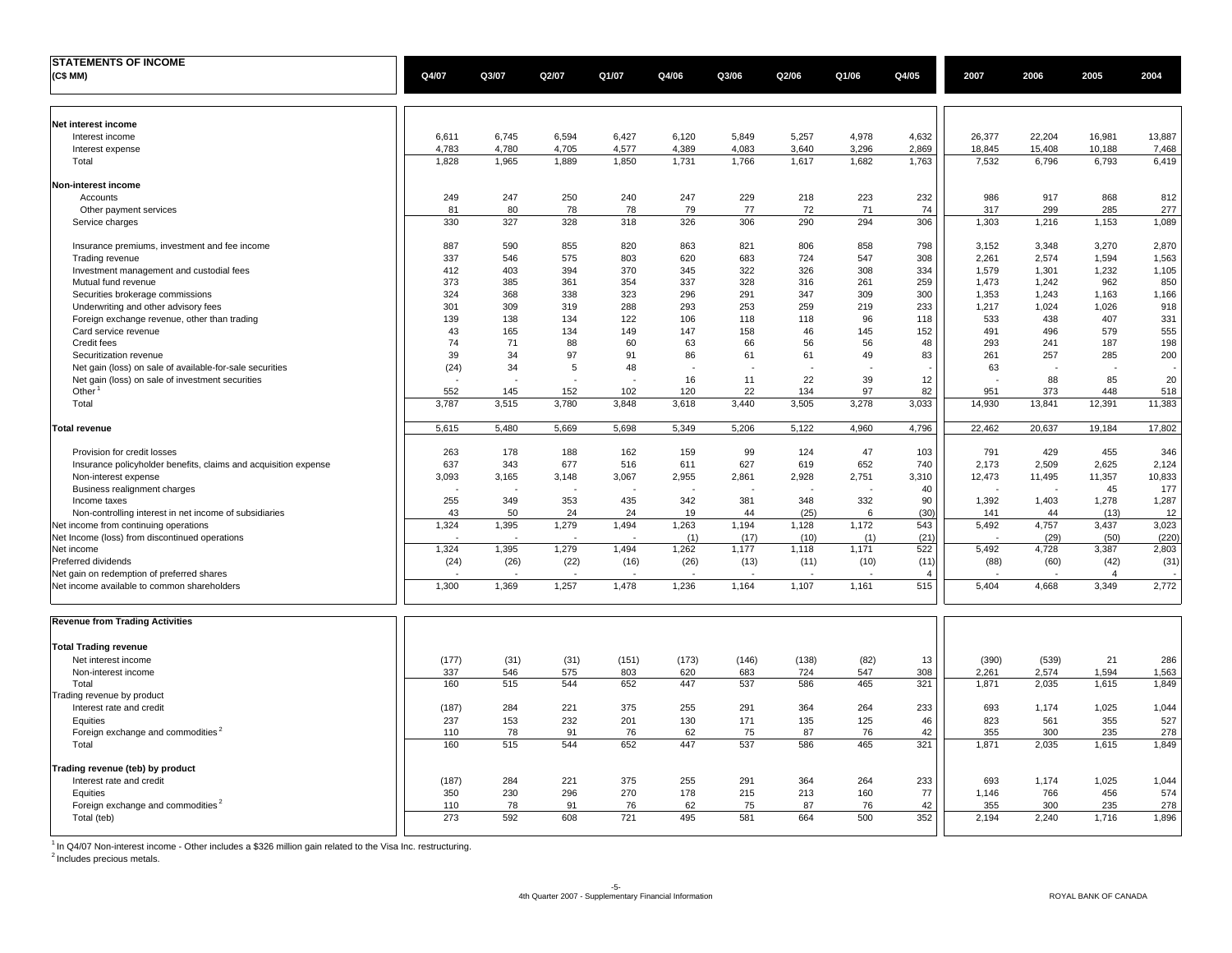| <b>NON-INTEREST EXPENSE</b>             |                |                |                |                |                |                |                |                |       |        |        |        |        |
|-----------------------------------------|----------------|----------------|----------------|----------------|----------------|----------------|----------------|----------------|-------|--------|--------|--------|--------|
| (C\$ MM)                                | Q4/07          | Q3/07          | Q2/07          | Q1/07          | Q4/06          | Q3/06          | Q2/06          | Q1/06          | Q4/05 | 2007   | 2006   | 2005   | 2004   |
| <b>Human resources</b>                  |                |                |                |                |                |                |                |                |       |        |        |        |        |
| Salaries                                | 898            | 899            | 880            | 864            | 832            | 812            | 782            | 766            | 774   | 3,541  | 3,192  | 3,101  | 3,136  |
| Variable compensation                   | 625            | 755            | 804            | 791            | 698            | 716            | 751            | 662            | 580   | 2,975  | 2,827  | 2,309  | 2,283  |
| Acquisition retention compensation      | 3              | $\overline{2}$ | $\overline{1}$ | $\overline{4}$ | $\overline{1}$ |                | $\overline{1}$ | $\overline{1}$ | 5     | 10     | 3      | 20     | 36     |
| Benefits related                        | 264            | 292            | 294            | 290            | 242            | 272            | 283            | 280            | 252   | 1,140  | 1,077  | 1,083  | 1,059  |
| Stock-based compensation                | 49             | 44             | 43             | 58             | 35             | 28             | 38             | 68             | 8     | 194    | 169    | 169    | 124    |
| Total Human resources                   | 1,839          | 1,992          | 2.022          | 2.007          | 1.808          | 1.828          | 1.855          | 1.777          | 1,619 | 7.860  | 7.268  | 6.682  | 6,638  |
| Equipment                               |                |                |                |                |                |                |                |                |       |        |        |        |        |
| Depreciation                            | 92             | 87             | 84             | 82             | 84             | 81             | 78             | 77             | 80    | 345    | 320    | 324    | 294    |
| Computer rental and maintenance         | 168            | 157            | 155            | 156            | 166            | 145            | 151            | 147            | 153   | 636    | 609    | 592    | 557    |
| Office equipment rental and maintenance | $\overline{7}$ | $\overline{7}$ | 8              | 6              | $\overline{7}$ | $\overline{7}$ | $\overline{7}$ | $\overline{7}$ | 12    | 28     | 28     | 44     | 55     |
| <b>Total Equipment</b>                  | 267            | 251            | 247            | 244            | 257            | 233            | 236            | 231            | 245   | 1,009  | 957    | 960    | 906    |
| Occupancy                               |                |                |                |                |                |                |                |                |       |        |        |        |        |
| Premises rent                           | 101            | 83             | 104            | 95             | 117            | 89             | 91             | 85             | 86    | 383    | 382    | 341    | 370    |
| Premises repairs and maintenance        | 76             | 69             | 64             | 61             | 64             | 60             | 55             | 54             | 58    | 270    | 233    | 225    | 218    |
| Depreciation                            | 25             | 22             | 22             | 20             | 22             | 21             | 21             | 21             | 23    | 89     | 85     | 90     | 93     |
| Property taxes                          | 24             | 26             | 25             | 22             | 22             | 26             | 22             | 22             | 23    | 97     | 92     | 93     | 84     |
| <b>Total Occupancy</b>                  | 226            | 200            | 215            | 198            | 225            | 196            | 189            | 182            | 190   | 839    | 792    | 749    | 765    |
| <b>Communications</b>                   |                |                |                |                |                |                |                |                |       |        |        |        |        |
| Telecommunications                      | 48             | 49             | 49             | 48             | 46             | 48             | 46             | 46             | 51    | 194    | 186    | 204    | 243    |
| Postage and courier                     | 27             | 25             | 26             | 24             | 23             | 25             | 25             | 23             | 24    | 102    | 96     | 97     | 99     |
| Marketing and public relations          | 102            | 87             | 83             | 64             | 105            | 74             | 79             | 55             | 76    | 336    | 313    | 241    | 230    |
| Stationery and printing                 | 26             | 25             | 20             | 20             | 26             | 21             | 23             | 22             | 23    | 91     | 92     | 90     | 100    |
| <b>Total Communications</b>             | 203            | 186            | 178            | 156            | 200            | 168            | 173            | 146            | 174   | 723    | 687    | 632    | 672    |
| <b>Professional fees</b>                | 157            | 124            | 129            | 120            | 141            | 141            | 139            | 125            | 162   | 530    | 546    | 500    | 465    |
| <b>Outsourced item processing</b>       | 75             | 77             | 82             | 74             | 75             | 70             | 80             | 73             | 73    | 308    | 298    | 296    | 294    |
| Amortization of other intangibles       | 24             | 25             | 25             | 22             | 22             | 20             | 20             | 14             | (1)   | 96     | 76     | 50     | 69     |
| Other                                   |                |                |                |                |                |                |                |                |       |        |        |        |        |
| Business and capital taxes              | 49             | 24             | 21             | 31             | 11             | 22             | 39             | 42             | 48    | 125    | 114    | 173    | 153    |
| Travel and relocation                   | 43             | 43             | 38             | 34             | 42             | 37             | 32             | 32             | 40    | 158    | 143    | 136    | 140    |
| Employee training                       | 17             | 12             | 14             | 11             | 14             | 11             | 9              | 9              | 12    | 54     | 43     | 37     | 39     |
| Donations                               | 14             | 12             | 13             | 12             | 15             | 8              | 10             | 12             | 13    | 51     | 45     | 43     | 42     |
| Other <sup>2</sup>                      | 179            | 219            | 164            | 158            | 145            | 127            | 146            | 108            | 735   | 720    | 526    | 1,099  | 650    |
| <b>Total Other</b>                      | 302            | 310            | 250            | 246            | 227            | 205            | 236            | 203            | 848   | 1,108  | 871    | 1,488  | 1,024  |
| Total non-interest expense              | 3,093          | 3,165          | 3.148          | 3,067          | 2,955          | 2,861          | 2,928          | 2,751          | 3,310 | 12,473 | 11,495 | 11,357 | 10,833 |

<sup>1</sup> Stock-based compensation includes the cost of stock options, stock appreciation rights, performance deferred shares, deferred compensation plans and the impact of related economic hedges.

<sup>2</sup> Q4/05 includes \$29 million for recognition of RBC's claims against the Enron Corp. (Enron) bankruptcy estate. It also includes a provision for Enron litigation-related matters of \$591 million.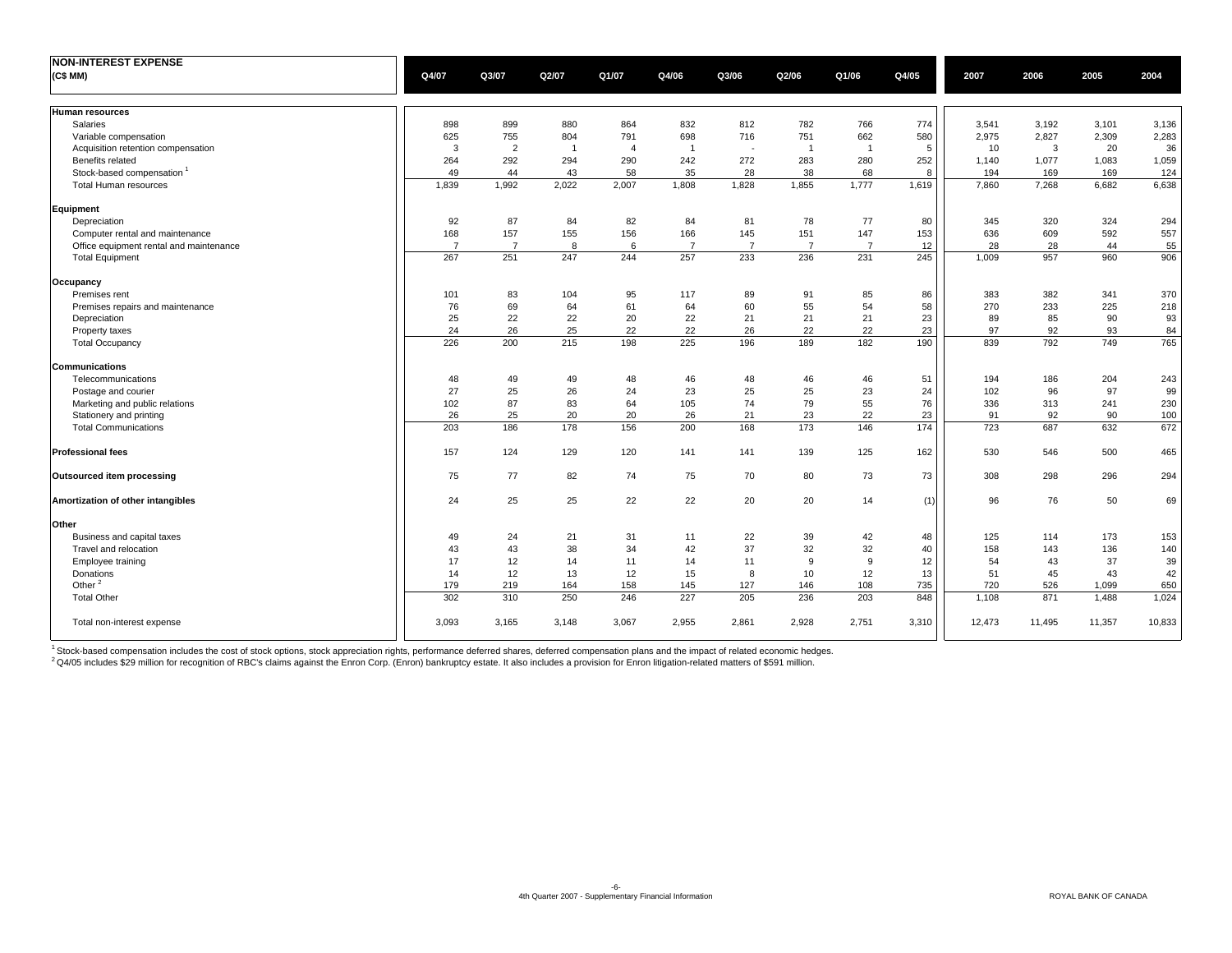| <b>OTHER EARNINGS MEASURES</b>                                                 |                |              |              |              |                |              |                          |                      |                |                   |                  |                          |                  |
|--------------------------------------------------------------------------------|----------------|--------------|--------------|--------------|----------------|--------------|--------------------------|----------------------|----------------|-------------------|------------------|--------------------------|------------------|
| (C\$MM)                                                                        | Q4/07          | Q3/07        | Q2/07        | Q1/07        | Q4/06          | Q3/06        | Q2/06                    | Q1/06                | Q4/05          | 2007              | 2006             | 2005                     | 2004             |
| Specified Items                                                                |                |              |              |              |                |              |                          |                      |                |                   |                  |                          |                  |
| Income tax reduction                                                           |                |              |              |              |                |              | $\overline{\phantom{a}}$ | 70                   |                |                   | 70               |                          |                  |
| Agreement termination fee                                                      |                |              |              |              |                |              | 33                       | $\sim$               |                |                   | 33               |                          |                  |
| General allowance reversal                                                     |                |              |              |              |                |              | ÷.                       | 33                   |                |                   | 33               |                          | 113              |
| Net gain on the exchange of NYSE seats for NYX shares                          |                |              |              |              |                |              | 23                       | $\sim$               |                |                   | 23               |                          |                  |
| Amounts related to the transfer of IIS to RBC Dexia IS                         |                |              |              |              |                |              | ÷.                       | (19)                 |                |                   | (19)             |                          |                  |
| Credit card customer loyalty reward program liability                          |                |              |              |              |                |              | (47)                     | $\sim$               |                |                   | (47)             | $\sim$                   |                  |
| Hurricane-related charges                                                      |                |              |              |              |                |              | ÷,                       | (61)                 | (203)          |                   | (61)             | (203)                    |                  |
| Enron litigation-related charges                                               |                |              |              |              |                |              |                          |                      | (326)          |                   | $\sim$           | (326)                    |                  |
| Business realignment charges                                                   |                |              |              |              |                |              |                          | $\ddot{\phantom{1}}$ | (27)           |                   | $\sim$           | (37)                     | (125)            |
| Goodwill impairment                                                            |                |              |              |              |                |              |                          |                      |                |                   |                  | $\sim$                   | (130)            |
| Rabobank settlement costs                                                      |                |              |              |              |                |              |                          | $\sim$               |                |                   | ÷,               | $\overline{\phantom{a}}$ | (74)             |
| Cash Basis Measures <sup>2</sup>                                               |                |              |              |              |                |              |                          |                      |                |                   |                  |                          |                  |
| Net income                                                                     | 1,324          | 1,395        | 1,279        | 1,494        | 1,262          | 1,177        | 1,118                    | 1,171                | 522            | 5,492             | 4,728            | 3,387                    | 2,803            |
| After-tax effect of amortization of other intangibles <sup>3</sup>             | 22             | 22           | 23           | 20           | 21             | 18           | 20                       | 12                   | (3)            | 87                | 71               | 45                       | 191              |
| Cash Net income <sup>2</sup>                                                   | 1,346          | 1,417        | 1,302        | 1,514        | 1,283          | 1,195        | 1,138                    | 1,183                | 519            | 5,579             | 4,799            | 3,432                    | 2,994            |
| Cash Diluted EPS <sup>2</sup>                                                  | 1.03           | 1.08         | 0.99         | 1.16         | 0.97           | 0.91         | 0.86                     | 0.90                 | 0.39           | 4.26              | 3.65             | 2.60                     | 2.26             |
| Cash ROE <sup>2</sup>                                                          | 23.2%          | 24.6%        | 23.7%        | 27.5%        | 24.1%          | 23.3%        | 23.3%                    | 24.0%                | 10.4%          | 24.8%             | 23.7%            | 18.2%                    | 16.6%            |
| Economic Profit <sup>2</sup>                                                   |                |              |              |              |                |              |                          |                      |                |                   |                  |                          |                  |
| Net income                                                                     | 1,324          | 1,395        | 1,279        | 1,494        | 1,262          | 1,177        | 1,118                    | 1,171                | 522            | 5,492             | 4,728            | 3,387                    | 2,803            |
| After-tax effect of amortization of other intangibles <sup>3</sup>             | 22             | 22           | 23           | 20           | 21             | 18           | 20                       | 12                   | (3)            | 87                | 71               | 45                       | 191              |
| Capital charge<br>Economic Profit <sup>2</sup>                                 | (588)<br>758   | (586)<br>831 | (556)<br>746 | (557)<br>957 | (544)<br>739   | (517)<br>678 | (493)<br>645             | (496)<br>687         | (496)<br>23    | (2, 287)<br>3,292 | (2,050)<br>2,749 | (1,903)<br>1,529         | (1,821)<br>1,173 |
| DEFINED OPERATING LEVERAGE <sup>2</sup><br>(C\$ MM, except percentage amounts) | Q4/07          | Q3/07        | Q2/07        | Q1/07        | Q4/06          | Q3/06        | Q2/06                    | Q1/06                | Q4/05          | 2007              | 2006             | 2005                     | 2004             |
|                                                                                |                |              |              |              |                |              |                          |                      |                |                   |                  |                          |                  |
| <b>Total revenue</b><br>Add:                                                   | 5,615          | 5,480        | 5,669        | 5,698        | 5,349          | 5,206        | 5,122                    | 4,960                | 4,796          | 22,462            | 20,637           | 19,184                   | 17,802           |
| teb adjustment<br>Less:                                                        | 117            | 79           | 66           | 70           | 50             | 46           | 80                       | 37                   | 33             | 332               | 213              | 109                      | 55               |
| Revenue related to VIEs                                                        | (1)            | 13           | 8            | 11           | $\overline{4}$ | 32           | (35)                     | (8)                  | (27)           | 31                | (7)              | (24)                     |                  |
| Global Insurance revenue                                                       | 887            | 590          | 855          | 860          | 863            | 821          | 806                      | 858                  | 801            | 3,192             | 3,348            | 3,311                    | 2,875            |
| Impact of the new financial instruments accounting standards <sup>4</sup>      | (5)            | 23           | 32           | 33           |                |              |                          |                      |                | 83                |                  |                          |                  |
| Total revenue (adjusted)                                                       | 4,851          | 4,933        | 4,840        | 4,864        | 4,532          | 4,399        | 4,431                    | 4,147                | 4,055          | 19,488            | 17,509           | 16,006                   | 14,982           |
| Non-interest expense <sup>5</sup>                                              | 3,093          | 3,165        | 3,148        | 3,067        | 2,955          | 2,861        | 2,928                    | 2,751                | 2,719          | 12,473            | 11,495           | 10,766                   | 10,833           |
| Less:<br>Global Insurance related non-interest expense                         | 137            | 137          | 135          | 128          | 142            | 131          | 128                      | 116                  | 131            | 537               | 517              | 501                      | 501              |
| Non-interest expense (adjusted)                                                | 2,956          | 3,028        | 3,013        | 2,939        | 2,813          | 2,730        | 2,800                    | 2,635                | 2,588          | 11,936            | 10,978           | 10,265                   | 10,332           |
| Defined Operating leverage <sup>2</sup> (compared to prior year)               | 2.0%           | 1.2%         | 1.7%         | 5.8%         | 3.1%           | 3.3%         | 4.3%                     | (0.6)%               | 7.2%           | 2.6%              | 2.5%             | 7.5%                     | (4.6)%           |
| <b>GOODWILL</b>                                                                |                |              |              |              |                |              |                          |                      |                |                   |                  |                          |                  |
| (C\$MM)                                                                        | Q4/07          | Q3/07        | Q2/07        | Q1/07        | Q4/06          | Q3/06        | Q2/06                    | Q1/06                | Q4/05          | 2007              | 2006             | 2005                     | 2004             |
| Opening balance                                                                | 5,055          | 5,098        | 4,932        | 4,304        | 4,137          | 4,105        | 4,157                    | 4,203                | 4,278          | 4,304             | 4,203            | 4,280                    | 4,356            |
| Net goodwill acquired                                                          | $\overline{2}$ | 60           | 317          | 527          | 9              |              | ÷,                       | 77                   | $\overline{4}$ | 906               | 86               | 10                       | 232              |
| Other adjustments <sup>6</sup>                                                 | (305)          | (103)        | (151)        | 101          | 158            | 32           | (52)                     | (123)                | (79)           | (458)             | 15               | (87)                     | (308)            |
| Closing balance                                                                | 4,752          | 5,055        | 5,098        | 4,932        | 4,304          | 4,137        | 4,105                    | 4,157                | 4,203          | 4,752             | 4,304            | 4,203                    | 4,280            |

<sup>1</sup> Effective Q1/07, we no longer classify amounts as specified items. Amounts shown are reported on an after-tax basis. For further details, refer to the 2006 Annual Report to Shareholders.

<sup>2</sup> These measures are defined in the "Notes to Users" section.<br><sup>3</sup> Includes \$130 million RBC Mortgage goodwill impairment charge in 2004.

4 Excludes the impact of the new financial instruments accounting standards related to Global Insurance.

5 In 2005, non-interest expense also excludes Enron litigation-related provision. For further details, refer to Specified items.

<sup>6</sup> Other adjustments include primarily foreign exchange translations on non-Canadian dollar-denominated goodwill.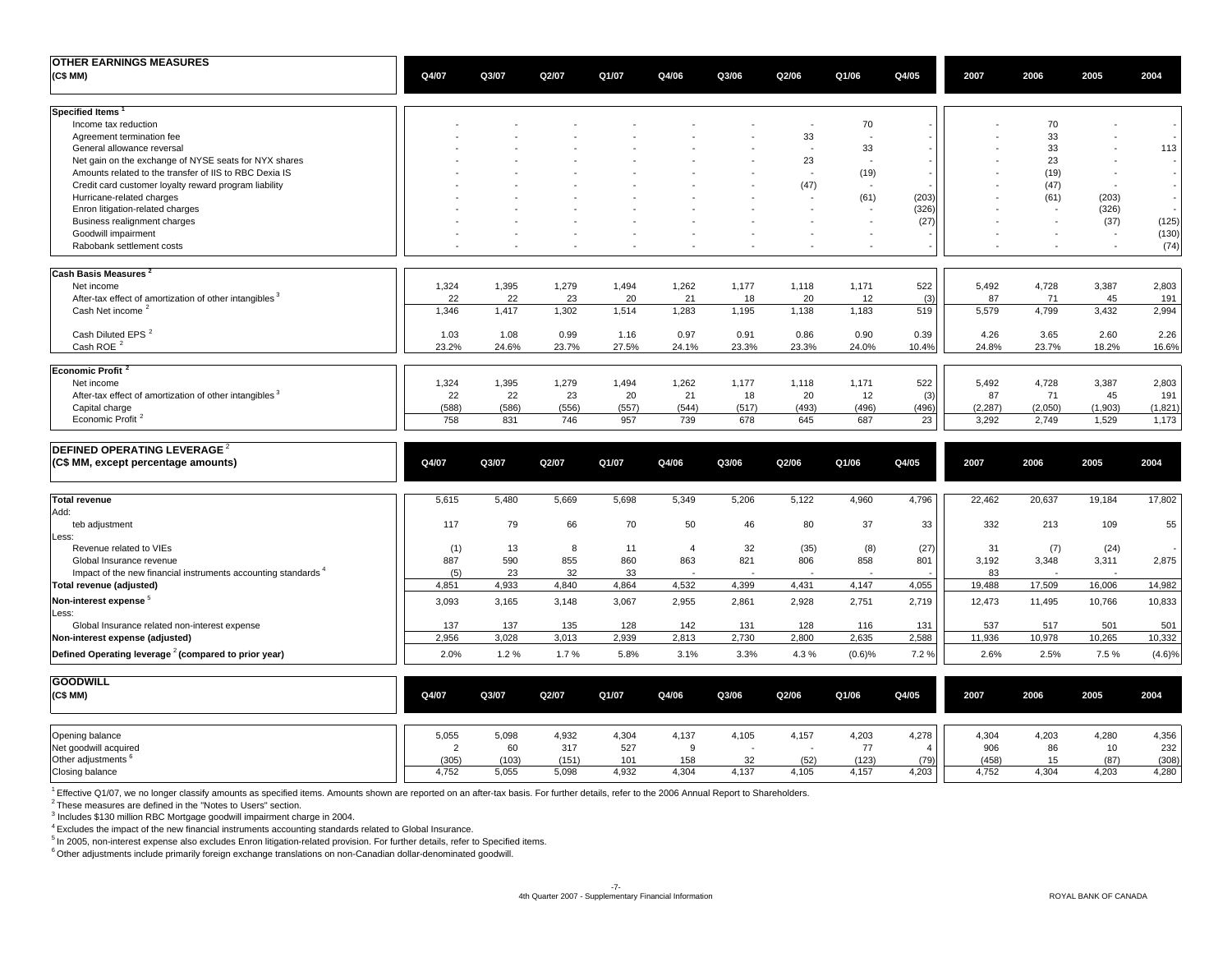| <b>CANADIAN BANKING</b><br>(C\$ MM)                                                                                                                                                                                                                                                                                                                                                                           | Q4/07                 | Q3/07              | Q2/07              | Q1/07              | Q4/06              | Q3/06                 | Q2/06              | Q1/06                 | Q4/05              | 2007               | 2006               | 2005               | 2004               |
|---------------------------------------------------------------------------------------------------------------------------------------------------------------------------------------------------------------------------------------------------------------------------------------------------------------------------------------------------------------------------------------------------------------|-----------------------|--------------------|--------------------|--------------------|--------------------|-----------------------|--------------------|-----------------------|--------------------|--------------------|--------------------|--------------------|--------------------|
|                                                                                                                                                                                                                                                                                                                                                                                                               |                       |                    |                    |                    |                    |                       |                    |                       |                    |                    |                    |                    |                    |
| <b>Income Statement</b><br>Net interest income                                                                                                                                                                                                                                                                                                                                                                | 1.642                 | 1.605              | 1.559              | 1.547              | 1.530              | 1.498                 | 1.386              | 1,402                 | 1.387              | 6.353              | 5.816              | 5.233              | 4,800              |
| Non-interest income                                                                                                                                                                                                                                                                                                                                                                                           | 1,811                 | 1,302              | 1,521              | 1,534              | 1,518              | 1,477                 | 1,394              | 1,491                 | 1,445              | 6,168              | 5,880              | 5,765              | 5,105              |
| <b>Total revenue</b>                                                                                                                                                                                                                                                                                                                                                                                          | 3,453                 | 2,907              | 3,080              | 3,081              | 3,048              | 2,975                 | 2,780              | 2,893                 | 2,832              | 12,521             | 11,696             | 10,998             | 9,905              |
| Provision for credit losses (PCL)<br>Insurance policyholder benefits, claims and acquisition expense (PBCAE)                                                                                                                                                                                                                                                                                                  | 212<br>637            | 190<br>343         | 204<br>677         | 182<br>516         | 173<br>611         | 121<br>627            | 168<br>619         | 142<br>652            | 138<br>740         | 788<br>2,173       | 604<br>2,509       | 542<br>2,625       | 410<br>2,124       |
| Non-interest expense                                                                                                                                                                                                                                                                                                                                                                                          | 1,359                 | 1,356              | 1,295              | 1,275              | 1,286              | 1,254                 | 1,253              | 1,234                 | 1,237              | 5,285              | 5,027              | 4,830              | 4,682              |
| Business realignment charges                                                                                                                                                                                                                                                                                                                                                                                  |                       |                    |                    |                    |                    |                       |                    |                       | 6                  |                    |                    | $\overline{7}$     | 56                 |
| Other <sup>2</sup><br>Net income                                                                                                                                                                                                                                                                                                                                                                              | 346<br>899            | 319<br>699         | 286<br>618         | 337<br>771         | 303<br>675         | 313<br>660            | 229<br>511         | 285<br>580            | 289<br>422         | 1,288<br>2,987     | 1,130<br>2,426     | 987<br>2,007       | 818<br>1,815       |
|                                                                                                                                                                                                                                                                                                                                                                                                               |                       |                    |                    |                    |                    |                       |                    |                       |                    |                    |                    |                    |                    |
| <b>Total Revenue by business lines</b><br><b>Personal Financial Services</b>                                                                                                                                                                                                                                                                                                                                  | 1,299                 | 1,284              | 1.262              | 1.237              | 1.201              | 1.197                 | 1,118              | 1,105                 | 1,107              | 5.082              | 4.621              | 4.181              | 3,801              |
| <b>Business Financial Services</b>                                                                                                                                                                                                                                                                                                                                                                            | 609                   | 585                | 552                | 555                | 559                | 541                   | 515                | 526                   | 514                | 2,301              | 2,141              | 2,011              | 1,888              |
| Cards and Payment Solutions<br>Global Insurance                                                                                                                                                                                                                                                                                                                                                               | 658<br>887            | 448<br>590         | 411<br>855         | 429<br>860         | 425<br>863         | 416<br>821            | 341<br>806         | 404<br>858            | 410<br>801         | 1.946<br>3.192     | 1,586<br>3,348     | 1.495<br>3,311     | 1,341<br>2,875     |
| Total                                                                                                                                                                                                                                                                                                                                                                                                         | 3,453                 | 2,907              | 3,080              | 3,081              | 3,048              | 2,975                 | 2,780              | 2,893                 | 2,832              | 12,521             | 11,696             | 10,998             | 9,905              |
| <b>Financial ratios</b>                                                                                                                                                                                                                                                                                                                                                                                       |                       |                    |                    |                    |                    |                       |                    |                       |                    |                    |                    |                    |                    |
| Return on equity (ROE) <sup>3</sup>                                                                                                                                                                                                                                                                                                                                                                           | 40.6%                 | 31.6%              | 29.0%              | 35.7%              | 32.6%              | 32.6%                 | 26.3%              | 28.8%                 | 21.2%              | 34.3%              | 30.1%              | 26.3%              | 24.6%              |
| Return on risk capital (RORC) <sup>3</sup>                                                                                                                                                                                                                                                                                                                                                                    | 52.9%                 | 41.9%              | 39.0%              | 47.7%              | 42.6%              | 42.9%                 | 35.1%              | 38.4%                 | 28.5%              | 45.5%              | 39.9%              | 36.3%              | 35.3%              |
| Net interest margin (average earning assets)<br>Efficiency ratio (Banking-related operations)                                                                                                                                                                                                                                                                                                                 | 3.10%<br>47.6%        | 3.15%<br>52.6%     | 3.25%<br>52.1%     | 3.19%<br>51.6%     | 3.24%<br>52.4%     | 3.26%<br>52.1%        | 3.20%<br>57.0%     | 3.18%<br>54.9%        | 3.21%<br>54.5%     | 3.17%<br>50.9%     | 3.22%<br>54.0%     | 3.21%<br>56.3%     | 3.28%<br>59.5%     |
| Operating leverage (Banking-related operations)                                                                                                                                                                                                                                                                                                                                                               | 10.6%                 | (0.9)%             | 9.6%               | 6.5%               | 4.2%               | 3.9%                  | 7.1%               | 2.5%                  | 13.8%              | 6.5%               | 4.4%               | 5.8%               | N/A                |
| <b>Average balances</b>                                                                                                                                                                                                                                                                                                                                                                                       |                       |                    |                    |                    |                    |                       |                    |                       |                    |                    |                    |                    |                    |
| Total assets                                                                                                                                                                                                                                                                                                                                                                                                  | 228,900               | 221.800            | 216,900            | 212,300            | 206,500            | 201.300               | 195.700            | 193.100               | 189,500            | 220,000            | 199.200            | 181.100            | 162,800            |
| Total earning assets                                                                                                                                                                                                                                                                                                                                                                                          | 209,900<br>210,000    | 202,200<br>202,400 | 196,800<br>195,900 | 192,600<br>191.500 | 187,400<br>187,400 | 182,500<br>182.300    | 177,400<br>176,600 | 175,000<br>172,500    | 171,500<br>168.100 | 200,400<br>200,000 | 180,500<br>179,700 | 163,200<br>160.700 | 146,500<br>144,700 |
| Loans and acceptances<br>Residential mortgage                                                                                                                                                                                                                                                                                                                                                                 | 119,900               | 114,400            | 110,400            | 108,000            | 105,100            | 102,300               | 99,000             | 96,800                | 94,000             | 113,200            | 100,800            | 89,700             | 79,900             |
| Personal                                                                                                                                                                                                                                                                                                                                                                                                      | 40,300                | 39,300             | 38,000             | 37,000             | 36,300             | 35,000                | 33,900             | 33,100                | 32,500             | 38,700             | 34,600             | 30,500             | 26,600             |
| Credit cards                                                                                                                                                                                                                                                                                                                                                                                                  | 11,700                | 11,300             | 11,000             | 11,000             | 10,600             | 10.100                | 9.600              | 9,500                 | 9,100              | 11.200             | 9,900              | 8.800              | 7,900              |
| Small business (treated as retail)<br><b>Total Retail</b>                                                                                                                                                                                                                                                                                                                                                     | 2,500<br>174,400      | 2,300<br>167,300   | 2,400<br>161,800   | 2.400<br>158,400   | 2.300<br>154,300   | 2.200<br>149,600      | 2.100<br>144.600   | 2.000<br>141.400      | 1,900<br>137,500   | 2.400<br>165,500   | 2.200<br>147,500   | 1,900<br>130,900   | 1,600<br>116,000   |
| Wholesale                                                                                                                                                                                                                                                                                                                                                                                                     | 35,600                | 35,100             | 34,100             | 33,100             | 33,100             | 32,700                | 32,000             | 31,100                | 30,600             | 34,500             | 32,200             | 29,800             | 28,700             |
| Deposits                                                                                                                                                                                                                                                                                                                                                                                                      | 150,200               | 147,200            | 145,100            | 146,100            | 143,100            | 140,600               | 136,900            | 136,100               | 134,100            | 147,100            | 139,200            | 132,500            | 127,700            |
| Attributed capital <sup>3</sup><br>Risk capital <sup>®</sup>                                                                                                                                                                                                                                                                                                                                                  | 8.700<br>6,650        | 8.650<br>6,500     | 8.600<br>6,400     | 8.500<br>6,350     | 8.100<br>6,150     | 8.000<br>6,050        | 7.900<br>5,900     | 7,950<br>5,950        | 7.850<br>5,850     | 8.600<br>6,500     | 8.000<br>6,050     | 7,550<br>5,450     | 7,350<br>5,150     |
| <b>Credit quality</b>                                                                                                                                                                                                                                                                                                                                                                                         |                       |                    |                    |                    |                    |                       |                    |                       |                    |                    |                    |                    |                    |
| Gross impaired loans / Average net loans and acceptances                                                                                                                                                                                                                                                                                                                                                      | 0.33%                 | 0.33%              | 0.33%              | 0.33%              | 0.31%              | 0.29%                 | 0.30%              | 0.30%                 | 0.29%              | 0.35%              | 0.33%              | 0.31%              | 0.44%              |
| PCL / Average net loans and acceptances                                                                                                                                                                                                                                                                                                                                                                       | 0.40%                 | 0.37%              | 0.43%              | 0.38%              | 0.37%              | 0.26%                 | 0.39%              | 0.33%                 | 0.33%              | 0.39%              | 0.34%              | 0.34%              | 0.28%              |
| Net write-offs / Average net loans and acceptances                                                                                                                                                                                                                                                                                                                                                            | 0.39%                 | 0.35%              | 0.42%              | 0.36%              | 0.35%              | 0.31%                 | 0.39%              | 0.32%                 | 0.38%              | 0.38%              | 0.34%              | 0.36%              | 0.39%              |
| <b>Banking related operations</b>                                                                                                                                                                                                                                                                                                                                                                             |                       |                    |                    |                    |                    |                       |                    |                       |                    |                    |                    |                    |                    |
| <b>Income Statement</b><br>Total revenue                                                                                                                                                                                                                                                                                                                                                                      | 2,566                 | 2,317              | 2,225              | 2,221              | 2,185              | 2,154                 | 1,974              | 2,035                 | 2,031              | 9,329              | 8,348              | 7,687              | 7,030              |
| Non-interest expense                                                                                                                                                                                                                                                                                                                                                                                          | 1,222                 | 1,219              | 1,160              | 1,147              | 1,144              | 1,123                 | 1,125              | 1,118                 | 1,106              | 4,748              | 4,510              | 4,329              | 4,181              |
| Net income                                                                                                                                                                                                                                                                                                                                                                                                    | 797                   | 596                | 566                | 586                | 569                | 599                   | 448                | 508                   | 509                | 2,545              | 2,124              | 1,852              | 1,569              |
| <b>Global Insurance</b>                                                                                                                                                                                                                                                                                                                                                                                       |                       |                    |                    |                    |                    |                       |                    |                       |                    |                    |                    |                    |                    |
| Net earned premiums <sup>5</sup><br>Investment income                                                                                                                                                                                                                                                                                                                                                         | 636<br>202            | 660<br>(97)        | 634<br>164         | 663<br>133         | 656<br>150         | 644<br>114            | 629<br>129         | 666<br>142            | 630<br>109         | 2,593<br>402       | 2,595<br>535       | 2,564<br>540       | 2,382<br>413       |
| Fee income                                                                                                                                                                                                                                                                                                                                                                                                    | 49                    | 27                 | 57                 | 64                 | 57                 | 63                    | 48                 | 50                    | 62                 | 197                | 218                | 207                | 80                 |
| <b>Total revenue</b>                                                                                                                                                                                                                                                                                                                                                                                          | 887                   | 590                | 855                | 860                | 863                | 821                   | 806                | 858                   | 801                | 3.192              | 3.348              | 3.311              | 2,875              |
| Non-interest expense<br>Net income                                                                                                                                                                                                                                                                                                                                                                            | 137<br>102            | 137<br>103         | 135<br>52          | 128<br>185         | 142<br>106         | 131<br>61             | 128<br>63          | 116<br>72             | 131<br>(87)        | 537<br>442         | 517<br>302         | 501<br>155         | 501<br>246         |
|                                                                                                                                                                                                                                                                                                                                                                                                               |                       |                    |                    |                    |                    |                       |                    |                       |                    |                    |                    |                    |                    |
| <b>Additional information</b><br>Gross premiums and deposits <sup>5</sup>                                                                                                                                                                                                                                                                                                                                     | 860                   | 889                | 816                | 895                | 864                | 860                   | 822                | 860                   | 809                | 3,460              | 3,406              | 3.288              | 3,185              |
| Canadian life and health                                                                                                                                                                                                                                                                                                                                                                                      | 286                   | 285                | 278                | 297                | 272                | 261                   | 259                | 277                   | 256                | 1,146              | 1,069              | 1,001              | 726                |
| U.S. life and health                                                                                                                                                                                                                                                                                                                                                                                          | 95                    | 116                | 113                | 135                | 135                | 167                   | 167                | 163                   | 182                | 459                | 632                | 770                | 974                |
| Property & casualty<br>Reinsurance & other                                                                                                                                                                                                                                                                                                                                                                    | 162<br>317            | 154<br>334         | 143<br>282         | 145<br>318         | 152<br>305         | 143<br>289            | 137<br>259         | 141<br>279            | 145<br>226         | 604<br>1,251       | 573<br>1,132       | 553<br>964         | 510<br>975         |
| Insurance policyholder benefits and claims                                                                                                                                                                                                                                                                                                                                                                    | 506                   | 189                | 524                | 369                | 469                | 459                   | 491                | 520                   | 603                | 1,588              | 1,939              | 2,103              | 1,744              |
| Insurance policyholder acquisition expense                                                                                                                                                                                                                                                                                                                                                                    | 131                   | 154                | 153                | 147                | 142                | 168                   | 128                | 132                   | 137                | 585                | 570                | 522                | 380                |
| Insurance claims and policy benefit liabilities<br>Impact of the new financial instruments accounting standards on investment income <sup>6</sup>                                                                                                                                                                                                                                                             | 7,283<br>67           | 7,533<br>(212)     | 7,864<br>55        | 7,948              | 7,337              | 7,352                 | 7,182              | 7,150                 | 7,117              | 7,283<br>(160)     | 7,337              | 7,117              | 6,488              |
|                                                                                                                                                                                                                                                                                                                                                                                                               |                       |                    |                    | (70)               |                    |                       |                    |                       |                    |                    |                    |                    |                    |
| <b>Business information</b><br>Assets under administration                                                                                                                                                                                                                                                                                                                                                    | 53,300                | 51,200             | 49,700             | 47,500             | 44,600             | 42,100                | 41,700             | 37,800                | 33,900             | 53,300             | 44,600             | 33,900             | 27,800             |
| Assets under management                                                                                                                                                                                                                                                                                                                                                                                       | 300                   | 300                | 300                | 300                | 300                | 300                   | 300                | 300                   | 300                | 300                | 300                | 300                | 400                |
| Other earnings measures                                                                                                                                                                                                                                                                                                                                                                                       |                       |                    |                    |                    |                    |                       |                    |                       |                    |                    |                    |                    |                    |
| Net income                                                                                                                                                                                                                                                                                                                                                                                                    | 899                   | 699                | 618                | 771                | 675                | 660                   | 511                | 580                   | 422                | 2,987              | 2,426              | 2,007              | 1,815              |
| After-tax effect of amortization of other intangibles<br>Cash Net income                                                                                                                                                                                                                                                                                                                                      | $\overline{2}$<br>901 | 700                | 2<br>620           | 773                | 676                | $\overline{2}$<br>662 | 512                | $\overline{2}$<br>582 | 423                | 2,994              | 2,432              | 2,013              | 1,821              |
| Capital charge                                                                                                                                                                                                                                                                                                                                                                                                | (231)                 | (228)              | (221)              | (225)              | (214)              | (212)                 | (201)              | (211)                 | (206)              | (905)              | (838)              | (794)              | (769)              |
| Economic Profit <sup>3</sup>                                                                                                                                                                                                                                                                                                                                                                                  | 670                   | 472                | 399                | 548                | 462                | 450                   | 311                | 371                   | 217                | 2,089              | 1,594              | 1,219              | 1,052              |
| <sup>1</sup> Reported results include securitized residential mortgage and credit card loans and related amounts for income and provision for credit losses. The securitized residential mortgage and credit card loans included as at                                                                                                                                                                        |                       |                    |                    |                    |                    |                       |                    |                       |                    |                    |                    |                    |                    |
| and \$4 billion, respectively. Securitized residential mortgages and credit card loans are included in Total assets, Total earning assets, Loans and acceptances, Residential mortgage, Credit cards and Assets under Administr<br><sup>2</sup> Includes income taxes and non-controlling interest in net income of subsidiaries.<br><sup>3</sup> These measures are defined in the "Notes to Users" section. |                       |                    |                    |                    |                    |                       |                    |                       |                    |                    |                    |                    |                    |

4 Banking related operations is comprised of the following business lines: Personal Financial Services, Business Financial Services and Cards and Payment Solutions.

5 Net earned premiums equals gross premiums and deposits less the cost of premiums to other institutions for reinsurance coverage.

6 This amount is largely offset in PBCAE.

N/A: Comparable information not available for 2004.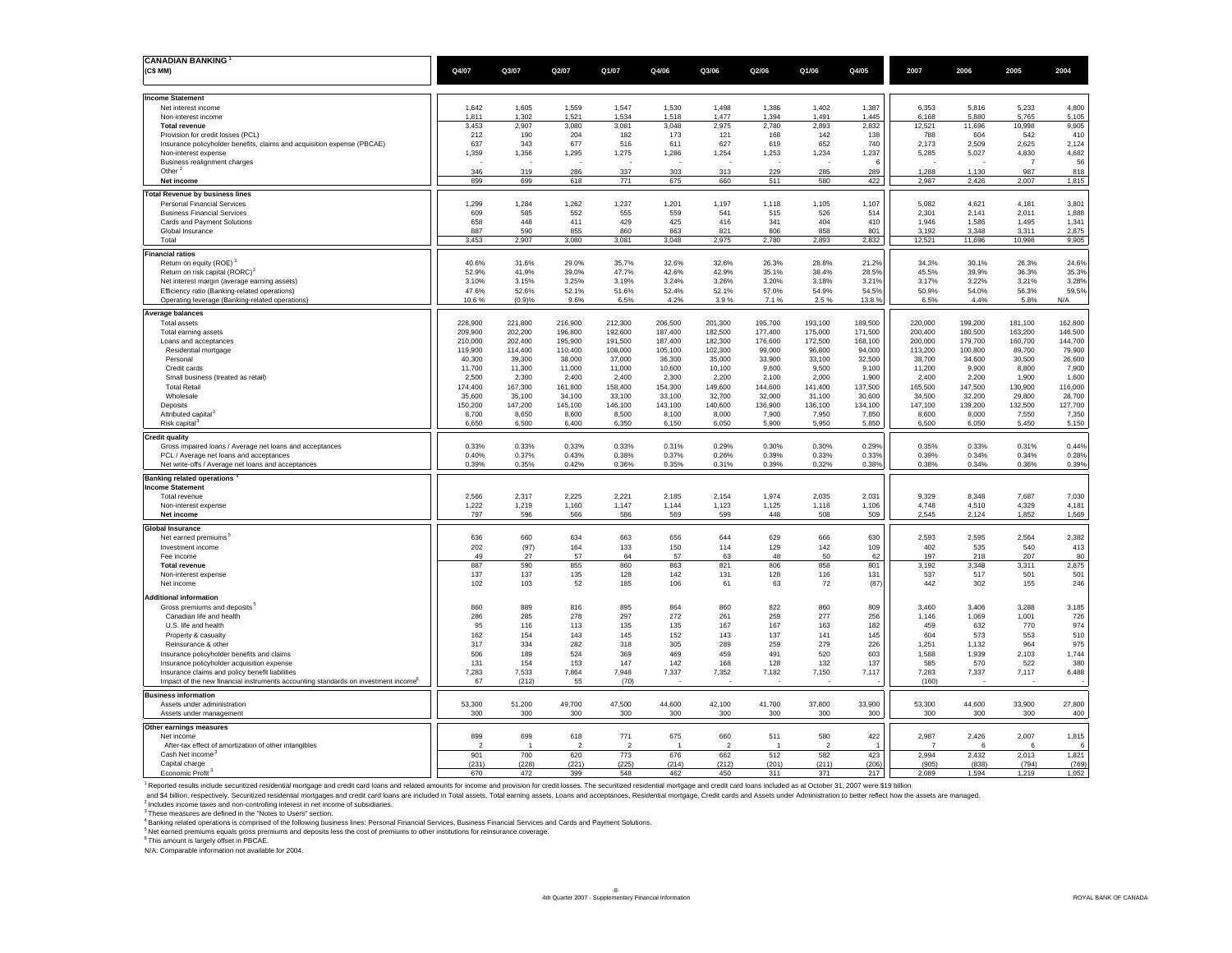| <b>WEALTH MANAGEMENT</b>                                 |                         |                    |         |                    |         |         |         |                         |                    |                |                |                |         |
|----------------------------------------------------------|-------------------------|--------------------|---------|--------------------|---------|---------|---------|-------------------------|--------------------|----------------|----------------|----------------|---------|
| (C\$ MM)                                                 | Q4/07                   | Q3/07              | Q2/07   | Q1/07              | Q4/06   | Q3/06   | Q2/06   | Q1/06                   | Q4/05              | 2007           | 2006           | 2005           | 2004    |
|                                                          |                         |                    |         |                    |         |         |         |                         |                    |                |                |                |         |
| <b>Income Statement</b>                                  |                         |                    |         |                    |         |         |         |                         |                    |                |                |                |         |
| Net interest income                                      | 109                     | 106                | 104     | 108                | 101     | 99      | 98      | 99                      | 96                 | 427            | 397            | 374            | 292     |
| Fee-based revenue                                        | 538                     | 545                | 524     | 502                | 462     | 446     | 436     | 401                     | 390                | 2,109          | 1,745          | 1,458          | 1,296   |
| Transactional and other revenue                          | 339                     | 355                | 380     | 382                | 340     | 298     | 355     | 352                     | 319                | 1,456          | 1,345          | 1,319          | 1,378   |
| <b>Total revenue</b>                                     | 986                     | 1,006              | 1,008   | 992                | 903     | 843     | 889     | 852                     | 805                | 3,992          | 3,487          | 3,151          | 2,966   |
|                                                          | $\overline{\mathbf{1}}$ | ÷,                 |         | ÷,                 |         |         | $\sim$  | $\overline{\mathbf{1}}$ |                    | $\overline{1}$ | -1             | $\overline{2}$ | 3       |
| Provision for credit losses (PCL)                        |                         |                    |         |                    |         |         |         |                         |                    |                |                |                |         |
| Non-interest expense                                     | 731                     | 747                | 722     | 702                | 671     | 646     | 655     | 641                     | 597                | 2,902          | 2,613          | 2,440          | 2,418   |
| Business realignment charges                             |                         |                    |         |                    | -1      |         |         |                         |                    |                | $\overline{1}$ | $\overline{1}$ | 17      |
| Other $1$                                                | 74                      | 82                 | 92      | 79                 | 67      | 61      | 75      | 65                      | 55                 | 327            | 268            | 206            | 158     |
| Net income                                               | 180                     | 177                | 194     | 211                | 164     | 136     | 159     | 145                     | 151                | 762            | 604            | 502            | 370     |
| <b>Total Revenue by business lines</b>                   |                         |                    |         |                    |         |         |         |                         |                    |                |                |                |         |
| Canadian Wealth Management                               | 369                     | 369                | 366     | 356                | 334     | 316     | 331     | 309                     | 310                | 1,460          | 1,290          | 1,164          | 1,011   |
| U.S. & International Wealth Management                   | 479                     | 493                | 508     | 508                | 448     | 413     | 443     | 428                     | 387                | 1,988          | 1,732          | 1,580          | 1,593   |
| Global Asset Management                                  | 138                     | 144                | 134     | 128                | 121     | 114     | 115     | 115                     | 108                | 544            | 465            | 407            | 362     |
| Total                                                    | 986                     | 1,006              | 1,008   | 992                | 903     | 843     | 889     | 852                     | 805                | 3,992          | 3,487          | 3,151          | 2,966   |
| <b>Financial ratios</b>                                  |                         |                    |         |                    |         |         |         |                         |                    |                |                |                |         |
| Return on equity (ROE) <sup>2</sup>                      | 31.7%                   | 29.4%              | 34.3%   | 34.4%              | 28.7%   | 24.7%   | 29.1%   | 28.7%                   | 30.2%              | 32.4%          | 27.8%          | 24.5%          | 16.5%   |
| Return on risk capital (RORC) <sup>2</sup>               | 62.4%                   | 58.6%              | 66.4%   | 73.1%              | 61.0%   | 54.3%   | 62.6%   | 59.0%                   | 62.3%              | 65.1%          | 59.3%          | 54.8%          | 37.5%   |
|                                                          |                         |                    |         |                    |         |         |         |                         |                    |                |                |                |         |
| <b>Average balances</b>                                  |                         |                    |         |                    |         |         |         |                         |                    |                |                |                |         |
| <b>Total assets</b>                                      | 17,400                  | 15,700             | 16,400  | 16,900             | 16,000  | 15,900  | 15,500  | 12,900                  | 13,200             | 16,600         | 15,100         | 13,200         | 13,500  |
| Loans and acceptances                                    | 4,400                   | 4,500              | 4,700   | 4,700              | 4,500   | 4,400   | 4,400   | 4,400                   | 4,200              | 4,600          | 4,400          | 4,100          | 3,500   |
| Deposits                                                 | 24,000                  | 24,600             | 25,800  | 25,300             | 23,300  | 22,800  | 22,200  | 20,200                  | 20,000             | 24,900         | 22,100         | 20,700         | 20,500  |
| Attributed capital <sup>2</sup>                          | 2,250                   | 2,350              | 2,300   | 2,400              | 2,200   | 2,150   | 2,250   | 2,000                   | 2,000              | 2,300          | 2,150          | 2,050          | 2,250   |
| Risk capital <sup>2</sup>                                | 1,150                   | 1,200              | 1,200   | 1,150              | 1,050   | 1,000   | 1,050   | 1.000                   | 950                | 1,150          | 1,050          | 900            | 1,000   |
| <b>Credit quality</b>                                    |                         |                    |         |                    |         |         |         |                         |                    |                |                |                |         |
| Gross impaired loans / Average net loans and acceptances | 0.05%                   | 0.00%              | 0.00%   | 0.00%              | 0.00%   | 0.00%   | 0.00%   | 0.00%                   | 0.00%              | 0.04%          | 0.00%          | 0.00%          | 0.03%   |
| PCL / Average net loans and acceptances                  | 0.09%                   | 0.00%              | 0.00%   | 0.00%              | 0.00%   | 0.00%   | 0.00%   | 0.09%                   | 0.09%              | 0.02%          | 0.02%          | 0.05%          | 0.09%   |
| Net write-offs / Average net loans and acceptances       | 0.00%                   | 0.00%              | 0.00%   | 0.00%              | 0.00%   | 0.00%   | 0.00%   | 0.09%                   | 0.09%              | 0.00%          | 0.02%          | 0.05%          | 0.11%   |
| <b>Business information</b>                              |                         |                    |         |                    |         |         |         |                         |                    |                |                |                |         |
| Assets under administration                              |                         |                    |         |                    |         |         |         |                         |                    |                |                |                |         |
| Canadian Wealth Management                               | 183,000                 | 180,900            | 179,200 | 174,300            | 168,600 | 161,000 | 160,600 | 157,600                 | 146,400            | 183,000        | 168,600        | 146,400        | 129,500 |
| U.S. & International Wealth Management                   |                         |                    |         |                    | 307,900 | 297,300 | 292,200 | 287,300                 |                    | 305,500        | 307,900        | 234,300        | 233,700 |
| Total                                                    | 305,500<br>488,500      | 324,200<br>505,100 | 326,600 | 334,000<br>508,300 | 476,500 | 458,300 | 452,800 | 444,900                 | 234,300<br>380,700 | 488,500        | 476,500        | 380,700        | 363,200 |
|                                                          |                         |                    | 505,800 |                    |         |         |         |                         |                    |                |                |                |         |
| Assets under management                                  |                         |                    |         |                    |         |         |         |                         |                    |                |                |                |         |
| Canadian Wealth Management                               | 22,200                  | 21,300             | 20,600  | 19,300             | 17,500  | 15,900  | 15,350  | 14,100                  | 12,700             | 22,200         | 17,500         | 12,700         | 8,800   |
| U.S. & International Wealth Management                   | 20,200                  | 20,700             | 20,700  | 22,400             | 19,700  | 19,000  | 18,500  | 18,100                  | 15,600             | 20,200         | 19,700         | 15,600         | 13,100  |
| Global Asset Management                                  | 118,800                 | 117,600            | 117,400 | 115,700            | 105,600 | 98,900  | 98,050  | 96,000                  | 90,200             | 118,800        | 105,600        | 90,200         | 80,500  |
| Total                                                    | 161,200                 | 159,600            | 158.700 | 157,400            | 142,800 | 133,800 | 131,900 | 128,200                 | 118,500            | 161,200        | 142,800        | 118,500        | 102,400 |
| Other earnings measures                                  |                         |                    |         |                    |         |         |         |                         |                    |                |                |                |         |
| Net income                                               | 180                     | 177                | 194     | 211                | 164     | 136     | 159     | 145                     | 151                | 762            | 604            | 502            | 370     |
| After-tax effect of amortization of other intangibles    | 5                       | 6                  | 5       | 6                  | 5       | 5       | 5       | 5                       | (11)               | 22             | 20             | 3              | 21      |
| Cash Net income <sup>2</sup>                             | 185                     | 183                | 199     | 217                | 169     | 141     | 164     | 150                     | 140                | 784            | 624            | 505            | 391     |
| Capital charge                                           | (58)                    | (63)               | (58)    | (64)               | (59)    | (57)    | (57)    | (53)                    | (52)               | (243)          | (226)          | (213)          | (233)   |
| Economic Profit <sup>2</sup>                             | 127                     | 120                | 141     | 153                | 110     | 84      | 107     | 97                      | 88                 | 541            | 398            | 292            | 158     |
|                                                          |                         |                    |         |                    |         |         |         |                         |                    |                |                |                |         |
| (US\$ MM)                                                |                         |                    |         |                    |         |         |         |                         |                    |                |                |                |         |
| <b>Revenue by business lines</b>                         |                         |                    |         |                    |         |         |         |                         |                    |                |                |                |         |
| U.S. & International Wealth Management                   | 481                     | 462                | 445     | 438                | 403     | 371     | 388     | 371                     | 330                | 1,826          | 1,533          | 1,305          | 1,213   |

<sup>1</sup> Includes income taxes and non-controlling interest in net income of subsidiaries.<br><sup>2</sup> These measures are defined in the "Notes to Users" section.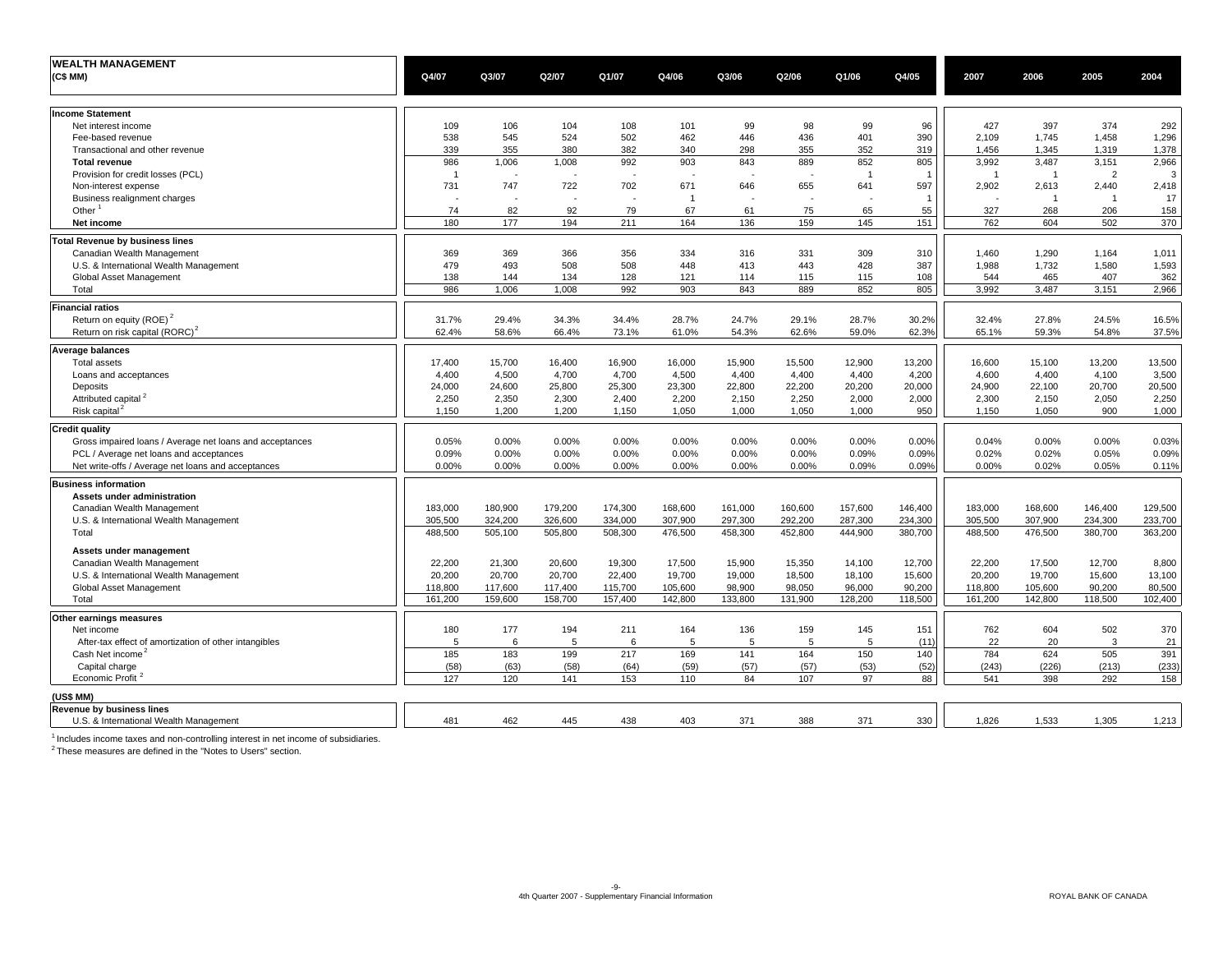| <b>U.S. &amp; INTERNATIONAL BANKING</b>                   | Q4/07     | Q3/07     | Q2/07     | Q1/07                    | Q4/06                    | Q3/06                    | Q2/06                    | Q1/06                    | Q4/05     | 2007      | 2006      | 2005      | 2004      |
|-----------------------------------------------------------|-----------|-----------|-----------|--------------------------|--------------------------|--------------------------|--------------------------|--------------------------|-----------|-----------|-----------|-----------|-----------|
| (C\$ MM)                                                  |           |           |           |                          |                          |                          |                          |                          |           |           |           |           |           |
| <b>Income Statement</b>                                   |           |           |           |                          |                          |                          |                          |                          |           |           |           |           |           |
| Net interest income                                       | 239       | 263       | 272       | 257                      | 238                      | 240                      | 234                      | 228                      | 235       | 1,031     | 940       | 923       | 831       |
| Non-interest income                                       | 216       | 259       | 221       | 188                      | 191                      | 191                      | 186                      | 120                      | 162       | 884       | 688       | 654       | 668       |
| <b>Total revenue</b>                                      | 455       | 522       | 493       | 445                      | 429                      | 431                      | 420                      | 348                      | 397       | 1,915     | 1,628     | 1,577     | 1,499     |
| Provision for credit losses (PCL)                         | 72        | 17        | 10        | 10                       | 5                        | 5                        | 6                        | 9                        | 3         | 109       | 25        | 49        | 77        |
| Non-interest expense                                      | 363       | 389       | 381       | 348                      | 312                      | 307                      | 322                      | 275                      | 284       | 1,481     | 1,216     | 1,136     | 1,233     |
| Business realignment charges                              |           |           |           | $\overline{\phantom{a}}$ | $\overline{\phantom{a}}$ | $\overline{\phantom{a}}$ | $\overline{\phantom{a}}$ | $\overline{\phantom{a}}$ | (3)       |           |           | (3)       | 13        |
| Other <sup>1</sup>                                        | (1)       | 29        | 35        | 20                       | 33                       | 37                       | 30                       | 26                       | 33        | 83        | 126       | 139       | 49        |
| Net income                                                | 21        | 87        | 67        | 67                       | 79                       | 82                       | 62                       | 38                       | 80        | 242       | 261       | 256       | 127       |
| <b>Total Revenue by business lines</b>                    |           |           |           |                          |                          |                          |                          |                          |           |           |           |           |           |
| Banking                                                   | 269       | 302       | 309       | 276                      | 274                      | 271                      | 261                      | 264                      | 268       | 1,156     | 1,070     | 1,077     | 1,044     |
| RBC Dexia IS <sup>2</sup>                                 | 186       | 220       | 184       | 169                      | 155                      | 160                      | 159                      | 84                       | 129       | 759       | 558       | 500       | 455       |
| Total                                                     | 455       | 522       | 493       | 445                      | 429                      | 431                      | 420                      | 348                      | 397       | 1,915     | 1,628     | 1,577     | 1,499     |
| <b>Financial ratios</b>                                   |           |           |           |                          |                          |                          |                          |                          |           |           |           |           |           |
| Return on equity (ROE) <sup>3</sup>                       | 2.2%      | 9.0%      | 7.4%      | 8.8%                     | 11.9%                    | 12.3%                    | 10.1%                    | 7.4%                     | 14.2%     | 6.9%      | 10.6%     | 10.8%     | 4.5%      |
| Return on risk capital (RORC) <sup>3</sup>                | 3.8%      | 15.5%     | 12.7%     | 14.2%                    | 17.7%                    | 18.8%                    | 16.0%                    | 10.9%                    | 21.7%     | 11.7%     | 16.1%     | 16.4%     | 7.2%      |
| Net interest margin (average earning assets) <sup>4</sup> | 3.40%     | 3.58%     | 3.69%     | 3.61%                    | 3.66%                    | 3.70%                    | 3.79%                    | 3.77%                    | 3.72%     | 3.57%     | 3.73%     | 3.70%     | 3.52%     |
| <b>Average balances</b>                                   |           |           |           |                          |                          |                          |                          |                          |           |           |           |           |           |
| <b>Total assets</b>                                       | 39,400    | 41,100    | 41,000    | 37,500                   | 34,100                   | 36,000                   | 34,800                   | 25,500                   | 25,700    | 39,700    | 32,600    | 25,900    | 25,200    |
| Total earning assets <sup>4</sup>                         | 24,800    | 26,500    | 27,500    | 25,800                   | 23,500                   | 23,200                   | 23,400                   | 23,300                   | 23,400    | 26,100    | 23,300    | 23,600    | 22,500    |
| Loans and acceptances                                     | 20,500    | 23,800    | 23,700    | 21,100                   | 19,100                   | 19,600                   | 18,300                   | 17,000                   | 17,100    | 22,300    | 18,500    | 17,200    | 16,000    |
| Deposits                                                  | 34,500    | 35,100    | 35,600    | 31,800                   | 30,200                   | 34,100                   | 30,300                   | 20,100                   | 20,700    | 34,200    | 28,700    | 21,200    | 21,100    |
| Attributed capital <sup>3</sup>                           | 3,300     | 3,650     | 3,500     | 2,950                    | 2,500                    | 2,600                    | 2,450                    | 2,000                    | 2,200     | 3,350     | 2,400     | 2,350     | 2,750     |
| Risk capital <sup>3</sup>                                 | 1,900     | 2,100     | 2,050     | 1,800                    | 1,700                    | 1,700                    | 1,550                    | 1,350                    | 1,450     | 1,950     | 1,600     | 1,550     | 1,750     |
| <b>Credit quality</b>                                     |           |           |           |                          |                          |                          |                          |                          |           |           |           |           |           |
| Gross impaired loans / Average net loans and acceptances  | 2.08%     | 1.05%     | 0.88%     | 0.88%                    | 0.97%                    | 0.95%                    | 1.03%                    | 0.98%                    | 0.94%     | 1.91%     | 1.01%     | 0.94%     | 1.37%     |
| PCL / Average net loans and acceptances                   | 1.39%     | 0.28%     | 0.17%     | 0.19%                    | 0.10%                    | 0.10%                    | 0.13%                    | 0.21%                    | 0.07%     | 0.49%     | 0.14%     | 0.28%     | 0.48%     |
| Net write-offs / Average net loans and acceptances        | 0.25%     | 0.25%     | 0.17%     | 0.13%                    | 0.10%                    | 0.10%                    | 0.16%                    | 0.26%                    | 0.26%     | 0.20%     | 0.15%     | 0.23%     | 0.36%     |
| <b>Business information</b>                               |           |           |           |                          |                          |                          |                          |                          |           |           |           |           |           |
| Assets under administration <sup>5</sup> - RBC            |           |           |           |                          |                          |                          |                          |                          | 1,361,100 |           |           | 1,361,100 | 1,202,900 |
| - RBC Dexia IS                                            | 2,713,100 | 2,843,400 | 2,764,900 | 2,666,400                | 2,421,100                | 2,358,300                | 2,286,500                | 2,095,600                |           | 2,713,100 | 2,421,100 |           |           |
| Assets under management                                   |           |           |           |                          |                          |                          |                          |                          |           |           |           |           | 100       |
| Other earnings measures                                   |           |           |           |                          |                          |                          |                          |                          |           |           |           |           |           |
| Net income                                                | 21        | 87        | 67        | 67                       | 79                       | 82                       | 62                       | 38                       | 80        | 242       | 261       | 256       | 127       |
| After-tax effect of amortization of other intangibles     | 15        | 14        | 15        | 13                       | 13                       | 12                       | 12                       | 6                        | 6         | 57        | 43        | 32        | 32        |
| Cash Net income <sup>3</sup>                              | 36        | 101       | 82        | 80                       | 92                       | 94                       | 74                       | 44                       | 86        | 299       | 304       | 288       | 159       |
| Capital charge                                            | (88)      | (95)      | (91)      | (77)                     | (66)                     | (69)                     | (63)                     | (53)                     | (59)      | (351)     | (251)     | (245)     | (287)     |
| Economic Profit <sup>3</sup>                              | (52)      | 6         | (9)       | 3                        | 26                       | 25                       | 11                       | (9)                      | 27        | (52)      | 53        | 43        | (128)     |
| (US\$ MM)                                                 |           |           |           |                          |                          |                          |                          |                          |           |           |           |           |           |
| <b>Revenue by business lines</b>                          |           |           |           |                          |                          |                          |                          |                          |           |           |           |           |           |
|                                                           |           |           |           |                          |                          |                          |                          |                          |           |           |           |           |           |

 $<sup>1</sup>$  Includes income taxes and non-controlling interest in net income of subsidiaries.</sup>

<sup>2</sup> Our Institutional & Investor Services (IIS) business was combined with the Dexia Funds Services business of Dexia Banque Internationale à Luxembourg (Dexia) on January 2, 2006, forming

RBC Dexia Investor Services (RBC Dexia IS). Given the similarity of these businesses, we have disclosed the revenue from our prior business, IIS, and our 50% proportionate ownership of RBC

Dexia IS on the same line for comparative purposes. As RBC Dexia IS reports on a calendar quarter there is a one month lag in the reporting of its earnings. For this reason, no earnings for RBC Dexia IS were

recorded in Q1/06. Comparative amounts in prior periods represent earnings for IIS only.

<sup>3</sup> These measures are defined in the "Notes to Users" section.

4 Calculated based on Banking information.

 $<sup>5</sup>$  Assets under administration - RBC Dexia IS represents the total AUA of the joint venture as at September 30, 2007.</sup>

We have revised prior period amounts to reflect the amount reported by RBC Dexia IS, as we had previously disclosed only the assets under custody amount related to our joint venture

Banking 283 268 269 239 246 242 229 228 228 1,059 945 887 794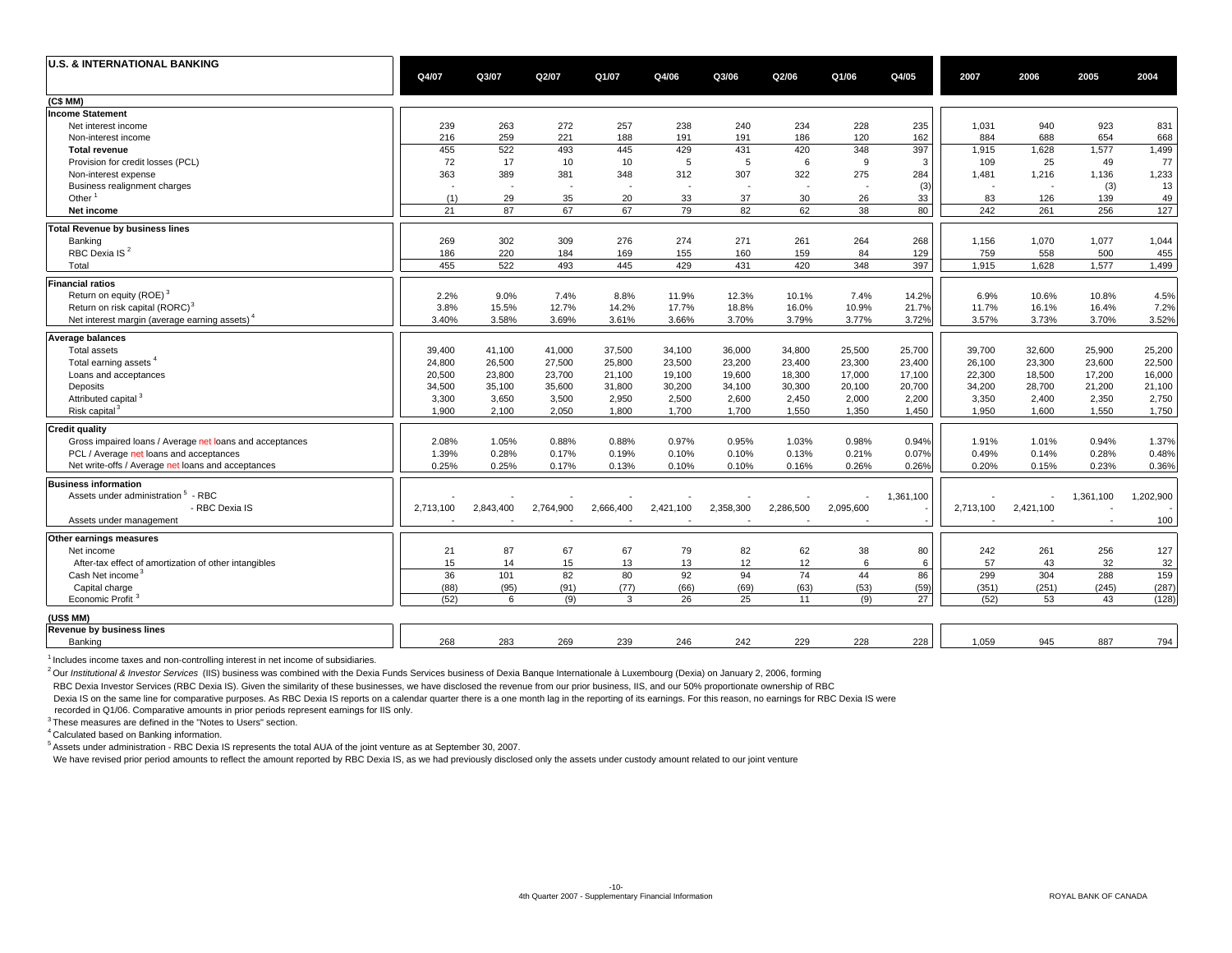| <b>CAPITAL MARKETS</b>                                     |         |                          |                          |                         |                          |                |                          |                          |                |                |                |                |         |
|------------------------------------------------------------|---------|--------------------------|--------------------------|-------------------------|--------------------------|----------------|--------------------------|--------------------------|----------------|----------------|----------------|----------------|---------|
| (C\$MM)                                                    | Q4/07   | Q3/07                    | Q2/07                    | Q1/07                   | Q4/06                    | Q3/06          | Q2/06                    | Q1/06                    | Q4/05          | 2007           | 2006           | 2005           | 2004    |
| <b>Income Statement</b>                                    |         |                          |                          |                         |                          |                |                          |                          |                |                |                |                |         |
| Net interest income                                        | 53      | 175                      | 169                      | 56                      | (7)                      | 28             | 49                       | 61                       | 133            | 453            | 131            | 557            | 811     |
| Non-interest income                                        | 766     | 983                      | 1,013                    | 1,174                   | 1,015                    | 994            | 1,128                    | 868                      | 687            | 3,936          | 4.005          | 3,005          | 2,667   |
| Total revenue <sup>1</sup>                                 | 819     | 1,158                    | 1,182                    | 1,230                   | 1,008                    | 1,022          | 1,177                    | 929                      | 820            | 4,389          | 4,136          | 3,562          | 3,478   |
| Provision for (recovery of) credit losses (PCL)            | (2)     | (7)                      | (5)                      | (8)                     | $\overline{\phantom{a}}$ | (7)            | (23)                     | (85)                     | (25)           | (22)           | (115)          | (91)           | (108)   |
| Non-interest expense                                       | 584     | 693                      | 754                      | 738                     | 644                      | 648            | 707                      | 604                      | 1,152          | 2,769          | 2,603          | 2,890          | 2,473   |
| Business realignment charges                               |         | $\overline{\phantom{a}}$ | $\overline{\phantom{a}}$ | $\sim$                  | (1)                      |                | $\overline{\phantom{a}}$ | $\overline{\phantom{a}}$ | $\overline{1}$ | $\blacksquare$ | (1)            | $\overline{1}$ | 27      |
| Other $^2$                                                 | 51      | 112                      | 83                       | 104                     | 65                       | 78             | 79                       | 72                       | (232)          | 350            | 294            | 76             | 315     |
| Net income (loss)                                          | 186     | 360                      | 350                      | 396                     | 300                      | 303            | 414                      | 338                      | (76)           | 1.292          | 1.355          | 686            | 771     |
| <b>Total Revenue</b>                                       |         |                          |                          |                         |                          |                |                          |                          |                |                |                |                |         |
| <b>Total Revenue</b>                                       | 819     | 1,158                    | 1,182                    | 1,230                   | 1,008                    | 1,022          | 1,177                    | 929                      | 820            | 4,389          | 4,136          | 3,562          | 3,478   |
| Revenue related to VIEs offset in Non-controlling interest | (1)     | 13                       | 8                        | 11                      | $\overline{4}$           | 32             | (35)                     | (8)                      | (27)           | 31             | (7)            | (24)           |         |
| <b>Total revenue excluding VIEs</b>                        | 820     | 1,145                    | 1,174                    | 1,219                   | 1,004                    | 990            | 1,212                    | 937                      | 847            | 4,358          | 4,143          | 3,586          | 3,478   |
| Total Revenue by business lines 3                          |         |                          |                          |                         |                          |                |                          |                          |                |                |                |                |         |
| <b>Global Markets</b>                                      | 347     | 622                      | 682                      | 804                     | 607                      | 644            | 754                      | 574                      | 480            | 2.455          | 2,579          | 2.256          | 2,268   |
| Global Investment Banking and Equity Markets               | 402     | 456                      | 431                      | 386                     | 353                      | 341            | 382                      | 306                      | 275            | 1,675          | 1,382          | 1,098          | 1,053   |
| Other                                                      | 70      | 80                       | 69                       | 40                      | 48                       | 37             | 41                       | 49                       | 65             | 259            | 175            | 208            | 157     |
| Total                                                      | 819     | 1,158                    | 1,182                    | 1,230                   | 1,008                    | 1,022          | 1,177                    | 929                      | 820            | 4,389          | 4,136          | 3,562          | 3,478   |
| <b>Financial ratios</b>                                    |         |                          |                          |                         |                          |                |                          |                          |                |                |                |                |         |
| Return on equity (ROE)                                     | 15.4%   | 29.3%                    | 28.5%                    | 32.8%                   | 27.9%                    | 28.2%          | 38.0%                    | 31.9%                    | (7.9)%         | 26.6%          | 31.5%          | 17.5%          | 19.4%   |
| Return on risk capital (RORC) <sup>4</sup>                 | 19.3%   | 35.9%                    | 34.4%                    | 39.9%                   | 34.3%                    | 34.5%          | 46.4%                    | 39.6%                    | $(10.0)\%$     | 32.5%          | 38.7%          | 22.4%          | 25.6%   |
| <b>Average balances</b>                                    |         |                          |                          |                         |                          |                |                          |                          |                |                |                |                |         |
| <b>Total assets</b>                                        | 319,400 | 317,300                  | 310,200                  | 297,700                 | 274,600                  | 261,700        | 253,200                  | 252,600                  | 243,400        | 311,200        | 260,600        | 229,100        | 219,000 |
| Loans and acceptances                                      | 32,600  | 28,100                   | 27,800                   | 27,300                  | 24,300                   | 22,100         | 21,300                   | 20,600                   | 19,300         | 29,000         | 22,100         | 17,600         | 18,600  |
| Deposits                                                   | 121,500 | 124,700                  | 130,400                  | 126,100                 | 112,100                  | 102,200        | 104,100                  | 114,100                  | 111,100        | 125,700        | 108,100        | 96,500         | 85,900  |
| Attributed capital <sup>4</sup>                            | 4,650   | 4,800                    | 4,950                    | 4,750                   | 4,200                    | 4,250          | 4,450                    | 4,150                    | 3,900          | 4,800          | 4,250          | 3,850          | 3,950   |
| Risk capital                                               | 3,750   | 3,900                    | 4,100                    | 3,900                   | 3,400                    | 3,450          | 3,650                    | 3,350                    | 3,050          | 3,900          | 3,450          | 3,050          | 3,000   |
| <b>Credit quality</b>                                      |         |                          |                          |                         |                          |                |                          |                          |                |                |                |                |         |
| Gross impaired loans / Average net loans and acceptances   | 0.05%   | 0.07%                    | 0.07%                    | 0.23%                   | 0.25%                    | 0.32%          | 0.37%                    | 0.55%                    | 0.61%          | 0.06%          | 0.28%          | 0.67%          | 2.18%   |
| PCL / Average net loans and acceptances                    | (0.02)% | (0.10)%                  | (0.07)%                  | (0.12)%                 | $0.00 \%$                | (0.13)%        | (0.44)%                  | (1.64)%                  | $(0.51)\%$     | (0.08)%        | (0.52)%        | (0.52)%        | (0.58)% |
| Net write-offs / Average net loans and acceptances         | (0.02)% | $(0.10)$ %               | $(0.06)$ %               | (0.13)%                 | 0.07%                    | (0.11)%        | (0.42)%                  | $(0.56)$ %               | 0.39%          | (0.08)%        | $(0.24)\%$     | 0.12%          | 1.08%   |
| <b>Business information</b>                                |         |                          |                          |                         |                          |                |                          |                          |                |                |                |                |         |
| Assets under administration                                | 6,400   | 6,800                    | 5,400                    | 5,400                   | 4,700                    | 4,300          | 3,600                    | 3,300                    | 2,500          | 6,400          | 4,700          | 2,500          |         |
| Other earnings measures                                    |         |                          |                          |                         |                          |                |                          |                          |                |                |                |                |         |
| Net income (loss)                                          | 186     | 360                      | 350                      | 396                     | 300                      | 303            | 414                      | 338                      | (76)           | 1,292          | 1,355          | 686            | 771     |
| After-tax effect of amortization of other intangibles      |         | $\overline{\phantom{a}}$ | $\overline{\phantom{a}}$ | $\overline{\mathbf{1}}$ | $\overline{\phantom{a}}$ | $\overline{1}$ | $\overline{\phantom{a}}$ | $\sim$                   |                | $\overline{1}$ | $\overline{1}$ |                |         |
| Cash Net income '                                          | 186     | 360                      | 350                      | 397                     | 300                      | 304            | 414                      | 338                      | (75)           | 1,293          | 1,356          | 687            | 772     |
| Capital charge                                             | (123)   | (127)                    | (127)                    | (126)                   | (111)                    | (112)          | (114)                    | (110)                    | (104)          | (503)          | (447)          | (407)          | (414)   |
| Economic Profit                                            | 63      | 233                      | 223                      | 271                     | 189                      | 192            | 300                      | 228                      | (179)          | 790            | 909            | 280            | 358     |

 $1$ <sup>1</sup> Tax equivalent basis (teb). Refer to "Notes to Users" for further discussion.

2 Includes income taxes and non-controlling interest in net income of subsidiaries.

<sup>3</sup> Starting in Q2/07, the National Clients business previously reported as "Other" has been integrated with Canadian Investment Banking and are classified in "Global Investment Banking and Equity Markets".

Comparative amounts have been restated to better reflect how these businesses are managed.

<sup>4</sup> These measures are defined in the "Notes to Users" section.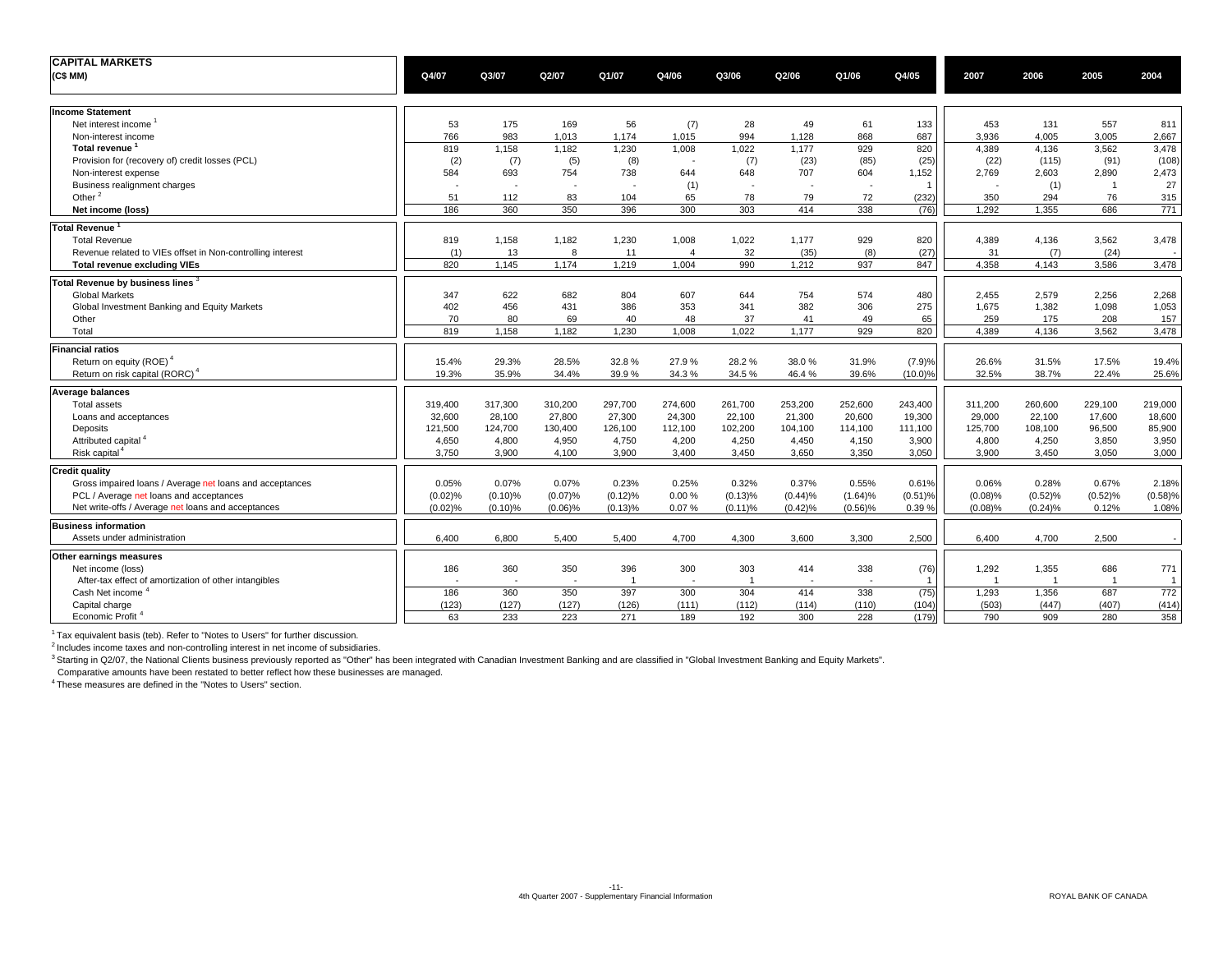| <b>CORPORATE SUPPORT</b><br>(C\$MM)                   | Q4/07                    | Q3/07                    | Q2/07                    | Q1/07   | Q4/06                    | Q3/06                    | Q2/06                    | Q1/06                    | Q4/05        | 2007                     | 2006                     | 2005    | 2004         |
|-------------------------------------------------------|--------------------------|--------------------------|--------------------------|---------|--------------------------|--------------------------|--------------------------|--------------------------|--------------|--------------------------|--------------------------|---------|--------------|
| <b>Income Statement</b>                               |                          |                          |                          |         |                          |                          |                          |                          |              |                          |                          |         |              |
| Net interest income 1,2                               | (215)                    | (184)                    | (215)                    | (118)   | (131)                    | (99)                     | (150)                    | (108)                    | (88)         | (732)                    | (488)                    | (294)   | (315)        |
| Non-interest income                                   | 117                      | 71                       | 121                      | 68      | 92                       | 34                       | 6                        | 46                       | 30           | 377                      | 178                      | 190     | 269          |
| Total revenue <sup>1,2</sup>                          | (98)                     | (113)                    | (94)                     | (50)    | (39)                     | (65)                     | (144)                    | (62)                     | (58)         | (355)                    | (310)                    | (104)   | (46)         |
| Provision for (recovery of) credit losses (PCL)       | (20)                     | (22)                     | (21)                     | (22)    | (19)                     | (20)                     | (27)                     | (20)                     | (14)         | (85)                     | (86)                     | (47)    | (36)         |
| Non-interest expense                                  | 56                       | (20)                     | (4)                      |         | 42                       | 6                        | (9)                      | (3)                      | 40           | 36                       | 36                       | 61      | 27           |
| Business realignment charges                          | $\overline{\phantom{a}}$ | $\overline{\phantom{a}}$ | $\overline{\phantom{a}}$ | $\sim$  | $\overline{\phantom{a}}$ | $\overline{\phantom{a}}$ | $\overline{\phantom{a}}$ | $\overline{\phantom{a}}$ | 35           | $\overline{\phantom{a}}$ | $\overline{\phantom{a}}$ | 39      | 64           |
| Other $1,2,3$                                         | (172)                    | (143)                    | (119)                    | (81)    | (107)                    | (64)                     | (90)                     | (110)                    |              | (515)                    | (371)                    | (143)   |              |
| Net income (loss)                                     | 38                       | 72                       | 50                       | 49      | 45                       | 13                       | (18)                     | 71                       | (85)<br>(34) | 209                      | 111                      | (14)    | (41)<br>(60) |
|                                                       |                          |                          |                          |         |                          |                          |                          |                          |              |                          |                          |         |              |
| <b>Additional information</b>                         |                          |                          |                          |         |                          |                          |                          |                          |              |                          |                          |         |              |
| teb adjustment <sup>2</sup>                           | (117)                    | (79)                     | (66)                     | (70)    | (50)                     | (46)                     | (80)                     | (37)                     | (33)         | (332)                    | (213)                    | (109)   | (55)         |
| <b>Average balances</b>                               |                          |                          |                          |         |                          |                          |                          |                          |              |                          |                          |         |              |
| Total assets                                          | (7,600)                  | (7, 100)                 | (5,800)                  | (5,500) | (5,900)                  | (5,600)                  | (5,600)                  | (4,400)                  | (3,600)      | (6,500)                  | (5,400)                  | (4,000) | (2,300)      |
| Attributed capital <sup>4</sup>                       | 3,550                    | 2,800                    | 2,600                    | 2,850   | 3,500                    | 3,050                    | 2,650                    | 3,200                    | 3,400        | 2,950                    | 3,100                    | 2,800   | 1,500        |
| Other earnings measures                               |                          |                          |                          |         |                          |                          |                          |                          |              |                          |                          |         |              |
| Net income (loss)                                     | 38                       | 72                       | 50                       | 49      | 45                       | 13                       | (18)                     | 71                       | (34)         | 209                      | 111                      | (14)    | (60)         |
| After-tax effect of amortization of other intangibles | $\overline{\phantom{a}}$ |                          |                          | (2)     | 2                        | (2)                      | $\overline{2}$           | (1)                      |              |                          |                          |         | 1            |
| Cash Net income                                       | 38                       | 73                       | 51                       | 47      | 47                       | 11                       | (16)                     | 70                       | (34)         | 209                      | 112                      | (13)    | (59)         |
| Capital charge                                        | (88)                     | (73)                     | (59)                     | (65)    | (94)                     | (67)                     | (58)                     | (69)                     | (75)         | (285)                    | (288)                    | (244)   | (118)        |
|                                                       |                          | $\sim$                   |                          |         |                          |                          |                          |                          |              |                          |                          |         | (177)        |
| Economic Profit <sup>4</sup>                          | (50)                     |                          | (8)                      | (18)    | (47)                     | (56)                     | (74)                     |                          | (109)        | (76)                     | (176)                    | (257)   |              |

| <b>DISCONTINUED OPERATIONS</b> <sup>4</sup><br>(C\$MM) | Q4/07                    | Q3/07                    | Q2/07                    | Q1/07                    | Q4/06                    | Q3/06                    | Q2/06                    | Q1/06                    | Q4/05                    | 2007                     | 2006                  | 2005                     | 2004  |
|--------------------------------------------------------|--------------------------|--------------------------|--------------------------|--------------------------|--------------------------|--------------------------|--------------------------|--------------------------|--------------------------|--------------------------|-----------------------|--------------------------|-------|
| <b>Income Statement</b>                                |                          |                          |                          |                          |                          |                          |                          |                          |                          |                          |                       |                          |       |
| Net interest income                                    | $\overline{\phantom{0}}$ |                          | $\overline{\phantom{a}}$ | $\overline{\phantom{a}}$ |                          |                          |                          |                          | 3                        | $\overline{\phantom{a}}$ | 5                     | 28                       | 93    |
| Non-interest income                                    |                          |                          |                          |                          |                          | (1)                      | (1)                      |                          |                          | $\overline{\phantom{a}}$ | (1)                   | 121                      | 60    |
| <b>Total revenue</b>                                   |                          |                          |                          |                          |                          | $\overline{\phantom{a}}$ | $\overline{\phantom{a}}$ |                          | 3                        | $\overline{\phantom{a}}$ | $\boldsymbol{\Delta}$ | 149                      | 153   |
| Non-interest expense                                   |                          |                          |                          | $\overline{\phantom{a}}$ | $\overline{2}$           | 27                       | 17                       |                          | 37                       | $\overline{\phantom{a}}$ | 51                    | 211                      | 276   |
| Business realignment charges                           |                          |                          |                          |                          | $\overline{\phantom{a}}$ | $\overline{\phantom{a}}$ |                          |                          | $\Omega$                 | $\overline{\phantom{a}}$ | $\overline{a}$        | 13                       | 15    |
| Goodwill impairment                                    |                          |                          | $\overline{\phantom{a}}$ | $\overline{\phantom{a}}$ | $\overline{\phantom{a}}$ | $\sim$                   | . .                      | $\overline{\phantom{a}}$ |                          | $\overline{\phantom{a}}$ | $\overline{a}$        |                          | 130   |
| Other <sup>3</sup>                                     | $\sim$                   | $\overline{\phantom{0}}$ | $\overline{\phantom{a}}$ | $\sim$                   | $\overline{a}$           | (10)                     | (7)                      | (1)                      | (15)                     | $\overline{\phantom{a}}$ | (18)                  | (29)                     | (48)  |
| Net income (loss)                                      | $\overline{a}$           | $\overline{\phantom{a}}$ | $\sim$                   | $\sim$                   | (1)                      | (17)                     | (10)                     | (1)                      | (21)                     | $\overline{\phantom{a}}$ | (29)                  | (50)                     | (220) |
| <b>Average balances</b>                                |                          |                          |                          |                          |                          |                          |                          |                          |                          |                          |                       |                          |       |
| Total assets                                           | $\overline{\phantom{a}}$ |                          | $\overline{\phantom{a}}$ | $\overline{\phantom{a}}$ | 200                      | 200                      | 200                      | 300                      | 1,400                    | $\overline{\phantom{a}}$ | 200                   | 1,800                    | 3,200 |
| Loans and acceptances                                  | $\overline{\phantom{a}}$ | $\overline{\phantom{a}}$ | $\sim$                   | $\sim$                   | 100                      | 100                      | 100                      | 100                      | 1,000                    | $\overline{\phantom{a}}$ | 100                   | 1,500                    | 2,800 |
| Other earnings measures                                |                          |                          |                          |                          |                          |                          |                          |                          |                          |                          |                       |                          |       |
| Net income (loss)                                      | $\overline{\phantom{a}}$ |                          | $\overline{\phantom{a}}$ | $\sim$                   | (1)                      | (17)                     | (10)                     | (1)                      | (21)                     | $\overline{\phantom{a}}$ | (29)                  | (50)                     | (220) |
| After-tax effect of amortization of other intangibles  | $\sim$                   | $\sim$                   | $\sim$                   | $\sim$                   | $\sim$                   | $\sim$                   | $\sim$                   | $\sim$                   | $\overline{\phantom{a}}$ | $\overline{\phantom{a}}$ | $\sim$                | $\overline{2}$           | 130   |
| Cash Net income <sup>4</sup>                           |                          | $\overline{\phantom{a}}$ | $\overline{\phantom{a}}$ | $\sim$                   | (1)                      | (17)                     | (10)                     | (1)                      | (21)                     | $\overline{\phantom{a}}$ | (29)                  | (48)                     | (90)  |
| Capital charge                                         | $\overline{\phantom{0}}$ | $\overline{\phantom{a}}$ | $\overline{\phantom{a}}$ | $\overline{\phantom{a}}$ | $\sim$                   | $\sim$                   | $\sim$                   | $\sim$                   |                          | $\overline{\phantom{a}}$ | $\sim$                | $\overline{\phantom{a}}$ |       |
| Economic Profit <sup>4</sup>                           | $\sim$                   | $\overline{a}$           | $\overline{\phantom{a}}$ | $\sim$                   | (1)                      | (17)                     | (10)                     | (1)                      | (21)                     | $\overline{\phantom{a}}$ | (29)                  | (48)                     | (90)  |

<sup>1</sup> Teb. Refer to "Notes to Users" for further discussion.<br><sup>2</sup> The teb adjustments recorded in Capital Markets are eliminated in Corporate Support.

<sup>3</sup> Includes income taxes and non-controlling interest in net income of subsidiaries.

4 These measures are defined in the "Notes to Users" section.

<sup>5</sup> Effective October 31, 2006, RBC Mortgage Company had disposed of substantially all its remaining assets and obligations and we no longer separately classify its results in our unaudited Interim Consolidated

Financial Statements. Results reported on a total consolidated basis are comparable to results from continuing operations for the corresponding prior periods.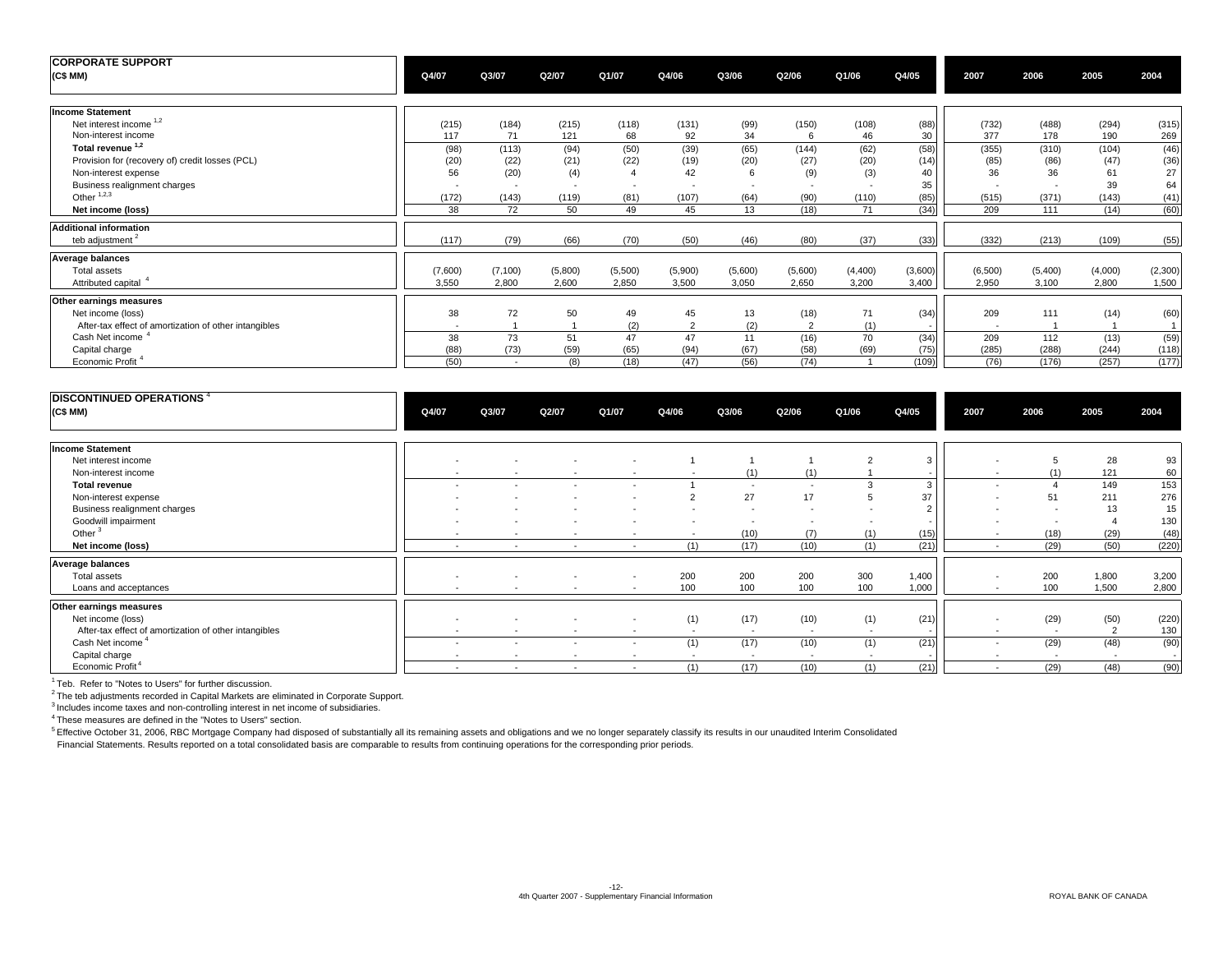| <b>BALANCE SHEETS</b>                                                                                   |                 |                 |                 |                 |                 |                 |                 |                 |                 |                 |                 |                 |                 |
|---------------------------------------------------------------------------------------------------------|-----------------|-----------------|-----------------|-----------------|-----------------|-----------------|-----------------|-----------------|-----------------|-----------------|-----------------|-----------------|-----------------|
| (C\$ MM)                                                                                                | Q4/07           | Q3/07           | Q2/07           | Q1/07           | Q4/06           | Q3/06           | Q2/06           | Q1/06           | Q4/05           | 2007            | 2006            | 2005            | 2004            |
|                                                                                                         |                 |                 |                 |                 |                 |                 |                 |                 |                 |                 |                 |                 |                 |
| <b>Period-end balances</b>                                                                              |                 |                 |                 |                 |                 |                 |                 |                 |                 |                 |                 |                 |                 |
| <b>ASSETS</b>                                                                                           |                 |                 |                 |                 |                 |                 |                 |                 |                 |                 |                 |                 |                 |
| Cash and due from banks                                                                                 | 4,226           | 5,091           | 4,270           | 3,878           | 4,401           | 3,814           | 5,222           | 4,682           | 5,001           | 4,226           | 4,401           | 5,001           | 3,711           |
| Interest-bearing deposits with banks                                                                    | 11,881          | 10,159          | 8,512           | 7,637           | 10,502          | 11,430          | 8,878           | 10,913          | 5,237           | 11,881          | 10,502          | 5,237           | 6,267           |
| Securities                                                                                              |                 |                 |                 |                 |                 |                 |                 |                 |                 |                 |                 |                 |                 |
| Trading                                                                                                 | 148.246         | 163,907         | 170,205         | 169,030         | 147,237         | 137,672         | 127,026         | 131,551         | 125,760         | 148,246         | 147,237         | 125,760         | 89,322          |
| Available-for-sale                                                                                      | 30,009          | 26,312          | 28,304          | 27,821          |                 |                 |                 |                 |                 | 30,009          |                 |                 |                 |
| Investments                                                                                             |                 |                 |                 |                 | 37,632          | 35,131          | 36,965          | 34,107          | 34,735          |                 | 37,632          | 34,735          | 39,624          |
| <b>Total Securities</b>                                                                                 | 178,255         | 190,219         | 198,509         | 196,851         | 184,869         | 172,803         | 163,991         | 165,658         | 160,495         | 178,255         | 184,869         | 160,495         | 128,946         |
| Assets purchased under reverse repurchase                                                               |                 |                 |                 |                 |                 |                 |                 |                 |                 |                 |                 |                 |                 |
| agreements and securities borrowed                                                                      | 64,313          | 77,183          | 72,142          | 67,744          | 59,378          | 63,981          | 56,301          | 47,564          | 42,973          | 64,313          | 59,378          | 42,973          | 46,949          |
| Loans                                                                                                   |                 |                 |                 |                 |                 |                 |                 |                 |                 |                 |                 |                 |                 |
| Retail <sup>1</sup>                                                                                     | 169,462         | 165,554         | 158,616         | 154,333         | 151,050         | 148,723         | 143,131         | 140,711         | 140,239         | 169,462         | 151,050         | 140,239         | 127,230         |
| Wholesale                                                                                               | 69,967          | 67,245          | 67,033          | 65,385          | 58,889          | 57,197          | 55,450          | 53,485          | 51,675          | 69,967          | 58,889          | 51,675          | 45,330          |
| <b>Total loans</b>                                                                                      | 239.429         | 232,799         | 225.649         | 219,718         | 209,939         | 205,920         | 198,581         | 194,196         | 191,914         | 239.429         | 209,939         | 191,914         | 172,560         |
| Allowance for loan losses                                                                               | (1, 493)        | (1.449)         | (1, 446)        | (1, 455)        | (1,409)         | (1, 415)        | (1, 435)        | (1,439)         | (1, 498)        | (1, 493)        | (1,409)         | (1, 498)        | (1,644)         |
| Total loans, net of allowance for loan losses                                                           | 237,936         | 231,350         | 224,203         | 218,263         | 208,530         | 204,505         | 197,146         | 192,757         | 190,416         | 237,936         | 208,530         | 190,416         | 170,916         |
| Customers' liability under acceptances                                                                  | 11,786          | 10,463          | 9,944           | 10,011          | 9,108           | 9,606           | 8,876           | 7,951           | 7,074           | 11,786          | 9,108           | 7,074           | 6,184           |
| Derivatives                                                                                             | 66,585          | 54,279          | 45,692          | 42,226          | 37,729          | 37,139          | 42,192          | 38,237          | 38,834          | 66,585          | 37,729          | 38,834          | 38,897          |
| Premises and equipment, net                                                                             | 2,131           | 2,055           | 1,993           | 1,917           | 1,818           | 1,717           | 1,699           | 1,736           | 1,708           | 2,131           | 1,818           | 1,708           | 1,738           |
| Goodwill                                                                                                | 4,752           | 5,055           | 5.098           | 4.932           | 4.304           | 4.137           | 4.105           | 4.157           | 4,203           | 4,752           | 4.304           | 4.203           | 4,280           |
| Other intangibles                                                                                       | 628             | 702             | 727             | 699             | 642             | 644             | 686             | 704             | 409             | 628             | 642             | 409             | 521             |
| Assets of operations held for sale 2                                                                    |                 |                 |                 | ٠.              | 82              | 167             | 172             | 178             | 263             |                 | 82              | 263             | 2,457           |
| Other assets                                                                                            | 17,853          | 18,026          | 17,986          | 17,457          | 15,417          | 14,026          | 13,625          | 13,337          | 12,908          | 17,853          | 15,417          | 12,908          | 15,356          |
| <b>Total assets</b>                                                                                     | 600,346         | 604,582         | 589,076         | 571,615         | 536,780         | 523,969         | 502,893         | 487,874         | 469,521         | 600,346         | 536,780         | 469,521         | 426,222         |
| LIABILITIES AND SHAREHOLDERS' EQUITY                                                                    |                 |                 |                 |                 |                 |                 |                 |                 |                 |                 |                 |                 |                 |
| Deposits                                                                                                |                 |                 |                 |                 |                 |                 |                 |                 |                 |                 |                 |                 |                 |
| Personal                                                                                                | 116,557         | 119,405         | 119,692         | 117,867         | 114,040         | 113,590         | 113,437         | 111,880         | 111,618         | 116,557         | 114,040         | 111,618         | 111,256         |
| Business and government                                                                                 | 219,886         | 214,036         | 210,168         | 198,796         | 189,140         | 178,598         | 170,145         | 160,221         | 160,593         | 219,886         | 189,140         | 160,593         | 133,823         |
| Bank                                                                                                    | 28.762          | 42.884          | 42.868          | 48,943          | 40,343          | 42,514          | 39,205          | 42,771          | 34,649          | 28.762          | 40,343          | 34,649          | 25,880          |
| <b>Total deposits</b>                                                                                   | 365,205         | 376,325         | 372,728         | 365,606         | 343,523         | 334,702         | 322,787         | 314,872         | 306,860         | 365,205         | 343,523         | 306,860         | 270,959         |
| Acceptances                                                                                             | 11,786          | 10,463          | 9,944           | 10,011          | 9,108           | 9,606           | 8,876           | 7,951           | 7,074           | 11,786          | 9,108           | 7,074           | 6,184           |
| Obligations related to securities sold short                                                            | 44,689          | 51,157          | 48,377          | 46,361          | 38,252          | 40,508          | 36,014          | 35,856          | 32,391          | 44,689          | 38,252          | 32,391          | 25,005          |
| Obligations related to assets sold under                                                                |                 |                 |                 |                 |                 |                 |                 |                 |                 |                 |                 |                 |                 |
| repurchase agreements and securities loaned                                                             | 37,033          | 39,842          | 41,207          | 41,117          | 41,103          | 38,030          | 28,315          | 28,841          | 23,381          | 37,033          | 41,103          | 23,381          | 26,473          |
| Derivatives                                                                                             | 72,010<br>7,283 | 58,128<br>7,534 | 48.660<br>7.864 | 43,971<br>7.948 | 42,094<br>7,337 | 40,839<br>7,352 | 47,072<br>7,182 | 42,668<br>7,150 | 42,592<br>7,117 | 72,010<br>7.283 | 42,094<br>7,337 | 42,592<br>7,117 | 42,201<br>6,488 |
| Insurance claims and policy benefit liabilities<br>Liabilities of operations held for sale <sup>2</sup> |                 |                 |                 | ÷,              | 32              | 36              | 32              | 37              | 40              |                 | 32              | 40              | 62              |
| Other liabilities                                                                                       | 28,483          | 27,142          | 26,222          | 22,853          | 22,649          |                 |                 |                 | 18,408          | 28,483          |                 |                 | 20,172          |
| Subordinated debentures                                                                                 | 6,235           | 6,204           | 6,809           | 6,807           | 7,103           | 20,027<br>7,822 | 20,388<br>7,839 | 18,533<br>8,116 | 8,167           | 6,235           | 22,649<br>7,103 | 18,408<br>8,167 | 8,116           |
| Trust capital securities                                                                                | 1,400           | 1,382           | 1,379           | 1,385           | 1,383           | 1,400           | 1,390           | 1,399           | 1,400           | 1,400           | 1,383           | 1,400           | 2,300           |
| Preferred share liabilities                                                                             | 300             | 298             | 297             | 299             | 298             | 300             | 300             | 300             | 300             | 300             | 298             | 300             | 300             |
| Non-controlling interest in subsidiaries                                                                | 1,483           | 1,560           | 1,508           | 1,799           | 1,775           | 1,800           | 1,947           | 1,916           | 1,944           | 1,483           | 1,775           | 1,944           | 58              |
| Shareholders' equity                                                                                    |                 |                 |                 |                 |                 |                 |                 |                 |                 |                 |                 |                 |                 |
| Preferred shares                                                                                        | 2,050           | 2,050           | 2,050           | 1,600           | 1,050           | 1,300           | 1,000           | 700             | 700             | 2,050           | 1,050           | 700             | 532             |
| Common shares                                                                                           | 7,300           | 7,283           | 7,250           | 7,216           | 7,196           | 7,176           | 7,191           | 7,189           | 7,170           | 7,300           | 7,196           | 7,170           | 6,988           |
| Contributed surplus                                                                                     | 235             | 235             | 241             | 255             | 292             | 287             | 278             | 299             | 265             | 235             | 292             | 265             | 169             |
| Treasury shares - preferred                                                                             | (6)             | (3)             | (21)            | (3)             | (2)             | (43)            | (5)             | (3)             | (2)             | (6)             | (2)             | (2)             |                 |
| - common                                                                                                | (101)           | (116)           | (99)            | (114)           | (180)           | (181)           | (178)           | (199)           | (216)           | (101)           | (180)           | (216)           | (294)           |
| Retained earnings                                                                                       | 18,167          | 17,517          | 16,786          | 16,264          | 15,771          | 15,120          | 14,649          | 14,284          | 13,704          | 18,167          | 15,771          | 13,704          | 12,065          |
| Accumulated other comprehensive income (loss)                                                           | (3,206)         | (2, 419)        | (2, 126)        | (1,760)         | (2,004)         | (2, 112)        | (2, 184)        | (2,035)         | (1,774)         | (3,206)         | (2,004)         | (1,774)         | (1, 556)        |
| Total shareholders' equity                                                                              | 24,439          | 24,547          | 24,081          | 23,458          | 22,123          | 21,547          | 20,751          | 20,235          | 19,847          | 24,439          | 22,123          | 19,847          | 17,904          |
| Total liabilities and shareholders' equity                                                              | 600.346         | 604,582         | 589,076         | 571,615         | 536,780         | 523,969         | 502,893         | 487,874         | 469,521         | 600.346         | 536,780         | 469,521         | 426,222         |
|                                                                                                         |                 |                 |                 |                 |                 |                 |                 |                 |                 |                 |                 |                 |                 |

<sup>1</sup> Reflects net of amounts securitized. Refer to the Loan securitization information on page 16.<br><sup>2</sup> Relates to assets and liabilities of discontinued operations (RBC Mortgage Company). For further information, refer to D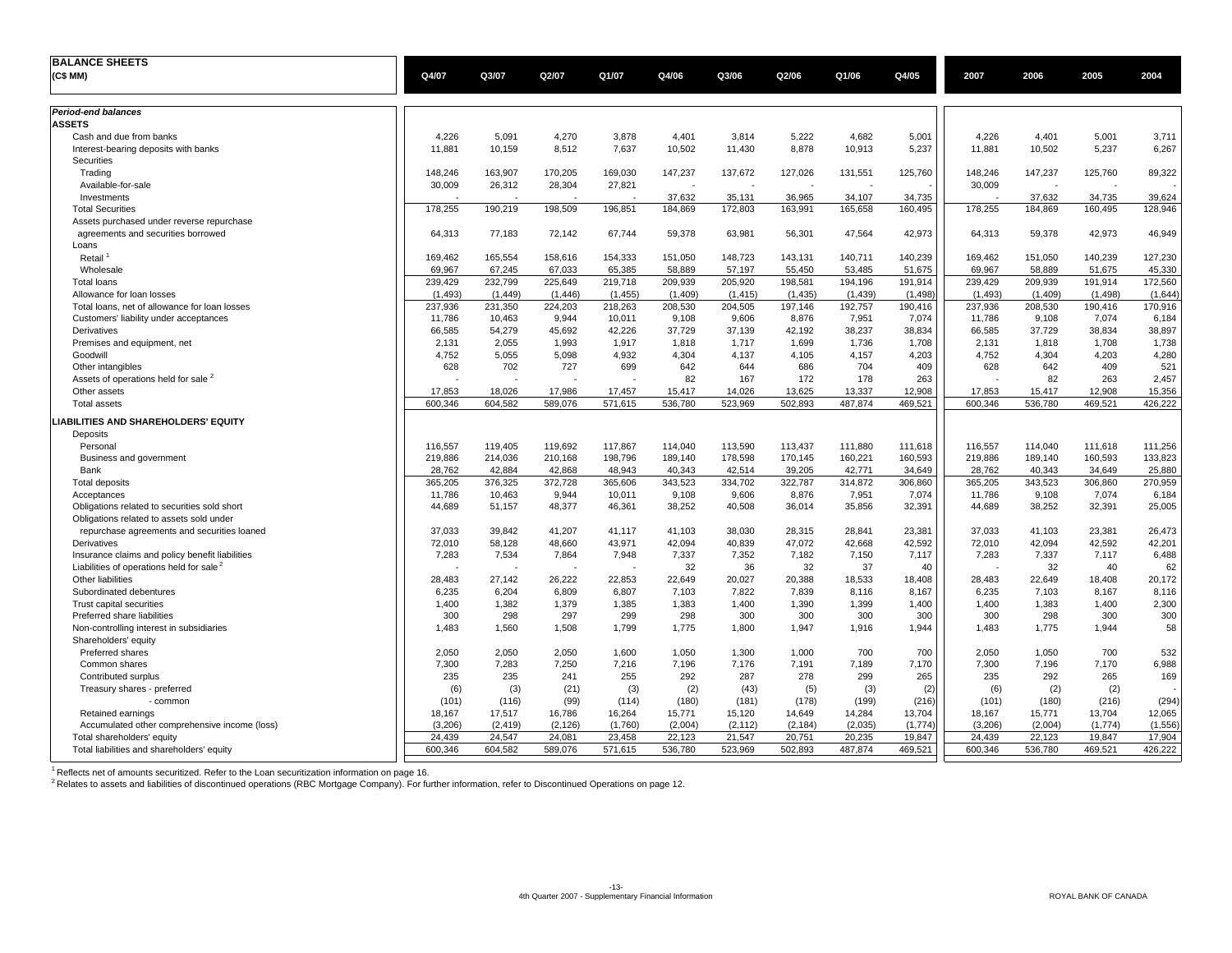| SELECTED AVERAGE BALANCE SHEET ITEMS $^{1,3}$<br>(C\$ MM) | Q4/07   | Q3/07   | Q2/07   | Q1/07   | Q4/06   | Q3/06   | Q2/06   | Q1/06   | Q4/05   | 2007    | 2006    | 2005    | 2004    |
|-----------------------------------------------------------|---------|---------|---------|---------|---------|---------|---------|---------|---------|---------|---------|---------|---------|
|                                                           |         |         |         |         |         |         |         |         |         |         |         |         |         |
| Securities                                                | 185,900 | 193,200 | 198,500 | 199,930 | 178,200 | 170,400 | 171,100 | 172,000 | 157,000 | 194,300 | 173,000 | 148,200 | 137,700 |
| Assets purchased under reverse repurchase                 |         |         |         |         |         |         |         |         |         |         |         |         |         |
| agreements and securities borrowed                        | 75,600  | 76,600  | 73.400  | 61,500  | 63,300  | 58,900  | 53,000  | 47,100  | 47.400  | 71,800  | 55,600  | 44,400  | 43,900  |
| Total loans <sup>2</sup>                                  | 233,100 | 226,500 | 220.000 | 213,300 | 206,000 | 200,200 | 193,300 | 190,500 | 187,500 | 223,200 | 197.500 | 179,700 | 165,900 |
| Retail <sup>2</sup>                                       | 168,200 | 161,800 | 156,900 | 153,800 | 151,200 | 147,200 | 142,400 | 142,100 | 139,600 | 160,200 | 145,700 | 134,100 | 119,900 |
| Wholesale <sup>2</sup>                                    | 66,200  | 66.200  | 64,500  | 60,900  | 56.200  | 54,500  | 52,400  | 49,900  | 49.400  | 64.500  | 53,300  | 47,200  | 47,800  |
| Customers' liability under acceptances                    | 11.300  | 10,000  | 10,200  | 9.600   | 9.100   | 9,100   | 8.600   | 8.200   | 7,000   | 10,300  | 8.700   | 6,400   | 6,000   |
| Average earning assets                                    | 506,600 | 507.200 | 500,000 | 483,300 | 455,900 | 437,300 | 428,200 | 414,800 | 398,800 | 499,200 | 434,100 | 378,900 | 353,000 |
| <b>Total assets</b>                                       | 597,500 | 588,800 | 578,700 | 558,900 | 525,500 | 509,500 | 493,800 | 480,000 | 469,600 | 581,000 | 502,300 | 447,100 | 421,400 |
| Deposits                                                  | 372,400 | 371,300 | 370,900 | 359,300 | 336,500 | 327,400 | 318,700 | 310,500 | 304,100 | 368,500 | 323,300 | 288,200 | 268,200 |
| Common equity                                             | 22.450  | 22,250  | 21,950  | 21,450  | 20,500  | 20,050  | 19,700  | 19,300  | 19,350  | 22,000  | 19,900  | 18,600  | 17,800  |
| <b>Total equity</b>                                       | 24,500  | 24,200  | 23,600  | 22,600  | 21,600  | 20,900  | 20,400  | 19,900  | 20,200  | 23,800  | 20,700  | 19,500  | 18,600  |

| ASSETS UNDER ADMINISTRATION AND MANAGEMENT<br>(C\$MM) | Q4/07     | Q3/07     | Q2/07     | Q1/07     | Q4/06     | Q3/06                    | Q2/06     | Q1/06     | Q4/05     | 2007      | 2006                     | 2005      | 2004      |
|-------------------------------------------------------|-----------|-----------|-----------|-----------|-----------|--------------------------|-----------|-----------|-----------|-----------|--------------------------|-----------|-----------|
| Assets under administration 4 - RBC                   |           |           |           |           |           |                          |           |           |           |           |                          |           |           |
| Institutional                                         | 111,500   | 110,700   | 113,400   | 113,900   | 106,100   | 103,300                  | 98,500    | 96,100    | 1,373,800 | 111,500   | 106,100                  | 1,373,800 | 1,217,500 |
| Personal                                              | 436,700   | 452,400   | 447,500   | 447,300   | 419,700   | 401,400                  | 399,600   | 389,900   | 350,400   | 436,700   | 419,700                  | 350,400   | 333,000   |
| Retail mutual funds                                   |           |           |           |           |           | $\overline{\phantom{a}}$ |           |           | 54,000    |           | $\overline{\phantom{a}}$ | 54,000    | 43,400    |
| Total assets under administration                     | 548,200   | 563,100   | 560,900   | 561,200   | 525,800   | 504,700                  | 498,100   | 486,000   | 1,778,200 | 548,200   | 525,800                  | 1,778,200 | 1,593,900 |
| Assets under administration 4 - RBC Dexia IS          | 2.713.100 | 2,843,400 | 2,764,900 | 2,666,400 | 2,421,100 | 2,358,300                | 2,286,500 | 2,095,600 |           | 2,713,100 | 2,421,100                |           |           |
| Assets under management                               |           |           |           |           |           |                          |           |           |           |           |                          |           |           |
| Institutional                                         | 21,700    | 23,000    | 24,500    | 28,100    | 24,100    | 22,700                   | 22,600    | 24,000    | 23,300    | 21,700    | 24,100                   | 23,300    | 20,600    |
| Personal                                              | 48,800    | 47,700    | 46,300    | 44,200    | 39,400    | 36,400                   | 35,200    | 32,900    | 29,400    | 48,800    | 39,400                   | 29,400    | 24,700    |
| Retail mutual funds                                   | 91,000    | 89,200    | 88,200    | 85,400    | 79,600    | 75,000                   | 74,400    | 71,600    | 66,100    | 91,000    | 79,600                   | 66,100    | 57,600    |
| Total assets under management                         | 161,500   | 159,900   | 159,000   | 157,700   | 143,100   | 134,100                  | 132,200   | 128,500   | 118,800   | 161,500   | 143,100                  | 118,800   | 102,900   |
|                                                       |           |           |           |           |           |                          |           |           |           |           |                          |           |           |

| <b>STATEMENTS OF COMPREHENSIVE INCOME</b>                                     |          |       |         |       |                          |       |                          |       |       |          |                          |       |         |
|-------------------------------------------------------------------------------|----------|-------|---------|-------|--------------------------|-------|--------------------------|-------|-------|----------|--------------------------|-------|---------|
| (C\$ MM)                                                                      | Q4/07    | Q3/07 | Q2/07   | Q1/07 | Q4/06                    | Q3/06 | Q2/06                    | Q1/06 | Q4/05 | 2007     | 2006                     | 2005  | 2004    |
| Net income                                                                    | .324     | .395  | 1,279   | 1,494 | ,262                     | 1.177 | 1,118                    | 1.171 | 522   | 5,492    | 4,728                    | 3,387 | 2,803   |
| Other comprehensive income, net of taxes                                      |          |       |         |       |                          |       |                          |       |       |          |                          |       |         |
| Net unrealized gains (losses) on available-for-sale securities                | 48       | (157) | (10)    | 26    |                          |       |                          |       |       | (93)     |                          |       |         |
| Reclassification of (gains) losses on available-for-sale securities to income | 10       | -9    | (4)     | 13    | $\overline{\phantom{a}}$ |       |                          |       |       | 28       | $\overline{\phantom{a}}$ |       |         |
| Unrealized foreign currency translation gains (losses)                        | (2, 107) | (701) | (1,036) | 879   | 91                       | 276   | (253)                    | (615) | (650) | (2,965)  | (501)                    | (624) | (1,341) |
| Reclassification of (gains) losses on foreign currency translation to income  | (1)      |       | (1)     | (40)  | $\overline{\phantom{a}}$ |       | $\overline{\phantom{a}}$ |       |       | (42)     |                          |       |         |
| Net foreign currency translation gains (losses) from hedging activities       | 1.370    | 405   | 652     | (623) | 17                       | (204) | 104                      | 352   | 379   | 1.804    | 269                      | 401   | 678     |
| Net gains (losses) on derivatives designated as cash flow hedges              | (110)    | 144   | 29      | 17    | $\overline{\phantom{a}}$ |       |                          |       |       | 80       | $\overline{\phantom{a}}$ |       |         |
| Reclassification to income of (gains) losses on derivatives designated as     |          |       |         |       |                          |       |                          |       |       |          |                          |       |         |
| cash flow hedges                                                              |          |       |         | 17    |                          |       |                          |       |       | 31       |                          |       |         |
| Other comprehensive income (loss)                                             | (787)    | (293) | (366)   | 289   | 108                      | 72    | (149)                    | (261) | (271) | (1, 157) | (230)                    | (218) | (663)   |
| Total comprehensive income                                                    | 537      | 1.102 | 913     | 1.783 | .370                     | 1.249 | 969                      | 910   | 251   | 4,335    | 4,498                    | 3,169 | 2,140   |

<sup>1</sup> Calculated using methods intended to approximate the average of the daily balances for the period.

<sup>2</sup> Average total loans are reported net of allowance for loan losses. Average retail and wholesale balances are reported on a gross basis (before deducting allowance for loan losses).<br><sup>3</sup> Prior to Q1/07, all amounts were

4 Assets under administration - RBC Dexia IS represents the total AUA of the joint venture as at September 30, 2007.

We have revised prior period amounts to reflect the amount reported by RBC Dexia IS, as we had previously disclosed only the assets under custody amount related to our joint venture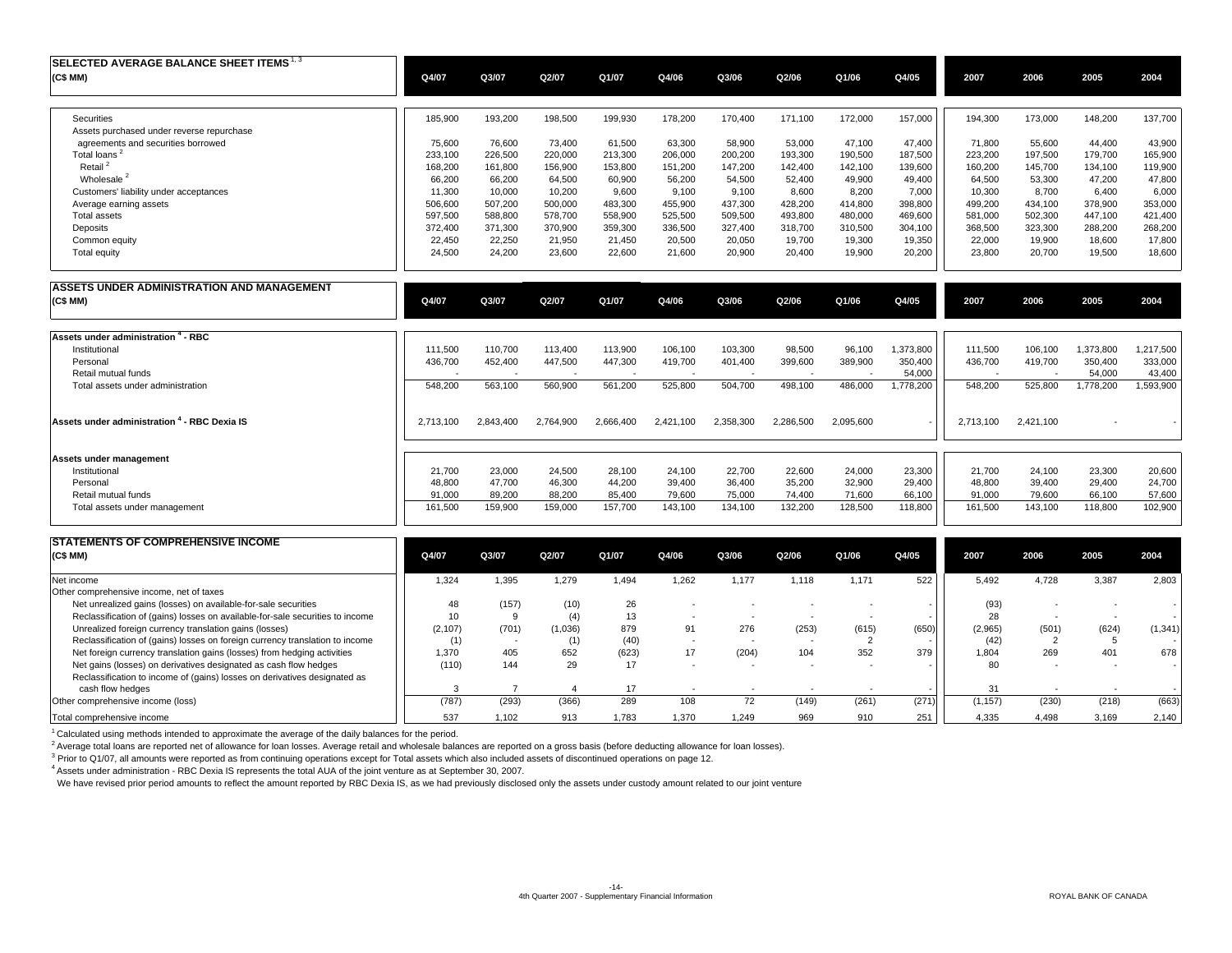| STATEMENTS OF CHANGES IN SHAREHOLDERS' EQUITY                                       |                |                |                          |                |                          |                          |          |                          |                |                          |                          |                          |          |
|-------------------------------------------------------------------------------------|----------------|----------------|--------------------------|----------------|--------------------------|--------------------------|----------|--------------------------|----------------|--------------------------|--------------------------|--------------------------|----------|
| (C\$ MM)                                                                            | Q4/07          | Q3/07          | Q2/07                    | Q1/07          | Q4/06                    | Q3/06                    | Q2/06    | Q1/06                    | Q4/05          | 2007                     | 2006                     | 2005                     | 2004     |
|                                                                                     |                |                |                          |                |                          |                          |          |                          |                |                          |                          |                          |          |
| <b>Preferred shares</b>                                                             |                |                |                          |                |                          |                          |          |                          |                |                          |                          |                          |          |
| Balance at beginning of period                                                      | 2,050          | 2,050          | 1,600                    | 1,050          | 1,300                    | 1,000                    | 700      | 700                      | 832            | 1,050                    | 700                      | 532                      | 532      |
| Issued                                                                              |                |                | 450                      | 700            | $\ddot{\phantom{1}}$     | 300                      | 300      |                          |                | 1,150                    | 600                      | 300                      |          |
| Redeemed for cancellation                                                           |                |                |                          | (150)          | (250)                    |                          |          |                          | (132)          | (150)                    | (250)                    | (132)                    |          |
| Balance at end of period                                                            | 2,050          | 2,050          | 2,050                    | 1,600          | 1,050                    | 1,300                    | 1,000    | 700                      | 700            | 2,050                    | 1,050                    | 700                      | 532      |
| <b>Common shares</b>                                                                |                |                |                          |                |                          |                          |          |                          |                |                          |                          |                          |          |
| Balance at beginning of period                                                      | 7,283          | 7,250          | 7,216                    | 7,196          | 7,176                    | 7,191                    | 7,189    | 7,170                    | 7,126          | 7,196                    | 7,170                    | 6,988                    | 7,018    |
| Issued                                                                              | 18             | 39             | 50                       | 63             | 30                       | 16                       | 38       | 43                       | 65             | 170                      | 127                      | 214                      | 127      |
| Purchased for cancellation                                                          | (1)            | (6)            | (16)                     | (43)           | (10)                     | (31)                     | (36)     | (24)                     | (21)           | (66)                     | (101)                    | (32)                     | (157)    |
| Balance at end of period                                                            | 7,300          | 7,283          | 7,250                    | 7,216          | 7,196                    | 7,176                    | 7,191    | 7,189                    | 7,170          | 7,300                    | 7,196                    | 7,170                    | 6,988    |
| <b>Contributed surplus</b>                                                          |                |                |                          |                |                          |                          |          |                          |                |                          |                          |                          |          |
| Balance at beginning of period                                                      | 235            | 241            | 255                      | 292            | 287                      | 278                      | 299      | 265                      | 254            | 292                      | 265                      | 169                      | 85       |
| Renounced stock appreciation rights                                                 | (1)            | (1)            | (2)                      | (2)            | (1)                      | (1)                      |          |                          | (4)            | (6)                      | (2)                      | (6)                      |          |
| Stock-based compensation awards                                                     | $\overline{2}$ | -1             | (10)                     | (39)           | $\overline{2}$           | 10                       | (19)     | (11)                     | 14             | (46)                     | (18)                     | 26                       | 56       |
| Gain on redemption of preferred shares                                              |                |                |                          |                |                          |                          |          |                          | $\overline{7}$ |                          |                          | $\overline{7}$           |          |
| Reclassified amounts                                                                |                |                | . –                      |                |                          |                          |          | $\sim$                   |                |                          | $\overline{\phantom{a}}$ | $\sim$                   | 34       |
| Initial adoption of AcG-15, Consolidation of Variable Interest Entities             |                |                |                          |                |                          |                          |          | ÷,                       |                |                          | $\sim$                   | 54                       |          |
| Other                                                                               | (1)            | (6)            | (2)                      | 4              | $\overline{4}$           |                          | (2)      | 45                       | (6)            | (5)                      | 47                       | 15                       | (6)      |
| Balance at end of period                                                            | 235            | 235            | 241                      | 255            | 292                      | 287                      | 278      | 299                      | 265            | 235                      | 292                      | 265                      | 169      |
| Treasury shares - preferred                                                         |                |                |                          |                |                          |                          |          |                          |                |                          |                          |                          |          |
| Balance at beginning of period                                                      | (3)            | (21)           | (3)                      | (2)            | (43)                     | (5)                      | (3)      | (2)                      |                | (2)                      | (2)                      | $\sim$                   |          |
| Sales                                                                               | $\overline{1}$ | 25             | -5                       | $\overline{2}$ | 44                       | $\mathbf{3}$             | 3        | $\overline{1}$           |                | 33                       | 51                       |                          |          |
| Purchases                                                                           | (4)            | (7)            | (23)                     | (3)            | (3)                      | (41)                     | (5)      | (2)                      | (2)            | (37)                     | (51)                     | (2)                      |          |
| Balance at end of period                                                            | (6)            | (3)            | (21)                     | (3)            | (2)                      | (43)                     | (5)      | (3)                      | (2)            | (6)                      | (2)                      | (2)                      |          |
| Treasury shares - common                                                            |                |                |                          |                |                          |                          |          |                          |                |                          |                          |                          |          |
| Balance at beginning of period                                                      | (116)          | (99)           | (114)                    | (180)          | (181)                    | (178)                    | (199)    | (216)                    | (215)          | (180)                    | (216)                    | (294)                    |          |
| Sales                                                                               | 42             | 15             | 16                       | 102            | 48                       | 16                       | 33       | 96                       | 4              | 175                      | 193                      | 179                      | 248      |
| Purchases                                                                           | (27)           | (32)           | (1)                      | (36)           | (47)                     | (19)                     | (12)     | (79)                     | (5)            | (96)                     | (157)                    | (47)                     | (238)    |
| Reclassified amounts                                                                |                |                | $\overline{\phantom{a}}$ |                | $\overline{\phantom{a}}$ | $\overline{\phantom{a}}$ | $\sim$   |                          |                | $\overline{\phantom{a}}$ | $\overline{\phantom{a}}$ | $\overline{\phantom{a}}$ | (304)    |
| Initial adoption of AcG-15, Consolidation of Variable Interest Entities             |                |                |                          |                |                          |                          |          |                          |                |                          | $\sim$                   | (54)                     |          |
| Balance at end of period                                                            | (101)          | (116)          | (99)                     | (114)          | (180)                    | (181)                    | (178)    | (199)                    | (216)          | (101)                    | (180)                    | (216)                    | (294)    |
| <b>Retained earnings</b>                                                            |                |                |                          |                |                          |                          |          |                          |                |                          |                          |                          |          |
| Balance at beginning of period                                                      | 17,517         | 16,786         | 16,264                   | 15,771         | 15,120                   | 14,649                   | 14,284   | 13,704                   | 13,748         | 15,771                   | 13,704                   | 12,065                   | 11,333   |
| Transition adjustment - Financial instruments                                       |                |                | ÷.                       | (86)           | $\overline{\phantom{a}}$ |                          |          |                          |                | (86)                     | $\overline{\phantom{a}}$ |                          |          |
| Net income                                                                          | 1,324          | 1,395          | 1,279                    | 1,494          | 1,262                    | 1,177                    | 1,118    | 1,171                    | 522            | 5,492                    | 4,728                    | 3,387                    | 2,803    |
| Preferred share dividends                                                           | (24)           | (26)           | (22)                     | (16)           | (26)                     | (13)                     | (11)     | (10)                     | (11)           | (88)                     | (60)                     | (42)                     | (31)     |
| Common share dividends                                                              | (637)          | (587)          | (586)                    | (511)          | (511)                    | (461)                    | (463)    | (412)                    | (414)          | (2, 321)                 | (1, 847)                 | (1, 512)                 | (1, 303) |
| Premium paid on common shares purchased for cancellation                            | (14)           | (52)           | (143)                    | (371)          | (80)                     | (222)                    | (272)    | (169)                    | (141)          | (580)                    | (743)                    | (194)                    | (735)    |
| Issuance costs and other                                                            | $\overline{1}$ | $\overline{1}$ | (6)                      | (17)           | 6                        | (10)                     | (7)      | $\sim$                   |                | (21)                     | (11)                     | $\sim$                   |          |
| Cumulative effect of adopting AcG 17, Equity-linked Deposit Contracts               |                |                |                          |                |                          |                          | $\sim$   | ÷,                       |                |                          |                          | $\sim$                   | (2)      |
| Balance at end of period                                                            | 18,167         | 17,517         | 16,786                   | 16,264         | 15,771                   | 15,120                   | 14,649   | 14,284                   | 13,704         | 18,167                   | 15,771                   | 13,704                   | 12,065   |
| Accumulated other comprehensive income (loss)                                       |                |                |                          |                |                          |                          |          |                          |                |                          |                          |                          |          |
| Transition adjustment - Financial instruments                                       | (45)           | (45)           | (45)                     | (45)           | $\overline{\phantom{a}}$ |                          |          | $\overline{\phantom{a}}$ |                | (45)                     | $\overline{\phantom{a}}$ | $\overline{\phantom{a}}$ |          |
| Unrealized gains and losses on available-for-sale securities                        | (65)           | (123)          | 25                       | 39             |                          |                          |          |                          |                | (65)                     |                          |                          |          |
| Unrealized foreign currency translation gains and losses, net of hedging activities | (3, 207)       | (2,469)        | (2, 173)                 | (1,788)        | (2,004)                  | (2, 112)                 | (2, 184) | (2,035)                  | (1,774)        | (3,207)                  | (2,004)                  | (1,774)                  | (1, 556) |
| Gains and losses on derivatives designated as cash flow hedges                      | 111            | 218            | 67                       | 34             |                          |                          |          |                          |                | 111                      |                          |                          |          |
| Balance at end of period                                                            | (3,206)        | (2, 419)       | (2, 126)                 | (1,760)        | (2,004)                  | (2, 112)                 | (2, 184) | (2,035)                  | (1,774)        | (3,206)                  | (2,004)                  | (1,774)                  | (1, 556) |
| Retained earnings and Accumulated Other Comprehensive Income                        | 14,961         | 15,098         | 14,660                   | 14,504         | 13,767                   | 13,008                   | 12,465   | 12,249                   | 11,930         | 14,961                   | 13,767                   | 11,930                   | 10,509   |
| Shareholders' equity at end of period                                               | 24,439         | 24,547         | 24,081                   | 23,458         | 22,123                   | 21,547                   | 20,751   | 20,235                   | 19,847         | 24,439                   | 22,123                   | 19,847                   | 17,904   |
|                                                                                     |                |                |                          |                |                          |                          |          |                          |                |                          |                          |                          |          |

1 The transition adjustment relates to the implementation of the new financial instruments accounting standards.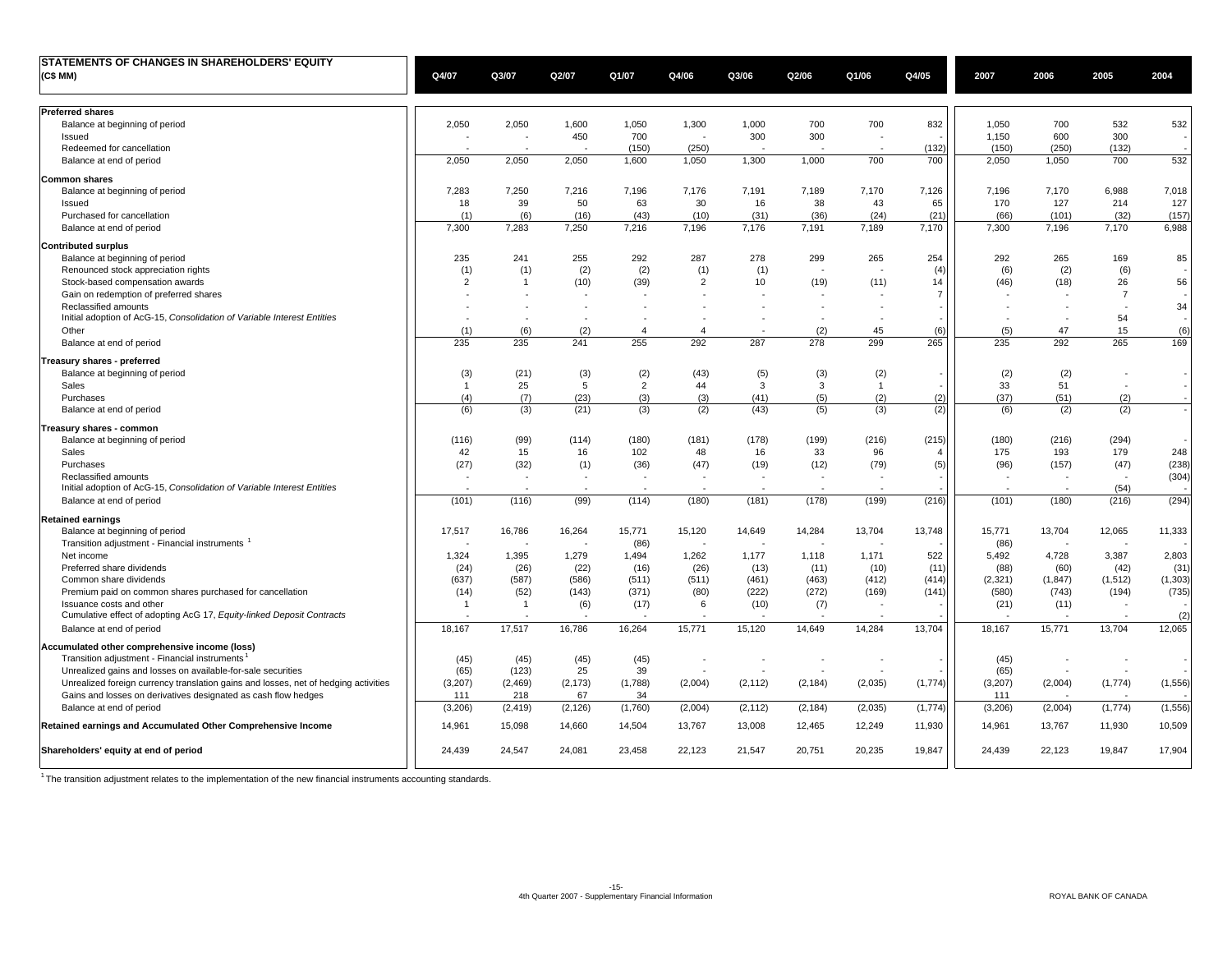| <b>LOAN SECURITIZATION</b>                                        |          |                          |                          |                          |                          |                          |                          |                          |          |                          |                          |                          |          |
|-------------------------------------------------------------------|----------|--------------------------|--------------------------|--------------------------|--------------------------|--------------------------|--------------------------|--------------------------|----------|--------------------------|--------------------------|--------------------------|----------|
| (C\$ MM)                                                          | Q4/07    | Q3/07                    | Q2/07                    | Q1/07                    | Q4/06                    | Q3/06                    | Q2/06                    | Q1/06                    | Q4/05    | 2007                     | 2006                     | 2005                     | 2004     |
| Credit card loans <sup>1</sup>                                    |          |                          |                          |                          |                          |                          |                          |                          |          |                          |                          |                          |          |
| Opening balance                                                   | 3,650    | 3,650                    | 3,650                    | 3,650                    | 3,650                    | 4,300                    | 4,300                    | 3,100                    | 3,100    | 3,650                    | 3,100                    | 1,900                    | 2,675    |
| Securitized                                                       |          |                          |                          |                          |                          |                          | ÷                        | 1,200                    |          | $\overline{\phantom{a}}$ | 1,200                    | 1,200                    |          |
| Reversal of prior securitizations                                 |          | $\overline{\phantom{a}}$ | $\overline{\phantom{a}}$ | $\overline{\phantom{a}}$ | $\overline{\phantom{a}}$ | (650)                    | $\overline{\phantom{a}}$ |                          |          | $\overline{\phantom{a}}$ | (650)                    | $\sim$                   | (775)    |
| Closing balance                                                   | 3,650    | 3,650                    | 3,650                    | 3,650                    | 3,650                    | 3.650                    | 4.300                    | 4,300                    | 3,100    | 3,650                    | 3,650                    | 3,100                    | 1,900    |
| Commercial mortgages                                              |          |                          |                          |                          |                          |                          |                          |                          |          |                          |                          |                          |          |
| Opening balance                                                   | 2,438    | 2,316                    | 2,125                    | 1,914                    | 1,599                    | 1,611                    | 1,228                    | 1,237                    | 765      | 1,914                    | 1,237                    | 603                      | 129      |
| Securitized                                                       |          | 159                      | 226                      | 230                      | 322                      |                          | 396                      | $\overline{\phantom{a}}$ | 479      | 615                      | 718                      | 655                      | 486      |
| Amortization                                                      | (33)     | (37)                     | (35)                     | (19)                     | (7)                      | (12)                     | (13)                     | (9)                      | (7)      | (124)                    | (41)                     | (21)                     | (12)     |
| Closing balance                                                   | 2,405    | 2,438                    | 2,316                    | 2,125                    | 1.914                    | 1,599                    | 1,611                    | 1,228                    | 1.237    | 2,405                    | 1,914                    | 1,237                    | 603      |
| Commercial mortgages securitized and not administered by the bank | 365      | 491                      | 376                      | 90                       |                          |                          |                          |                          |          | 1,322                    |                          |                          |          |
| Mortgage-backed securities - sold                                 |          |                          |                          |                          |                          |                          |                          |                          |          |                          |                          |                          |          |
| Opening balance                                                   | 17,176   | 16,014                   | 15,082                   | 14,131                   | 12,459                   | 11,563                   | 10,872                   | 9,561                    | 7,820    | 14,131                   | 9,561                    | 5,983                    | 2,936    |
| Sold                                                              | 1,332    | 1,831                    | 1,579                    | 1,438                    | 2,059                    | 1,442                    | 1,295                    | 1,533                    | 1,811    | 6.180                    | 6,329                    | 3,752                    | 3,074    |
| Proceeds reinvested in revolving securitizations                  | 1,641    | 1,410                    | 748                      | 722                      | 791                      | 719                      | 500                      | 707                      | 700      | 4,521                    | 2,717                    | 1,939                    | 1,202    |
| Amortization                                                      | (1.765)  | (2,079)                  | (1, 395)                 | (1,209)                  | (1, 178)                 | (1, 265)                 | (1, 104)                 | (929)                    | (770)    | (6, 448)                 | (4, 476)                 | (2, 113)                 | (1, 229) |
| Closing balance                                                   | 18,384   | 17,176                   | 16,014                   | 15,082                   | 14,131                   | 12,459                   | 11,563                   | 10,872                   | 9,561    | 18,384                   | 14,131                   | 9,561                    | 5,983    |
| Mortgage-backed securities - retained $2$                         |          |                          |                          |                          |                          |                          |                          |                          |          |                          |                          |                          |          |
| Opening balance, at amortized cost                                | 4.644    | 5,214                    | 5,462                    | 5,591                    | 4,048                    | 4,233                    | 3,109                    | 2,654                    | 3,057    | 5.591                    | 2.654                    | 3,068                    | 3,276    |
| Created                                                           | 4.949    | 3,264                    | 2,640                    | 2,482                    | 4,839                    | 2,362                    | 3,221                    | 3,169                    | 2,564    | 13,335                   | 13,591                   | 6,458                    | 4,977    |
| Sold                                                              | (1, 332) | (1,831)                  | (1, 579)                 | (1, 438)                 | (2,059)                  | (1, 442)                 | (1, 295)                 | (1,533)                  | (1, 811) | (6, 180)                 | (6,329)                  | (3,752)                  | (3,074)  |
| Proceeds reinvested in revolving securitizations                  | (1,641)  | (1, 410)                 | (748)                    | (722)                    | (791)                    | (719)                    | (500)                    | (707)                    | (700)    | (4,521)                  | (2,717)                  | (1,939)                  | (1,202)  |
| Amortization                                                      | (571)    | (593)                    | (561)                    | (451)                    | (446)                    | (386)                    | (302)                    | (474)                    | (456)    | (2, 176)                 | (1,608)                  | (1, 181)                 | (909)    |
| Closing balance, at amortized cost                                | 6,049    | 4,644                    | 5,214                    | 5,462                    | 5,591                    | 4,048                    | 4,233                    | 3,109                    | 2,654    | 6,049                    | 5,591                    | 2,654                    | 3,068    |
| Unrealized gains/(losses) <sup>3</sup>                            | (95)     | (117)                    | (81)                     | (101)                    | $\overline{\phantom{a}}$ | $\overline{\phantom{a}}$ | ÷.                       | $\overline{\phantom{a}}$ |          | (95)                     | $\overline{\phantom{a}}$ | $\overline{\phantom{a}}$ |          |
| Closing balance, at fair value                                    | 5.954    | 4,527                    | 5,133                    | 5.361                    | 5.591                    | 4.048                    | 4.233                    | 3.109                    | 2.654    | 5.954                    | 5,591                    | 2.654                    | 3,068    |
|                                                                   |          |                          |                          |                          |                          |                          |                          |                          |          |                          |                          |                          |          |
| Impact of securitizations on net income before income taxes       |          |                          |                          |                          |                          |                          |                          |                          |          |                          |                          |                          |          |
| Net interest income                                               | (101)    | (96)                     | (98)                     | (94)                     | (99)                     | (102)                    | (104)                    | (86)                     | (75)     | (389)                    | (391)                    | (239)                    | (178)    |
| Non-interest income <sup>4</sup>                                  | 52       | 33                       | 88                       | 88                       | 80                       | 57                       | 59                       | 41                       | 78       | 261                      | 237                      | 255                      | 156      |
| Provision for credit losses                                       | 21       | 22                       | 22                       | 22                       | 18                       | 19                       | 28                       | 20                       | 14       | 87                       | 85                       | 46                       | 36       |
| Net income                                                        | (28)     | (41)                     | 12                       | 16                       | (1)                      | (26)                     | (17)                     | (25)                     | 17       | (41)                     | (69)                     | 62                       | 14       |

<sup>1</sup> The amounts include assets that we have securitized but continue to service.

<sup>2</sup> Mortgage-backed securities - retained are reported as securities on the Balance Sheet.

<sup>3</sup> Upon adoption of CICA's new financial instruments accounting standards on November 1, 2006, mortgage-backed securities - retained arising from securitization are reported at fair value on the Balance Sheet.<br><sup>4</sup> Exclude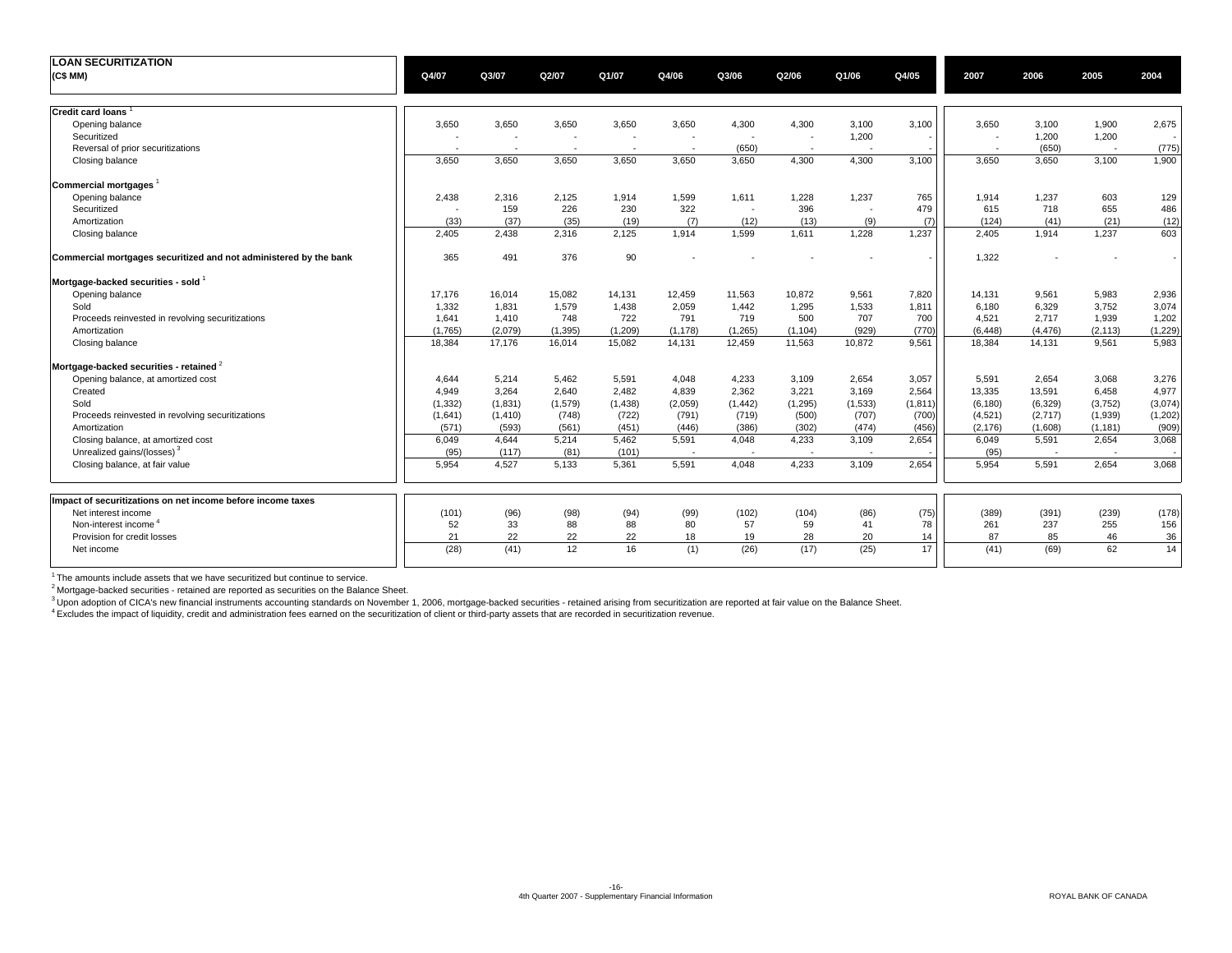| <b>CAPITAL</b><br>(C\$MM)                                                                      | Q4/07                | Q3/07           | Q2/07           | Q1/07           | Q4/06           | Q3/06           | Q2/06           | Q1/06           | Q4/05           | 2007            | 2006            | 2005            | 2004            |
|------------------------------------------------------------------------------------------------|----------------------|-----------------|-----------------|-----------------|-----------------|-----------------|-----------------|-----------------|-----------------|-----------------|-----------------|-----------------|-----------------|
|                                                                                                |                      |                 |                 |                 |                 |                 |                 |                 |                 |                 |                 |                 |                 |
| Tier 1 regulatory capital                                                                      |                      |                 | 21,985          |                 |                 |                 |                 |                 |                 | 22,272          |                 |                 | 17,349          |
| Common shareholders' equity<br>Non-cumulative preferred shares                                 | 22,272<br>2,344      | 22,428<br>2,345 | 2,272           | 21,802<br>1,895 | 21,065<br>1,345 | 20,186<br>1,554 | 19,658<br>1,290 | 19,496<br>994   | 19,115<br>997   | 2,344           | 21,065<br>1,345 | 19,115<br>997   | 832             |
| Trust capital securities                                                                       | 3,494                | 3,456           | 3,407           | 3,339           | 3,222           | 3,133           | 2,998           | 2,907           | 2,835           | 3,494           | 3,222           | 2,835           | 2,300           |
| Other Non-controlling interests in subsidiaries                                                | 25                   | 28              | 29              | 30              | 28              | 29              | 27              | 27              | 28              | 25              | 28              | 28              | 27              |
| Goodwill                                                                                       | (4, 752)             | (5,055)         | (4, 977)        | (4,803)         | (4, 182)        | (4,014)         | (3,983)         | (4,033)         | (4,074)         | (4, 752)        | (4, 182)        | (4,074)         | (4, 236)        |
| Total Tier 1 capital                                                                           | 23,383               | 23,202          | 22,716          | 22,263          | 21,478          | 20,888          | 19,990          | 19,391          | 18,901          | 23,383          | 21,478          | 18,901          | 16,272          |
| Tier 2 regulatory capital                                                                      |                      |                 |                 |                 |                 |                 |                 |                 |                 |                 |                 |                 |                 |
| Permanent subordinated debentures                                                              | 779                  | 789             | 810             | 813             | 839             | 841             | 838             | 864             | 874             | 779             | 839             | 874             | 954             |
| Non-permanent subordinated debentures                                                          | 5,473                | 5,434           | 6,020           | 6,046           | 6,313           | 7,031           | 6,945           | 7,195           | 7,234           | 5,473           | 6,313           | 7,234           | 7,131           |
| General allowances                                                                             | 1,221                | 1,230           | 1,235           | 1,253           | 1,223           | 1,223           | 1,219           | 1,224           | 1,286           | 1,221           | 1,223           | 1,286           | 1,227           |
| Excess of non-cumulative preferred shares<br>Trust capital securities (excess over 15% Tier 1) |                      |                 | 54<br>72        | 146             | 249             | 364             | 482             | 581             | 567             |                 | 249             | 567             |                 |
| Trust subordinated notes                                                                       | 1,027                | 1,027           | 1,000           |                 |                 |                 |                 |                 |                 | 1,027           |                 |                 |                 |
| Accumulated net unrealized gain on available-for-sale equity securities                        | 105                  | 89              | 112             | 135             |                 |                 |                 |                 |                 | 105             |                 |                 |                 |
| Total Tier 2 capital                                                                           | 8,605                | 8,569           | 9,303           | 8,393           | 8,624           | 9,459           | 9,484           | 9,864           | 9,961           | 8,605           | 8,624           | 9,961           | 9,312           |
| <b>Total regulatory capital</b>                                                                |                      |                 |                 |                 |                 |                 |                 |                 |                 |                 |                 |                 |                 |
| Total Tier 1 and Tier 2 capital                                                                | 31,988               | 31,771          | 32,019          | 30,656          | 30,102          | 30,347          | 29,474          | 29,255          | 28,862          | 31,988          | 30,102          | 28,862          | 25,584          |
| Substantial investments/investments in insurance subsidiaries/other                            | (3, 417)             | (3,328)         | (3,513)         | (3,621)         | (3, 438)        | (3, 199)        | (3, 194)        | (3, 152)        | (3,049)         | (3, 417)        | (3, 438)        | (3,049)         | (2, 851)        |
| Total regulatory capital                                                                       | 28,571               | 28,443          | 28,506          | 27,035          | 26,664          | 27,148          | 26,280          | 26,103          | 25,813          | 28,571          | 26,664          | 25,813          | 22,733          |
| <b>Regulatory capital ratios</b>                                                               |                      |                 |                 |                 |                 |                 |                 |                 |                 |                 |                 |                 |                 |
| Tier 1 capital ratio                                                                           | 9.4%                 | 9.3%            | 9.3%            | 9.2%            | 9.6%            | 9.6%            | 9.5%            | 9.5%            | 9.6%            | 9.4%            | 9.6%            | 9.6%            | 8.9%            |
| Total capital ratio                                                                            | 11.5%                | 11.4%           | 11.7%           | 11.2%           | 11.9%           | 12.4%           | 12.5%           | 12.8%           | 13.1%           | 11.5%           | 11.9%           | 13.1%           | 12.4%           |
| Regulatory capital generation                                                                  |                      |                 |                 |                 |                 |                 |                 |                 |                 |                 |                 |                 |                 |
| Internal capital generation <sup>2</sup>                                                       | 663                  | 782             | 671             | 967             | 725             | 703             | 644             | 749             | 97              | 3,083           | 2,821           | 1,833           | 1,469           |
| External capital generation:<br>Common shares                                                  | 17                   | 33              | 34              | 20              | 20              | (15)            | $\overline{2}$  | 19              | 44              | 104             | 26              | 182             | (30)            |
| Contributed surplus                                                                            |                      | (6)             | (14)            | (37)            | 5               | 9               | (21)            | 34              | 11              | (57)            | 27              | 96              | 84              |
| Premium paid on common shares repurchased                                                      | (14)                 | (52)            | (143)           | (371)           | (80)            | (222)           | (272)           | (169)           | (141)           | (580)           | (743)           | (194)           | (735)           |
| Preferred shares                                                                               |                      |                 | 450             | 550             | (250)           | 300             | 300             |                 | (132)           | 1,000           | 350             | 168             |                 |
| Trust capital securities <sup>3</sup>                                                          | $\ddot{\phantom{1}}$ |                 |                 |                 |                 |                 |                 | $\sim$          | 1,104           |                 | $\overline{a}$  | 1,104           |                 |
| Treasury shares - common                                                                       | (23)                 | (27)            | 29              | 48              | 94              | (9)             | (34)            | 5               | 8               | 27              | 56              | 70              | (318)           |
| Subordinated debentures                                                                        | (3)                  | (533)           | (42)            | (302)           | (697)           | (8)             | (268)           | (45)            | (745)           | (880)           | (1,018)         | (26)            | 1,982           |
| Trust subordinated notes                                                                       | (23)                 | 27<br>(558)     | 1,000<br>1,314  | (92)            | (908)           | 55              | (293)           | (156)           | 149             | 1,027           | (1, 302)        | 1,400           | 983             |
| Other comprehensive income                                                                     |                      |                 |                 |                 |                 |                 |                 |                 |                 | 641             |                 |                 |                 |
| Net change in foreign currency translation adjustments, net of hedging activities              | (738)                | (296)           | (385)           | 216             | 108             | 72              | (149)           | (261)           | (271)           | (1, 203)        | (230)           | (218)           | (663)           |
| Net change in unrealized gains (losses) on available-for-sale equity securities                | 16                   | (23)            | (23)            | 135             |                 |                 |                 |                 |                 | 105             |                 |                 |                 |
| Other <sup>4</sup>                                                                             | 210                  | 32              | (106)           | (855)           | (409)           | 38              | (25)            | (42)            | 329             | (719)           | (438)           | 65              | (430)           |
|                                                                                                | (512)                | (287)           | (514)           | (504)           | (301)           | 110             | (174)           | (303)           | 58              | (1, 817)        | (668)           | (153)           | (1,093)         |
| Total regulatory capital generation                                                            | 128                  | (63)            | 1,471           | 371             | (484)           | 868             | 177             | 290             | 304             | 1,907           | 851             | 3,080           | 1,359           |
| Average common equity (allocated by risk type)                                                 |                      |                 |                 |                 |                 |                 |                 |                 |                 |                 |                 |                 |                 |
| Credit risk                                                                                    | 7,100                | 6,950           | 6,800           | 6,550           | 6,100           | 5,850           | 5,700           | 5,500           | 5,300           | 6,850           | 5,800           | 5,100           | 5,200           |
| Market risk (trading and non-trading)                                                          | 2,550                | 2,800           | 2,850           | 2,650           | 2,550           | 2,600           | 2,400           | 2,400           | 2,350           | 2,700           | 2,500           | 2,200           | 2,100           |
| Operational risk                                                                               | 2,600                | 2,800           | 2,850           | 2,750           | 2,550           | 2,500           | 2,500           | 2,300           | 2,400           | 2,750           | 2,450           | 2,350           | 2,200           |
| Business and fixed assets risk                                                                 | 2,000                | 2,000           | 2,000           | 2,000           | 1,800           | 1,750           | 1,850           | 1,700           | 1,550           | 2,000           | 1,800           | 1,600           | 1,650           |
| Insurance risk                                                                                 | 150                  | 150             | 150             | 150             | 150             | 250             | 250             | 250             | 200             | 150             | 200             | 200             | 150             |
| Risk capital<br>Goodwill and intangibles                                                       | 14,400<br>5,450      | 14,700<br>5,750 | 14,650<br>5,600 | 14,100<br>5,400 | 13,150<br>4,700 | 12,950<br>4,800 | 12,700<br>4,900 | 12,150<br>4,450 | 11,800<br>4,650 | 14,450<br>5,550 | 12,750<br>4,650 | 11,450<br>4,850 | 11,300<br>5,400 |
| Attributed equity capital (Economic capital)                                                   | 19,850               | 20,450          | 20,250          | 19,500          | 17,850          | 17,750          | 17,600          | 16,600          | 16,450          | 20,000          | 17,400          | 16,300          | 16,700          |
| Unattributed equity capital <sup>5</sup>                                                       | 2,600                | 1,800           | 1,700           | 1,950           | 2,650           | 2,300           | 2,100           | 2,700           | 2,900           | 2,000           | 2,500           | 2,300           | 1,100           |
| Total average common equity                                                                    | 22,450               | 22,250          | 21,950          | 21,450          | 20,500          | 20,050          | 19,700          | 19,300          | 19,350          | 22,000          | 19,900          | 18,600          | 17,800          |
|                                                                                                |                      |                 |                 |                 |                 |                 |                 |                 |                 |                 |                 |                 |                 |

<sup>1</sup> Calculated using guidelines issued by the OSFI.

<sup>2</sup> Internal capital generation is net income available to common shareholders less common share dividends.<br><sup>3</sup> In Q4/05, we issued \$1.2 billion of RBC Trust Capital Securities (TruCS), of which \$96 million was not initial

4 Includes changes to investments in insurance subsidiaries, regulatory capital deductions for goodwill, substantial investments, eligible general allowance, non-controlling interest in subsidiaries, securitization related

and other adjustments to retained earnings.

 $5$  Unattributed equity capital is reported in Corporate Support.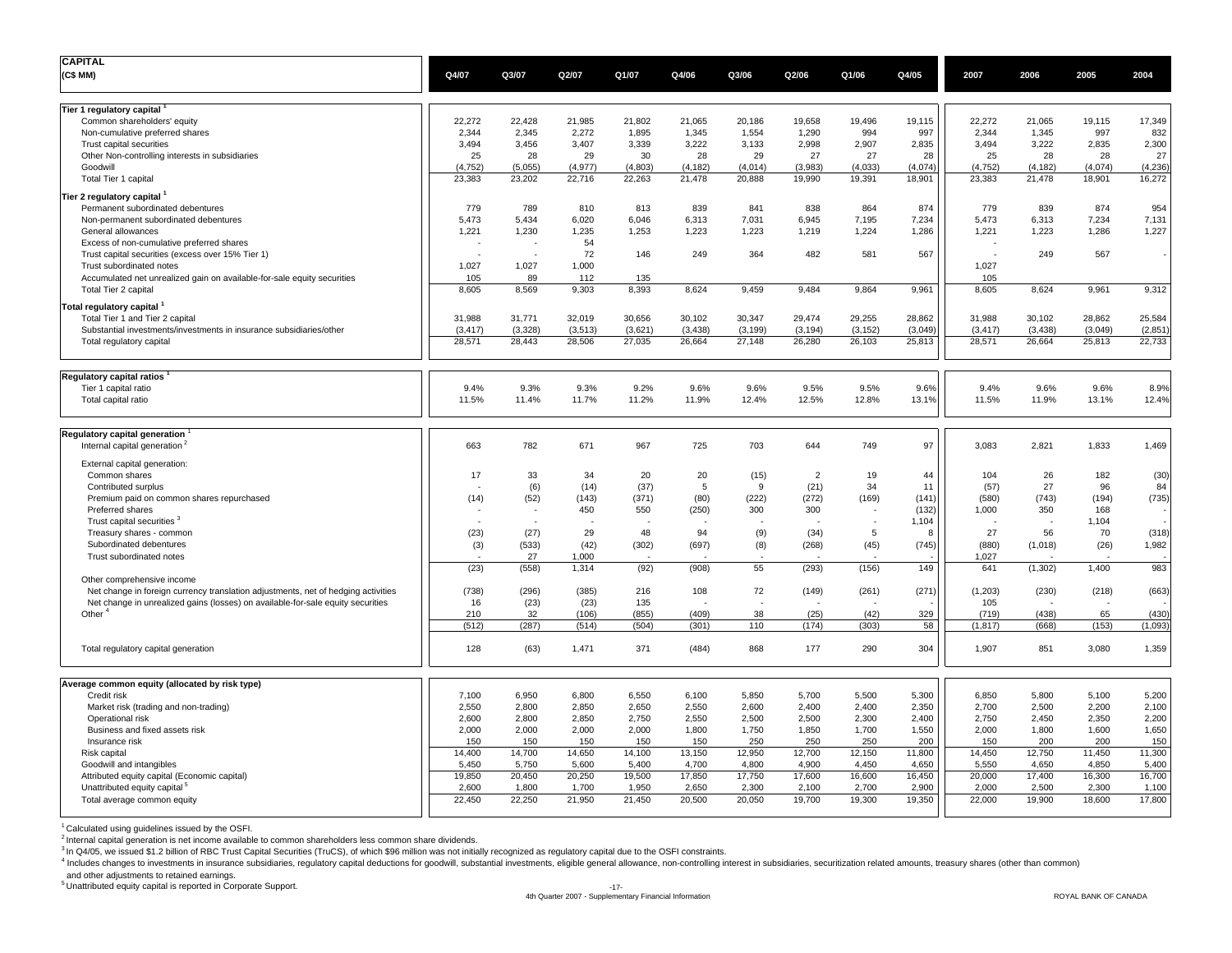| <b>RISK-ADJUSTED ASSETS</b>                                             |                                | Q4/07                        |                             |                           |         |                          |                          |                          |                                       |                |                          |                          |         |
|-------------------------------------------------------------------------|--------------------------------|------------------------------|-----------------------------|---------------------------|---------|--------------------------|--------------------------|--------------------------|---------------------------------------|----------------|--------------------------|--------------------------|---------|
| (C\$MM)                                                                 | <b>Balance</b><br><b>Sheet</b> | Contract/<br><b>Notional</b> | <b>Current</b>              | Credit<br>Equivalent      | Q4/07   | Q3/07                    | Q2/07                    | Q1/07                    | <b>Risk-Adjusted Balance</b><br>Q4/06 | Q3/06          | Q2/06                    | Q1/06                    | Q4/05   |
| On-balance sheet assets <sup>2</sup>                                    |                                |                              |                             |                           |         |                          |                          |                          |                                       |                |                          |                          |         |
| Cash resources                                                          | 16.107                         |                              |                             |                           | 2.852   | 2.590                    | 2,610                    | 1.839                    | 2,322                                 | 2,372          | 2,193                    | 2,544                    | 1,830   |
| Securities                                                              | 178,449                        |                              |                             |                           | 9,547   | 9,186                    | 9,098                    | 10,226                   | 7,853                                 | 7,441          | 6,297                    | 6,150                    | 5,326   |
| Residential mortgages <sup>3</sup>                                      |                                |                              |                             |                           |         |                          |                          |                          |                                       |                |                          |                          |         |
| Insured                                                                 | 27,994                         |                              |                             |                           | 355     | 367                      | 352                      | 346                      | 363                                   | 371            | 353                      | 375                      | 385     |
| Conventional                                                            | 81.713                         |                              |                             |                           | 32,885  | 31,039                   | 28,104                   | 28,798                   | 27,921                                | 26,424         | 24,538                   | 26,562                   | 25,592  |
| Other loans and acceptances <sup>3</sup>                                |                                |                              |                             |                           |         |                          |                          |                          |                                       |                |                          |                          |         |
| Issued or quaranteed by Canadian or other OECD <sup>4</sup> governments | 32.577                         |                              |                             |                           | 5.651   | 5.914                    | 5.532                    | 3,017                    | 3,848                                 | 3,901          | 4.470                    | 3.151                    | 2,991   |
| Other                                                                   | 171,422                        |                              |                             |                           | 118,723 | 117.837                  | 117,365                  | 115,764                  | 107,336                               | 106,318        | 101,231                  | 97,266                   | 95,639  |
| Other assets                                                            | 92,100                         |                              |                             |                           | 10,487  | 10,629                   | 9,949                    | 10,356                   | 10,609                                | 10,265         | 9,598                    | 9,786                    | 7,014   |
| Total                                                                   | 600,362                        |                              |                             |                           | 180,500 | 177,562                  | 173,010                  | 170,346                  | 160,252                               | 157,092        | 148,680                  | 145,834                  | 138,777 |
| Off-balance sheet credit instruments                                    |                                |                              |                             |                           |         |                          |                          |                          |                                       |                |                          |                          |         |
| Guarantees and standby letters of credit                                |                                | 22,237                       |                             | 19,758                    | 11,807  | 12,391                   | 12,306                   | 14,764                   | 14,092                                | 12,562         | 12,650                   | 12,640                   | 12,154  |
| Documentary and commercial letters of credit                            |                                | 501                          |                             | 100                       | 78      | 97                       | 104                      | 115                      | 65                                    | 72             | 52                       | 50                       | 56      |
| Securities lending                                                      |                                | 36,187                       |                             | 36,187                    | 962     | 4,155                    | 4,371                    | 3,468                    | 3,022                                 | 2,184          | 4,332                    | 2,787                    | 2,299   |
| Commitments to extend credit                                            |                                | 62,926                       |                             | 21,954                    | 18,752  | 18,677                   | 17,807                   | 17,549                   | 16,666                                | 15,479         | 15,385                   | 14,595                   | 14,968  |
| Uncommitted amounts                                                     |                                | 47,110                       |                             |                           | $\sim$  | $\overline{\phantom{a}}$ | $\overline{\phantom{a}}$ | $\overline{\phantom{a}}$ | $\overline{\phantom{a}}$              | ٠              | $\overline{\phantom{a}}$ | $\overline{\phantom{a}}$ |         |
| Liquidity facilities                                                    |                                | 38,662                       |                             | 4,826                     | 4,746   | 5,445                    | 5,181                    | 4,985                    | 4,413                                 | 4,966          | 4,848                    | 4,289                    | 3,513   |
| Note issuances and revolving underwriting facilities                    |                                |                              |                             |                           |         | $\overline{\phantom{a}}$ | $\overline{\phantom{a}}$ | $\overline{\phantom{a}}$ |                                       | $\overline{4}$ | 3                        | 3                        | 3       |
| Total                                                                   |                                | 207.623                      |                             | 82,825                    | 36.345  | 40.765                   | 39.769                   | 40.881                   | 38,262                                | 35,267         | 37,270                   | 34,364                   | 32,993  |
| Derivative financial instruments                                        |                                |                              |                             |                           |         |                          |                          |                          |                                       |                |                          |                          |         |
| Interest rate agreements                                                |                                | 2,925,907                    | 3,281                       | 6,712                     | 1,594   | 1,700                    | 1,460                    | 1,371                    | 1,408                                 | 1,288          | 1,225                    | 1,228                    | 1,205   |
| Foreign exchange rate contracts                                         |                                | 1,123,394                    | 15,175                      | 28,453                    | 5,877   | 5,086                    | 5,338                    | 5,043                    | 4,253                                 | 4,564          | 4,872                    | 4,252                    | 4,152   |
| Precious metals, commodities, equity-linked contracts and credit        |                                |                              |                             |                           |         |                          |                          |                          |                                       |                |                          |                          |         |
| derivatives                                                             |                                | 721,398                      | 7,458                       | 22,808                    | 6.986   | 6.131                    | 5.208                    | 5.683                    | 4,771                                 | 4,919          | 4,375                    | 3,947                    | 4,339   |
| Total                                                                   |                                | 4,770,699                    | 25,914                      | 57.973                    | 14,457  | 12,917                   | 12,006                   | 12,097                   | 10,432                                | 10,771         | 10,472                   | 9.427                    | 9,696   |
|                                                                         |                                |                              |                             |                           |         |                          |                          |                          |                                       |                |                          |                          |         |
| <b>Market risk</b>                                                      |                                |                              | Minimum<br>capital required |                           |         |                          |                          |                          |                                       |                |                          |                          |         |
| Total specific and general market risk                                  |                                |                              | (000s)<br>1,306,607         | <b>Multiplier</b><br>12.5 | 16,333  | 18,953                   | 18,417                   | 18,966                   | 14,763                                | 15,352         | 14,543                   | 14,622                   | 15,538  |
|                                                                         |                                |                              |                             |                           |         |                          |                          |                          |                                       |                |                          |                          |         |
| Total risk-adjusted assets                                              |                                |                              |                             |                           | 247.635 | 250.197                  | 243.202                  | 242.290                  | 223.709                               | 218.482        | 210.965                  | 204.247                  | 197.004 |

<sup>1</sup> Calculated using guidelines issued by the OSFI.

<sup>2</sup> When calculating risk-adjusted assets, amortized costs rather than fair value balances are used for certain asset classes as prescribed by the OSFI.<br><sup>3</sup> Amounts are shown net of the allowance for loan losses.

4 OECD stands for Organization for Economic Cooperation and Development.

5 In Q4/07, we implemented a new trading credit risk system in our London office that enables clearer identification of these balances, resulting in a lower risk-adjusted balance.

 $6$  Excludes non-trading credit derivatives given guarantee treatment for credit risk capital purposes.

7 Risk-adjusted assets for April 30, 2007 has been restated to reflect a \$563 million adjustment related to equity derivative contracts.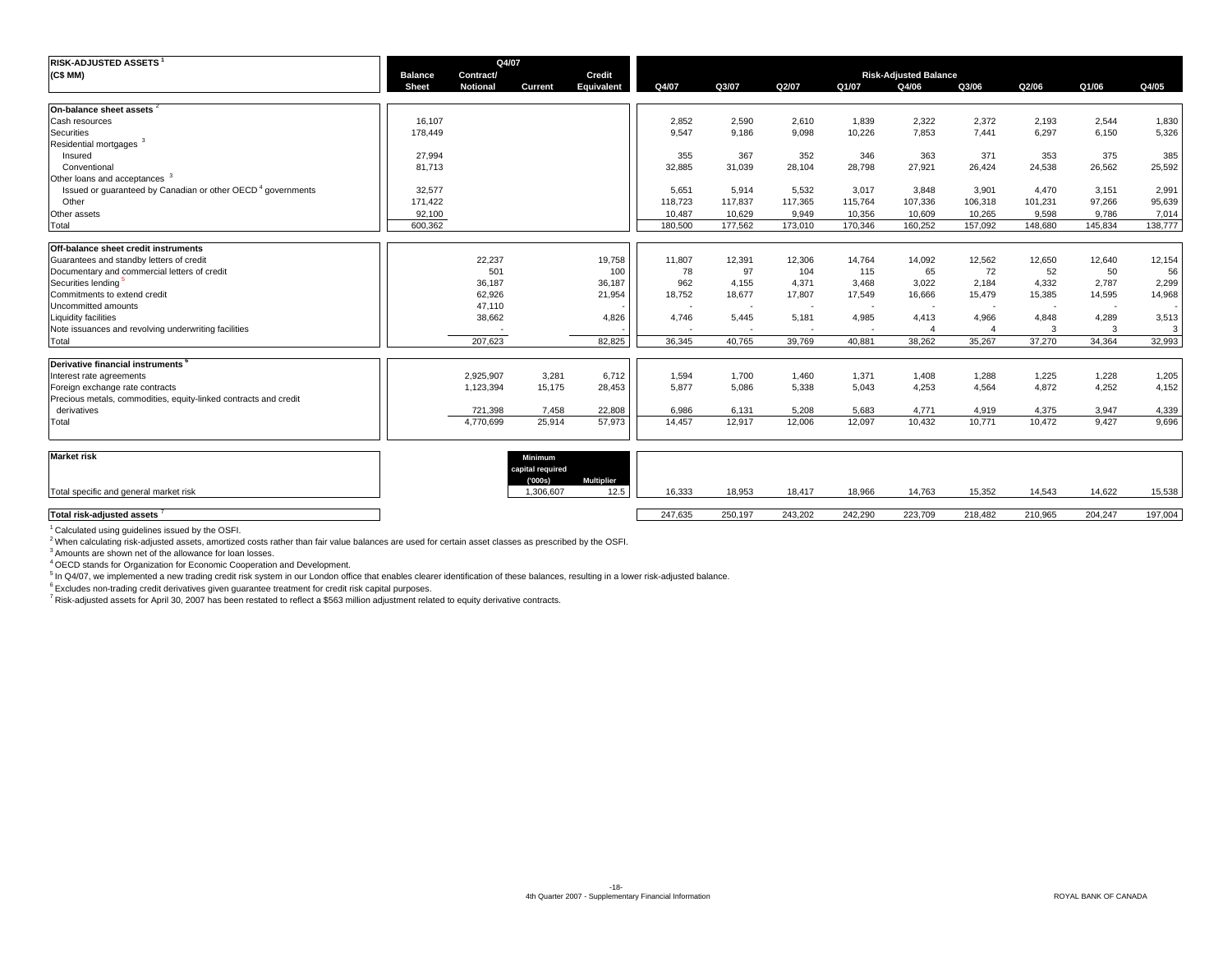| <b>LOANS AND ACCEPTANCES</b>                                  |          |         |          |          |         |          |          |         |          |          |         |          |         |
|---------------------------------------------------------------|----------|---------|----------|----------|---------|----------|----------|---------|----------|----------|---------|----------|---------|
| (C\$ MM)                                                      |          |         |          |          |         |          |          |         |          |          |         |          |         |
|                                                               | Q4/07    | Q3/07   | Q2/07    | Q1/07    | Q4/06   | Q3/06    | Q2/06    | Q1/06   | Q4/05    | 2007     | 2006    | 2005     | 2004    |
|                                                               |          |         |          |          |         |          |          |         |          |          |         |          |         |
| By portfolio and sector<br>Retail                             |          |         |          |          |         |          |          |         |          |          |         |          |         |
| Residential mortgages                                         | 109,745  | 106,681 | 101.479  | 98,527   | 96,675  | 95,688   | 92,506   | 91,776  | 91,043   | 109,745  | 96,675  | 91,043   | 81,998  |
| Personal                                                      | 48,743   | 48,524  | 47,255   | 45,787   | 44,902  | 44,022   | 42,441   | 41,337  | 41,045   | 48,743   | 44,902  | 41,045   | 36,848  |
| Credit cards                                                  | 8,322    | 7,913   | 7,622    | 7,553    | 7,155   | 6,792    | 6,051    | 5,468   | 6,200    | 8,322    | 7,155   | 6,200    | 6,456   |
| Small business                                                | 2,652    | 2,436   | 2,260    | 2,466    | 2,318   | 2,221    | 2,133    | 2,130   | 1,951    | 2,652    | 2,318   | 1,951    | 1,928   |
|                                                               | 169,462  | 165,554 | 158,616  | 154,333  | 151,050 | 148,723  | 143,131  | 140,711 | 140,239  | 169,462  | 151,050 | 140,239  | 127,230 |
| Wholesale                                                     |          |         |          |          |         |          |          |         |          |          |         |          |         |
| Business <sup>2</sup>                                         |          |         |          |          |         |          |          |         |          |          |         |          |         |
| Agriculture                                                   | 5,367    | 5,386   | 5,477    | 5,534    | 5,435   | 5,404    | 5,473    | 5,416   | 5,238    | 5,367    | 5,435   | 5,238    | 4,992   |
| Automotive                                                    | 3,285    | 3,193   | 3,199    | 3,119    | 2,958   | 2,984    | 2,990    | 2,761   | 2,545    | 3,285    | 2,958   | 2,545    | 2,370   |
| Consumer goods                                                | 5,206    | 4,673   | 4,445    | 4,577    | 4,553   | 4,567    | 4,509    | 4,326   | 4,437    | 5,206    | 4,553   | 4,437    | 4,566   |
| Energy                                                        | 7,632    | 7,244   | 7,601    | 7,981    | 6,010   | 5,203    | 5,432    | 5,745   | 5,628    | 7,632    | 6,010   | 5,628    | 3,462   |
| Non-bank financial services                                   | 4,245    | 2,790   | 2,844    | 2,910    | 2,588   | 2,737    | 2,274    | 2,633   | 1,892    | 4,245    | 2,588   | 1,892    | 935     |
| Forest products                                               | 1,349    | 1,089   | 1,093    | 1,021    | 1,126   | 1,470    | 1,365    | 1,382   | 1,210    | 1,349    | 1,126   | 1,210    | 1,150   |
| Industrial products                                           | 4,119    | 3.919   | 3,818    | 3,748    | 3,659   | 3,736    | 3,667    | 3,420   | 3,157    | 4,119    | 3,659   | 3,157    | 2,827   |
| Mining and metals                                             | 2,301    | 1,215   | 1,039    | 885      | 1,072   | 956      | 1,180    | 1,143   | 543      | 2,301    | 1,072   | 543      | 511     |
| Real estate and related                                       | 19,187   | 18,398  | 17,943   | 17,815   | 16,145  | 15,160   | 14,415   | 14,492  | 13,730   | 19,187   | 16,145  | 13,730   | 12,224  |
| Technology and media                                          | 2,423    | 2,164   | 2,274    | 2,439    | 2,326   | 2,419    | 2,680    | 2,530   | 2,244    | 2,423    | 2,326   | 2,244    | 2,135   |
| Transportation and environment                                | 2,656    | 3,348   | 3,416    | 3,476    | 2,400   | 2,111    | 2,082    | 2,308   | 1,900    | 2,656    | 2,400   | 1,900    | 2,555   |
| Other                                                         | 17,583   | 19,110  | 18,319   | 17,300   | 15,586  | 16,023   | 14,517   | 13,600  | 14,772   | 17,583   | 15,586  | 14,772   | 12,319  |
| Sovereign <sup>3</sup>                                        | 932      | 801     | 895      | 888      | 887     | 833      | 907      | 980     | 550      | 932      | 887     | 550      | 800     |
| Bank                                                          | 5,468    | 4,378   | 4,614    | 3,703    | 3,252   | 3,200    | 2,835    | 700     | 903      | 5,468    | 3,252   | 903      | 668     |
|                                                               | 81,753   | 77,708  | 76,977   | 75,396   | 67,997  | 66,803   | 64,326   | 61,436  | 58,749   | 81,753   | 67,997  | 58,749   | 51,514  |
| <b>Total Loans and Acceptances</b>                            | 251,215  | 243,262 | 235,593  | 229,729  | 219,047 | 215,526  | 207,457  | 202,147 | 198,988  | 251,215  | 219,047 | 198,988  | 178,744 |
| Allowance for loan losses                                     | (1, 493) | (1,449) | (1, 446) | (1, 455) | (1,409) | (1, 415) | (1, 435) | (1,439) | (1, 498) | (1, 493) | (1,409) | (1, 498) | (1,644) |
| Total Loans and Acceptances, net of allowance for loan losses | 249,722  | 241,813 | 234,147  | 228,274  | 217,638 | 214,111  | 206,022  | 200,708 | 197,490  | 249,722  | 217,638 | 197,490  | 177,100 |
| Loans and Acceptances by geography and portfolio              |          |         |          |          |         |          |          |         |          |          |         |          |         |
| Canada                                                        |          |         |          |          |         |          |          |         |          |          |         |          |         |
| Residential mortgages                                         | 107,453  | 104,170 | 98,847   | 96,010   | 94,272  | 93,369   | 90,266   | 89,537  | 88,808   | 107,453  | 94,272  | 88,808   | 80,168  |
| Personal                                                      | 42,506   | 41,497  | 39,923   | 38,591   | 37,946  | 37,018   | 35,614   | 34,398  | 33,986   | 42,506   | 37,946  | 33,986   | 30,415  |
| Credit cards                                                  | 8,142    | 7,720   | 7,427    | 7,346    | 6,966   | 6,611    | 5,875    | 5,289   | 6,024    | 8,142    | 6,966   | 6,024    | 6,298   |
| Small business <sup>1</sup>                                   | 2,652    | 2,436   | 2,260    | 2,466    | 2,318   | 2,221    | 2,133    | 2,130   | 1,951    | 2,652    | 2,318   | 1,951    | 1,928   |
| Retail                                                        | 160,753  | 155,823 | 148,457  | 144,413  | 141,502 | 139,219  | 133,888  | 131,354 | 130,769  | 160,753  | 141,502 | 130,769  | 118,809 |
| Business <sup>2</sup>                                         | 51,237   | 49,336  | 47,868   | 45,406   | 44,353  | 44,770   | 43,274   | 42,583  | 42,383   | 51,237   | 44,353  | 42,383   | 35,214  |
| Sovereign <sup>3</sup>                                        | 585      | 559     | 592      | 645      | 553     | 601      | 672      | 855     | 521      | 585      | 553     | 521      | 535     |
| Bank                                                          | 3,235    | 2,143   | 3,640    | 2,751    | 2,031   | 1,985    | 2,065    | 113     | 74       | 3,235    | 2,031   | 74       | 106     |
| Wholesale                                                     | 55,057   | 52,038  | 52,100   | 48,802   | 46,937  | 47,356   | 46,011   | 43,551  | 42,978   | 55,057   | 46,937  | 42,978   | 35,855  |
| <b>United States</b>                                          |          |         |          |          |         |          |          |         |          |          |         |          |         |
| Retail                                                        | 6,804    | 7,687   | 8,127    | 7,842    | 7,652   | 7,611    | 7,440    | 7,616   | 7,741    | 6,804    | 7,652   | 7,741    | 7,010   |
| Wholesale                                                     | 18.548   | 17,150  | 17,640   | 17,812   | 13,847  | 13,715   | 12,817   | 12,736  | 12,317   | 18,548   | 13,847  | 12,317   | 11,698  |
|                                                               | 25,352   | 24,837  | 25,767   | 25,654   | 21,499  | 21,326   | 20,257   | 20,352  | 20,058   | 25,352   | 21,499  | 20,058   | 18,708  |
| <b>Other International</b>                                    |          |         |          |          |         |          |          |         |          |          |         |          |         |
| Retail                                                        | 1,905    | 2,044   | 2,032    | 2,078    | 1,896   | 1,893    | 1,803    | 1,741   | 1,729    | 1,905    | 1,896   | 1,729    | 1,411   |
| Wholesale                                                     | 8,148    | 8,520   | 7,237    | 8,782    | 7,213   | 5,732    | 5,498    | 5,149   | 3,454    | 8,148    | 7,213   | 3,454    | 3,961   |
|                                                               | 10,053   | 10,564  | 9.269    | 10,860   | 9,109   | 7,625    | 7,301    | 6,890   | 5,183    | 10,053   | 9,109   | 5,183    | 5,372   |
| Total                                                         |          |         |          |          |         |          |          |         |          |          |         |          |         |
| Retail                                                        | 169,462  | 165,554 | 158,616  | 154,333  | 151,050 | 148,723  | 143,131  | 140,711 | 140,239  | 169,462  | 151,050 | 140,239  | 127,230 |
| Wholesale                                                     | 81,753   | 77.708  | 76,977   | 75,396   | 67,997  | 66,803   | 64,326   | 61,436  | 58,749   | 81,753   | 67,997  | 58,749   | 51,514  |
| <b>Total Loans and Acceptances</b>                            | 251.215  | 243,262 | 235,593  | 229,729  | 219.047 | 215,526  | 207.457  | 202.147 | 198,988  | 251,215  | 219.047 | 198,988  | 178,744 |

 $<sup>1</sup>$  Includes small business exposure managed on a pool basis.</sup>

<sup>2</sup> Includes small business exposure managed on an individual client basis.<br><sup>3</sup> Sovereign refers to all central governments and agencies, central banks, as well as other qualifying public sector entities and multilateral d

4 Geographic information is based on residence of borrower.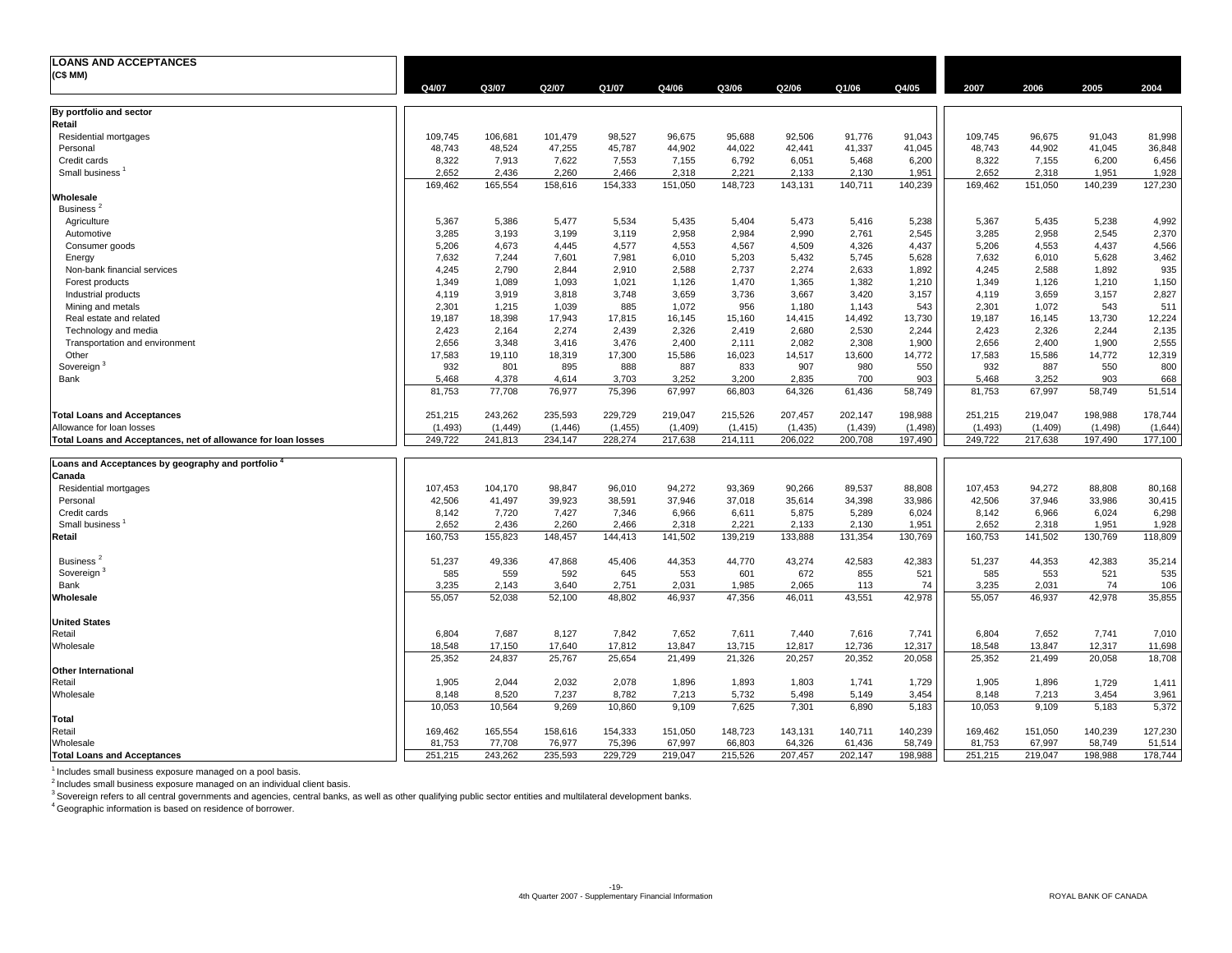| <b>GROSS IMPAIRED LOANS</b>                     |                          |                |                          |                |                          |                          |         |                          |                |                          |        |                          |       |
|-------------------------------------------------|--------------------------|----------------|--------------------------|----------------|--------------------------|--------------------------|---------|--------------------------|----------------|--------------------------|--------|--------------------------|-------|
| (C\$ MM)                                        | Q4/07                    | Q3/07          | Q2/07                    | Q1/07          | Q4/06                    | Q3/06                    | Q2/06   | Q1/06                    | Q4/05          | 2007                     | 2006   | 2005                     | 2004  |
|                                                 |                          |                |                          |                |                          |                          |         |                          |                |                          |        |                          |       |
| Gross Impaired Loans (by portfolio and sector)  |                          |                |                          |                |                          |                          |         |                          |                |                          |        |                          |       |
| Retail                                          |                          |                |                          |                |                          |                          |         |                          |                |                          |        |                          |       |
| Residential mortgages                           | 210                      | 178            | 176                      | 172            | 165                      | 143                      | 155     | 155                      | 146            | 210                      | 165    | 146                      | 156   |
| Personal                                        | 189                      | 190            | 200                      | 213            | 205                      | 197                      | 222     | 222                      | 183            | 189                      | 205    | 183                      | 204   |
| Small business <sup>1</sup>                     | 19                       | 18             | 17                       | 19             | 13                       | 13                       | 10      | 10                       | 11             | 19                       | 13     | 11                       | 8     |
| Wholesale                                       | 418                      | 386            | 393                      | 404            | 383                      | 353                      | 387     | 387                      | 340            | 418                      | 383    | 340                      | 368   |
| Business <sup>2</sup>                           |                          |                |                          |                |                          |                          |         |                          |                |                          |        |                          |       |
| Agriculture                                     | 65                       | 61             | 50                       | 50             | 45                       | 40                       | 31      | 34                       | 48             | 65                       | 45     | 48                       | 89    |
| Automotive                                      | $\overline{5}$           | $\overline{7}$ | $\overline{7}$           | $\overline{7}$ | 8                        | $\overline{7}$           | $\,6\,$ | 5                        | $\overline{4}$ | $\,$ 5 $\,$              | 8      | $\overline{4}$           | 8     |
| Consumer goods                                  | 83                       | 94             | 81                       | 73             | 85                       | 94                       | 86      | 73                       | 73             | 83                       | 85     | 73                       | 59    |
| Energy                                          | 3                        | $\overline{7}$ | 8                        | 8              | 6                        | 11                       | 34      | 55                       | 47             | 3                        | 6      | 47                       | 162   |
| Non-bank financial services                     | 14                       | 15             | 18                       | 17             | 15                       | 15                       | 12      | 15                       | 15             | 14                       | 15     | 15                       | 14    |
| Forest products                                 | 29                       | 10             | 12                       | 11             | 12                       | 13                       | 11      | 14                       | 16             | 29                       | 12     | 16                       | 163   |
| Industrial products                             | 29                       | 32             | 24                       | 24             | 17                       | 21                       | 18      | 17                       | 12             | 29                       | 17     | 12                       | 60    |
| Mining and metals                               | $\overline{4}$           | $\overline{4}$ | 5                        | 5              | 5                        | $\overline{4}$           | 6       | $\overline{4}$           | $\overline{4}$ | $\overline{4}$           | 5      | $\overline{4}$           | 10    |
| Real estate and related                         | 345                      | 187            | 137                      | 95             | 82                       | 55                       | 62      | 64                       | 74             | 345                      | 82     | 74                       | 102   |
| Technology and media                            | 10                       | 10             | 12                       | 51             | 49                       | 43                       | 38      | 48                       | 52             | 10                       | 49     | 52                       | 89    |
| Transportation and environment                  | 19                       | 10             | 14                       | 23             | 19                       | 18                       | 13      | 11                       | 14             | 19                       | 19     | 14                       | 19    |
| Other                                           | 116                      | 117            | 118                      | 108            | 108                      | 117                      | 89      | 73                       | 75             | 116                      | 108    | 75                       | 116   |
| Sovereign <sup>3</sup>                          |                          | $\sim$         | $\overline{\phantom{a}}$ | ÷,             |                          |                          |         |                          |                |                          |        | ÷,                       |       |
| Bank                                            | $\overline{\phantom{a}}$ | $\sim$         | $\overline{\phantom{a}}$ | $\sim$         | $\sim$                   | $\overline{\phantom{a}}$ | $\sim$  | $\overline{\phantom{a}}$ |                | $\overline{\phantom{a}}$ | $\sim$ | $\overline{\phantom{a}}$ |       |
|                                                 | 722                      | 554            | 486                      | 472            | 451                      | 438                      | 406     | 413                      | 434            | 722                      | 451    | 434                      | 891   |
| <b>Total Gross Impaired Loans</b>               | 1,140                    | 940            | 879                      | 876            | 834                      | 791                      | 793     | 800                      | 774            | 1,140                    | 834    | 774                      | 1,259 |
| Gross Impaired Loans by geography and portfolio |                          |                |                          |                |                          |                          |         |                          |                |                          |        |                          |       |
| Canada                                          |                          |                |                          |                |                          |                          |         |                          |                |                          |        |                          |       |
| Residential mortgages                           | 149                      | 143            | 141                      | 135            | 127                      | 105                      | 118     | 116                      | 106            | 149                      | 127    | 106                      | 96    |
| Personal                                        | 152                      | 157            | 169                      | 187            | 183                      | 174                      | 199     | 198                      | 161            | 152                      | 183    | 161                      | 178   |
| Small business <sup>1</sup>                     | 19                       | 18             | 17                       | 19             | 13                       | 13                       | 10      | 10                       | 11             | 19                       | 13     | 11                       | 8     |
| Retail                                          | 320                      | 318            | 327                      | 341            | 323                      | 292                      | 327     | 324                      | 278            | 320                      | 323    | 278                      | 282   |
| Business <sup>2</sup>                           | 377                      | 354            | 325                      | 288            | 266                      | 244                      | 200     | 204                      | 225            | 377                      | 266    | 225                      | 501   |
| Sovereign <sup>3</sup>                          | $\sim$                   | $\sim$         | $\overline{\phantom{a}}$ | $\sim$         | $\overline{\phantom{a}}$ | $\sim$                   | $\sim$  | $\overline{\phantom{a}}$ |                | $\overline{\phantom{a}}$ | $\sim$ | $\sim$                   |       |
| Bank                                            |                          | $\sim$         |                          | $\sim$         | $\sim$                   |                          | ÷,      |                          |                | $\overline{a}$           |        | $\sim$                   |       |
| Wholesale                                       | 377                      | 354            | 325                      | 288            | 266                      | 244                      | 200     | 204                      | 225            | 377                      | 266    | 225                      | 501   |
|                                                 | 697                      | 672            | 652                      | 629            | 589                      | 536                      | 527     | 528                      | 503            | 697                      | 589    | 503                      | 783   |
| <b>United States</b>                            |                          |                |                          |                |                          |                          |         |                          |                |                          |        |                          |       |
| Retail                                          | 57                       | 23             | 20                       | 16             | 15                       | 17                       | 18      | 20                       | 16             | 57                       | 15     | 16                       | 44    |
| Wholesale                                       | 314                      | 167            | 129                      | 148            | 151                      | 162                      | 168     | 172                      | 173            | 314                      | 151    | 173                      | 332   |
|                                                 | 371                      | 190            | 149                      | 164            | 166                      | 179                      | 186     | 192                      | 189            | 371                      | 166    | 189                      | 376   |
| <b>Other International</b>                      |                          |                |                          |                |                          |                          |         |                          |                |                          |        |                          |       |
| Retail                                          | 41                       | 45             | 46                       | 47             | 45                       | 44                       | 42      | 43                       | 46             | 41                       | 45     | 46                       | 42    |
| Wholesale                                       | 31                       | 33             | 32                       | 36             | 34                       | 32                       | 38      | 37                       | 36             | 31                       | 34     | 36                       | 58    |
|                                                 | 72                       | 78             | 78                       | 83             | 79                       | 76                       | 80      | 80                       | 82             | 72                       | 79     | 82                       | 100   |
| Total                                           |                          |                |                          |                |                          |                          |         |                          |                |                          |        |                          |       |
| Retail                                          | 418                      | 386            | 393                      | 404            | 383                      | 353                      | 387     | 387                      | 340            | 418                      | 383    | 340                      | 368   |
| Wholesale                                       | 722                      | 554            | 486                      | 472            | 451                      | 438                      | 406     | 413                      | 434            | 722                      | 451    | 434                      | 891   |
| <b>Total Gross Impaired Loans</b>               | 1.140                    | 940            | 879                      | 876            | 834                      | 791                      | 793     | 800                      | 774            | 1,140                    | 834    | 774                      | 1,259 |

<sup>1</sup> Includes small business exposure managed on a pool basis.<br><sup>2</sup> includes small business exposure managed on an individual client basis.<br><sup>3</sup> Sovereign refers to all central governments and agencies, central banks, as well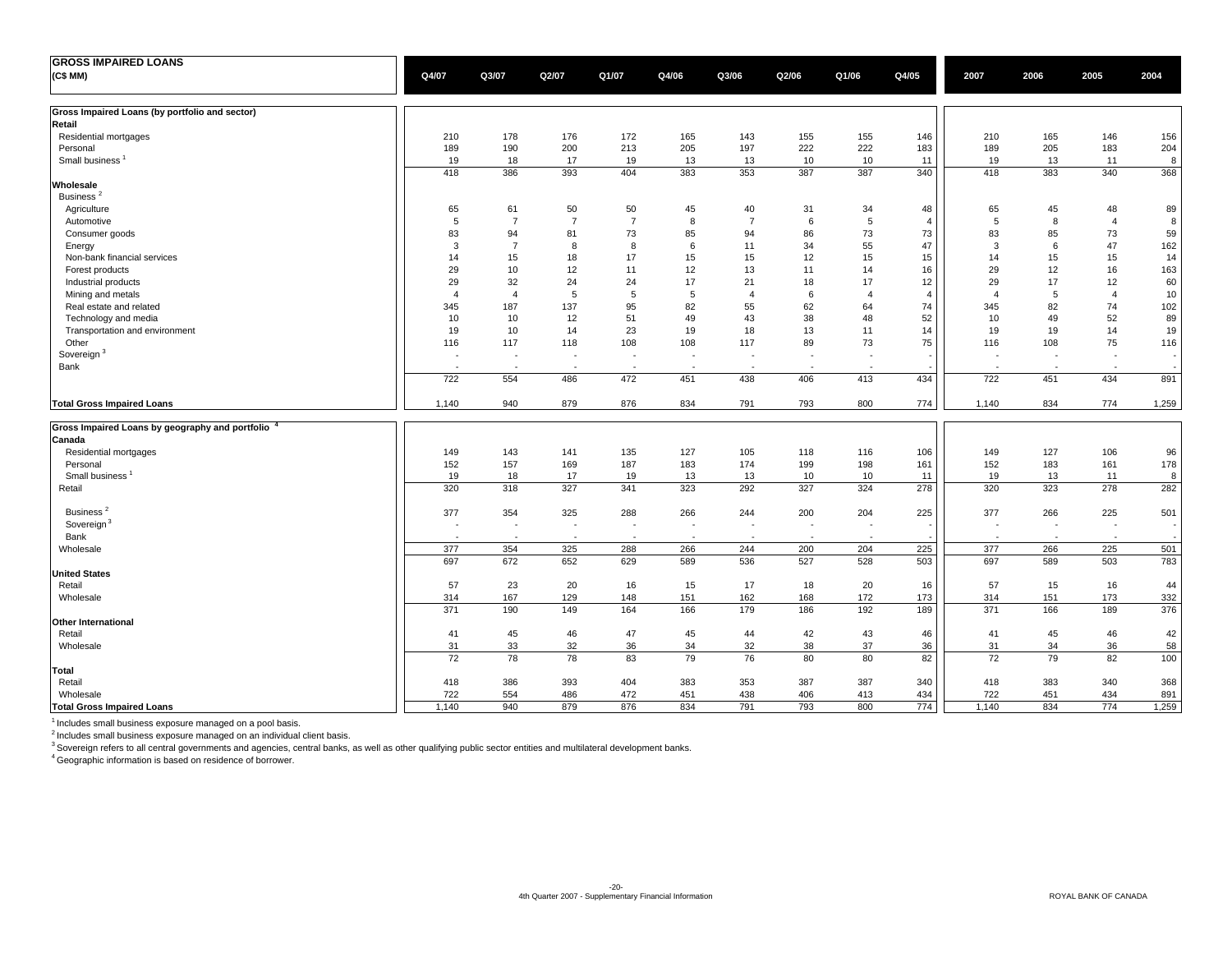| <b>GROSS IMPAIRED LOANS continued</b>                             |                                |                |                |                                          |                                |                |                          |                          |                |                                |               |                         |                  |
|-------------------------------------------------------------------|--------------------------------|----------------|----------------|------------------------------------------|--------------------------------|----------------|--------------------------|--------------------------|----------------|--------------------------------|---------------|-------------------------|------------------|
| (C\$ MM)                                                          | Q4/07                          | Q3/07          | Q2/07          | Q1/07                                    | Q4/06                          | Q3/06          | Q2/06                    | Q1/06                    | Q4/05          | 2007                           | 2006          | 2005                    | 2004             |
|                                                                   |                                |                |                |                                          |                                |                |                          |                          |                |                                |               |                         |                  |
| <b>Changes in Gross Impaired Loans</b>                            |                                |                |                |                                          |                                |                |                          |                          |                |                                |               |                         |                  |
| Balance at beginning of period                                    |                                |                |                |                                          |                                |                |                          |                          |                |                                |               |                         |                  |
| Retail                                                            | 386                            | 393            | 404            | 383                                      | 353                            | 387            | 387                      | 340                      | 325            | 383                            | 340           | 368                     | 410              |
| Wholesale                                                         | 554<br>940                     | 486<br>879     | 472<br>876     | 451<br>834                               | 438<br>791                     | 406<br>793     | 413<br>800               | 434<br>774               | 541<br>866     | 451<br>834                     | 434<br>774    | 891<br>1,259            | 1,335<br>1,745   |
| New impaired                                                      |                                |                |                |                                          |                                |                |                          |                          |                |                                |               |                         |                  |
| Retail                                                            | 269                            | 213            | 229            | 215                                      | 211                            | 187            | 179                      | 233                      | 283            | 926                            | 810           | 952                     | 990              |
| Wholesale                                                         | 320                            | 170            | 134            | 96                                       | 98                             | 53             | 83                       | 37                       | 35             | 720                            | 271           | 251                     | 575              |
|                                                                   | 589                            | 383            | 363            | 311                                      | 309                            | 240            | 262                      | 270                      | 318            | 1,646                          | 1,081         | 1,203                   | 1,565            |
| Repayments, return to performing status, sold and other<br>Retail | (44)                           | (37)           | (37)           | (14)                                     | (14)                           | (79)           | (10)                     | (41)                     | (106)          | (132)                          | (144)         | (351)                   | (443)            |
| Wholesale                                                         | (110)                          | (71)           | (99)           | (60)                                     | (50)                           | (3)            | (72)                     | (39)                     | (76)           | (340)                          | (164)         | (567)                   | (607)            |
|                                                                   | (154)                          | (108)          | (136)          | (74)                                     | (64)                           | (82)           | (82)                     | (80)                     | (182)          | (472)                          | (308)         | (918)                   | (1,050)          |
| Net impaired loan formation                                       |                                |                |                |                                          |                                |                |                          |                          |                |                                |               |                         |                  |
| Retail<br>Wholesale                                               | 225<br>210                     | 176<br>99      | 192<br>35      | 201<br>36                                | 197<br>48                      | 108<br>50      | 169<br>11                | 192<br>(2)               | 177<br>(41)    | 794<br>380                     | 666<br>107    | 601<br>(316)            | 547<br>(32)      |
|                                                                   | 435                            | 275            | 227            | 237                                      | 245                            | 158            | 180                      | 190                      | 136            | 1,174                          | 773           | 285                     | 515              |
| Write-offs                                                        |                                |                |                |                                          |                                |                |                          |                          |                |                                |               |                         |                  |
| Retail                                                            | (193)                          | (183)          | (203)          | (180)                                    | (167)                          | (142)          | (169)                    | (145)                    | (162)          | (759)                          | (623)         | (629)                   | (589)            |
| Wholesale                                                         | (42)<br>(235)                  | (31)<br>(214)  | (21)<br>(224)  | (15)<br>(195)                            | (35)<br>(202)                  | (18)<br>(160)  | (18)<br>(187)            | (19)<br>(164)            | (66)<br>(228)  | (109)<br>(868)                 | (90)<br>(713) | (141)<br>(770)          | (412)<br>(1,001) |
| Balance at end of period                                          |                                |                |                |                                          |                                |                |                          |                          |                |                                |               |                         |                  |
| Retail                                                            | 418                            | 386            | 393            | 404                                      | 383                            | 353            | 387                      | 387                      | 340            | 418                            | 383           | 340                     | 368              |
| Wholesale                                                         | 722                            | 554            | 486            | 472                                      | 451                            | 438            | 406                      | 413                      | 434            | 722                            | 451           | 434                     | 891              |
|                                                                   | 1,140                          | 940            | 879            | 876                                      | 834                            | 791            | 793                      | 800                      | 774            | 1,140                          | 834           | 774                     | 1,259            |
| Net Impaired Loans by geography and portfolio                     |                                |                |                |                                          |                                |                |                          |                          |                |                                |               |                         |                  |
| Canada                                                            |                                |                |                |                                          |                                |                |                          |                          |                |                                |               |                         |                  |
| Residential mortgages<br>Personal                                 | 136<br>73                      | 131<br>71      | 129<br>83      | 123<br>98                                | 116<br>95                      | 96<br>86       | 107<br>97                | 106<br>96                | 97<br>60       | 136<br>73                      | 116<br>95     | 97<br>60                | 85<br>70         |
| Small business <sup>2</sup>                                       | 10                             | $10$           | -9             | 8                                        | $\overline{4}$                 | 5              | $\overline{\phantom{0}}$ | 3                        | 3              | 10                             | $\mathbf{A}$  | 3                       | $\overline{2}$   |
| Retail                                                            | 219                            | 212            | 221            | 229                                      | 215                            | 187            | 206                      | 205                      | 160            | 219                            | 215           | 160                     | 157              |
| Business <sup>3</sup>                                             | 224                            | 214            | 195            | 169                                      | 154                            | 138            | 88                       | 90                       | 113            | 224                            | 154           | 113                     | 299              |
| Sovereign <sup>4</sup>                                            |                                |                | $\sim$         | ÷                                        | $\overline{\phantom{a}}$       | ÷              |                          | $\overline{\phantom{a}}$ |                | ÷                              |               | $\sim$                  |                  |
| Bank                                                              |                                |                |                |                                          |                                |                |                          |                          |                |                                |               |                         |                  |
| Wholesale                                                         | 224                            | 214            | 195            | 169                                      | 154                            | 138            | 88                       | 90                       | 113            | 224                            | 154           | 113                     | 299              |
| <b>United States</b>                                              |                                |                |                |                                          |                                |                |                          |                          |                |                                |               |                         |                  |
| Retail<br>Wholesale                                               | 42<br>261                      | 19<br>149      | 16<br>109      | 13<br>135                                | 12<br>139                      | 14<br>143      | 15<br>148                | 16<br>154                | 13             | 42<br>261                      | 12<br>139     | 13<br>155               | 39               |
|                                                                   | 303                            | 168            | 125            | 148                                      | 151                            | 157            | 163                      | 170                      | 155<br>168     | 303                            | 151           | 168                     | 214<br>253       |
| <b>Other International</b>                                        |                                |                |                |                                          |                                |                |                          |                          |                |                                |               |                         |                  |
| Retail                                                            | 29                             | 31             | 31             | 31                                       | 33                             | 31             | 30                       | 30                       | 34             | 29                             | 33            | 34                      | 28               |
| Wholesale                                                         | 14<br>43                       | 16<br>47       | 15             | 18                                       | 18                             | 16<br>47       | 20                       | 20                       | 17             | 14                             | 18            | 17                      | 35               |
| Total                                                             |                                |                | 46             | 49                                       | 51                             |                | 50                       | 50                       | 51             | 43                             | 51            | 51                      | 63               |
| Retail                                                            | 290                            | 262            | 268            | 273                                      | 260                            | 232            | 251                      | 251                      | 207            | 290                            | 260           | 207                     | 224              |
| Wholesale                                                         | 499                            | 379            | 319            | 322                                      | 311                            | 297            | 256                      | 264                      | 285            | 499                            | 311           | 285                     | 548              |
| <b>Total Net Impaired Loans</b>                                   | 789                            | 641            | 587            | 595                                      | 571                            | 529            | 507                      | 515                      | 492            | 789                            | 571           | 492                     | 772              |
| Net Write-offs by geography and portfolio                         |                                |                |                |                                          |                                |                |                          |                          |                |                                |               |                         |                  |
| Canada                                                            |                                |                |                |                                          |                                |                |                          |                          |                |                                |               |                         |                  |
| Residential mortgages                                             | $\overline{1}$                 |                | $\overline{1}$ | $\overline{1}$                           |                                | $\overline{2}$ | $\overline{2}$           | $\overline{1}$           | $\mathbf{1}$   | 3                              | 5             | $\overline{\mathbf{3}}$ | 6                |
| Personal                                                          | 88                             | 74             | 95             | 89                                       | 86                             | 73             | 81                       | 60                       | 68             | 346                            | 300           | 267                     | 240              |
| Credit cards<br>Small business <sup>2</sup>                       | 55<br>$\overline{7}$           | 57<br>9        | 59<br>10       | 48<br>9                                  | 39<br>8                        | 36<br>6        | 42<br>8                  | 43<br>$\overline{7}$     | 49<br>8        | 219<br>35                      | 160<br>29     | 192<br>25               | 166<br>34        |
| Retail                                                            | 151                            | 140            | 165            | 147                                      | 133                            | 117            | 133                      | 111                      | 126            | 603                            | 494           | 487                     | 446              |
| Business <sup>3</sup>                                             |                                |                |                |                                          |                                |                |                          |                          |                |                                |               |                         |                  |
| Sovereign                                                         | 32<br>$\overline{\phantom{a}}$ | 18             | 10<br>٠.       | $\mathbf{3}$<br>$\overline{\phantom{a}}$ | 15<br>$\overline{\phantom{a}}$ | $\sqrt{4}$     | 6                        | $\,6\,$<br>÷             | 20             | 63<br>$\overline{\phantom{a}}$ | 31            | 43<br>$\overline{a}$    | 79               |
| Bank                                                              |                                |                |                |                                          |                                |                |                          |                          |                |                                |               |                         |                  |
| Wholesale                                                         | 32                             | 18             | 10             | $\mathbf 3$                              | 15                             | $\overline{4}$ | 6                        | $\,6\,$                  | 20             | 63                             | 31            | 43                      | 79               |
| <b>United States</b>                                              |                                |                |                |                                          |                                |                |                          |                          |                |                                |               |                         |                  |
| Retail                                                            | 8                              | 6              | 3              | $\overline{4}$                           | $\ddot{\phantom{0}}$           | $\overline{2}$ | $\,$ 5 $\,$              | $\,$ 5 $\,$              | 3              | 21                             | $13\,$        | 15                      | 19               |
| Wholesale                                                         | 3                              | 3              | 3              | (2)                                      | 5                              | (1)            | (20)                     | (19)                     | 28             | $\overline{7}$                 | (35)          | 44                      | 109              |
| Other International                                               | 11                             | $\mathsf g$    | 6              | $\overline{2}$                           | 6                              | $\overline{1}$ | (15)                     | (14)                     | 31             | 28                             | (22)          | 59                      | 128              |
| Retail                                                            | $\overline{2}$                 | $\overline{2}$ | $\overline{2}$ | $\overline{1}$                           | $\overline{1}$                 | $\sqrt{2}$     | $\mathbf{1}$             | $\overline{1}$           | $\mathbf{1}$   | $\overline{7}$                 | 5             | $\overline{7}$          | $\overline{7}$   |
| Wholesale                                                         |                                | (1)            |                | (3)                                      |                                |                |                          | (1)                      | $\mathbf{1}$   | (3)                            |               |                         | 125              |
|                                                                   | $\overline{2}$                 | $\mathbf{1}$   | 3              | (2)                                      | $\overline{2}$                 | $\overline{2}$ | $\mathbf{1}$             | $\overline{\phantom{a}}$ | $\overline{2}$ | $\overline{4}$                 | $\,$ 5 $\,$   | $\overline{7}$          | 132              |
| Total<br>Retail                                                   |                                |                |                |                                          |                                |                |                          |                          |                |                                |               |                         |                  |
| Wholesale                                                         | 161<br>35                      | 148<br>20      | 170<br>14      | 152<br>(2)                               | 135<br>21                      | 121<br>3       | 139<br>(14)              | 117<br>(14)              | 130<br>49      | 631<br>67                      | 512<br>(4)    | 509<br>87               | 472<br>313       |
| <b>Total Net Write-offs</b>                                       | 196                            | 168            | 184            | 150                                      | 156                            | 124            | 125                      | 103                      | 179            | 698                            | 508           | 596                     | 785              |

 $1$  Geographic information is based on residence of borrower, net of specific allowance.

<sup>2</sup> includes small business exposure managed on a pool basis.<br><sup>3</sup> includes small business exposure managed on an individual client basis.<br><sup>4</sup> Sovereign refers to all central governments and agencies, central banks, as well

-21- 4th Quarter 2007 - Supplementary Financial Information ROYAL BANK OF CANADA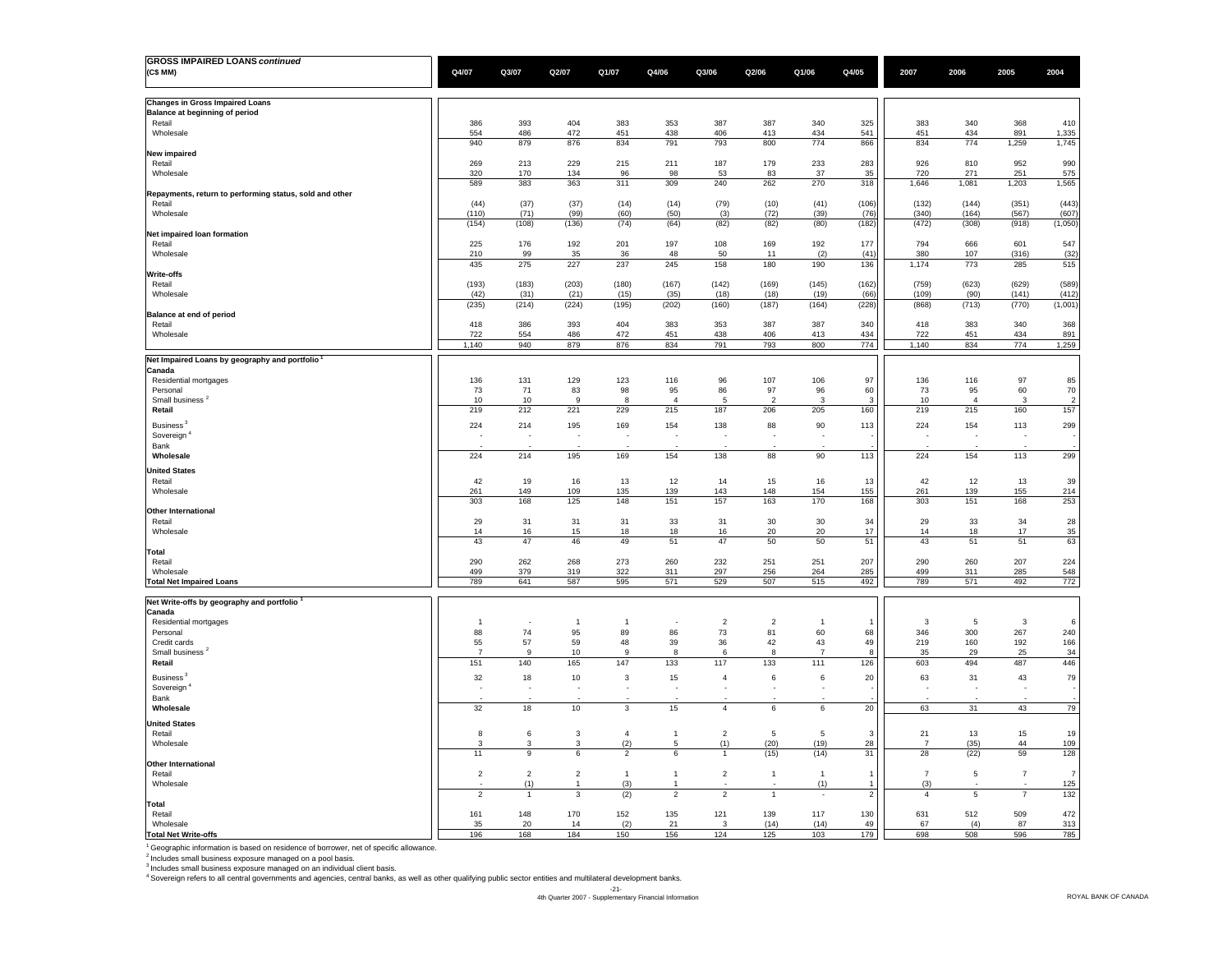| <b>PROVISION FOR CREDIT LOSSES</b>                                         |                          |                          |                          |                |                                |                          |                          |                          |                          |                          |                          |                |                          |
|----------------------------------------------------------------------------|--------------------------|--------------------------|--------------------------|----------------|--------------------------------|--------------------------|--------------------------|--------------------------|--------------------------|--------------------------|--------------------------|----------------|--------------------------|
| (C\$MM)                                                                    | Q4/07                    | Q3/07                    | Q2/07                    | Q1/07          | Q4/06                          | Q3/06                    | Q2/06                    | Q1/06                    | Q4/05                    | 2007                     | 2006                     | 2005           | 2004                     |
|                                                                            |                          |                          |                          |                |                                |                          |                          |                          |                          |                          |                          |                |                          |
| Provision for Credit Losses by portfolio and sector                        |                          |                          |                          |                |                                |                          |                          |                          |                          |                          |                          |                |                          |
| Specific                                                                   |                          |                          |                          |                |                                |                          |                          |                          |                          |                          |                          |                |                          |
| Retail                                                                     |                          |                          |                          |                |                                |                          |                          |                          |                          |                          |                          |                |                          |
| Residential mortgages                                                      | 10                       | $\overline{\phantom{a}}$ | $\mathbf{1}$             | $\overline{2}$ | $\overline{2}$                 | $\overline{\phantom{a}}$ | $\overline{2}$           | $\overline{2}$           | $\overline{1}$           | 13                       | 6                        | $\overline{2}$ | $\overline{7}$           |
| Personal                                                                   | 98                       | 79                       | 96                       | 91             | 86                             | 60                       | 85                       | 75                       | 70                       | 364                      | 306                      | 259            | 222                      |
| Credit cards                                                               | 57                       | 58                       | 59                       | 49             | 40                             | 36                       | 43                       | 44                       | 50                       | 223                      | 163                      | 194            | 167                      |
| Small business <sup>1</sup>                                                | 9                        | 10                       | $\overline{7}$           | 8              | 9                              | 6                        | 8                        | 6                        | 8                        | 34                       | 29                       | 27             | 27                       |
|                                                                            | 174                      | 147                      | 163                      | 150            | 137                            | 102                      | 138                      | 127                      | 129                      | 634                      | 504                      | 482            | 423                      |
| Wholesale <sup>2</sup>                                                     |                          |                          |                          |                |                                |                          |                          |                          |                          |                          |                          |                |                          |
|                                                                            |                          |                          |                          |                |                                |                          |                          |                          |                          |                          |                          |                |                          |
| Agriculture                                                                | $\overline{\phantom{a}}$ | $\mathbf{1}$             | $\mathbf{1}$             |                | $\mathbf{1}$<br>$\overline{4}$ |                          | (1)                      | (1)                      | (13)                     | $\overline{2}$           | (1)                      | (12)           | $\overline{7}$           |
| Automotive                                                                 | (2)                      | $\blacksquare$           | 3                        | $\overline{1}$ |                                | $\blacksquare$           | $\overline{\phantom{a}}$ | $\overline{\phantom{a}}$ | (1)                      | $\overline{2}$           | $\overline{4}$           | $\blacksquare$ | $\overline{2}$           |
| Consumer goods                                                             | 5                        | 14                       | 6                        | $\overline{2}$ | 5                              |                          | $\overline{1}$           | $\mathbf{1}$             | 5                        | 27                       | $\overline{7}$           | 24             | (11)                     |
| Energy                                                                     | $\overline{\phantom{a}}$ | (2)                      | (1)                      | (4)            | (3)                            | (6)                      | (17)                     | (27)                     | $\overline{\phantom{a}}$ | (7)                      | (53)                     | (20)           | 50                       |
| Non-bank financial services                                                |                          | $\sim$                   | $\overline{\phantom{a}}$ |                | $\overline{\phantom{a}}$       | $\overline{2}$           | $\overline{\phantom{a}}$ | 2                        |                          | $\overline{\phantom{a}}$ | $\overline{4}$           | 10             | $\overline{\phantom{a}}$ |
| Forest products                                                            | 8                        | $\overline{a}$           | $\overline{\phantom{a}}$ | $\overline{2}$ | $\mathbf{1}$                   | $\overline{a}$           | $\overline{a}$           | $\mathbf{1}$             | (7)                      | 10                       | $\overline{2}$           | (52)           | $\overline{7}$           |
| Industrial products                                                        | 3                        | $\overline{4}$           | $\overline{2}$           | $\overline{1}$ | $\mathbf{1}$                   | $\overline{1}$           |                          | $\mathbf{1}$             | 3                        | 10                       | $\overline{4}$           | (7)            | 13                       |
| Mining and metals                                                          | $\overline{1}$           | ÷                        | $\sim$                   |                |                                |                          | $\overline{a}$           |                          |                          | $\overline{1}$           | $\sim$                   | (1)            | (3)                      |
| Real estate and related                                                    | 51                       | $\overline{7}$           | 9                        | 3              | (1)                            | $\overline{1}$           | (1)                      | $\overline{2}$           | (4)                      | 70                       | $\overline{1}$           | (11)           | (1)                      |
| Technology and media                                                       | 2                        | (4)                      | $\overline{\phantom{a}}$ |                | $\mathbf{1}$                   |                          | (5)                      | (1)                      | (1)                      | (2)                      | (5)                      | (6)            | $\overline{2}$           |
| Transportation and environment                                             |                          | 3                        | 2                        | $\overline{2}$ | $\mathbf{1}$                   | 3                        | $\overline{4}$           | (7)                      | (7)                      | $\overline{7}$           | $\overline{1}$           | 8              | (32)                     |
| Other                                                                      | 8                        | $\,$ 5 $\,$              | 10                       | 5              | 10                             | (6)                      | 6                        | $\overline{4}$           | (7)                      | 28                       | 14                       | (26)           | 64                       |
| Sovereign <sup>3</sup>                                                     |                          | $\blacksquare$           | $\blacksquare$           |                | $\overline{\phantom{a}}$       |                          |                          |                          |                          |                          | $\overline{\phantom{a}}$ | $\blacksquare$ | $\overline{\phantom{a}}$ |
| Bank <sup>4</sup>                                                          |                          |                          |                          |                |                                |                          |                          |                          | $\overline{\phantom{a}}$ |                          |                          |                | $\overline{\phantom{a}}$ |
|                                                                            |                          | $\sim$                   | $\overline{\phantom{a}}$ |                |                                |                          |                          |                          |                          |                          |                          |                |                          |
|                                                                            | 76                       | 28                       | 32                       | 12             | $\overline{20}$                | (5)                      | (12)                     | (25)                     | (32)                     | 148                      | (22)                     | (93)           | 98                       |
| Total specific provision for credit losses                                 | 250                      | 175                      | 195                      | 162            | 157                            | 97                       | 126                      | 102                      | 97                       | 782                      | 482                      | 389            | 521                      |
| Total general provision                                                    | 13                       | 3                        | (7)                      |                | $\overline{2}$                 | $\overline{2}$           | (2)                      | (55)                     | 6                        | 9                        | (53)                     | 66             | (175)                    |
| Total provision for credit losses                                          | 263                      | 178                      | 188                      | 162            | 159                            | 99                       | 124                      | 47                       | 103                      | 791                      | 429                      | 455            | 346                      |
| Specific provision for credit loss by geography and portfolio <sup>4</sup> |                          |                          |                          |                |                                |                          |                          |                          |                          |                          |                          |                |                          |
|                                                                            |                          |                          |                          |                |                                |                          |                          |                          |                          |                          |                          |                |                          |
| Canada                                                                     |                          |                          |                          |                |                                |                          |                          |                          |                          |                          |                          |                |                          |
| Residential mortgages                                                      | -1                       | $\overline{1}$           | $\mathbf{1}$             | $\overline{2}$ | $\overline{2}$                 | $\overline{a}$           | $\overline{2}$           | $\overline{2}$           | $\overline{1}$           | 5                        | 6                        | $\overline{1}$ | 6                        |
| Personal                                                                   | 81                       | 73                       | 92                       | 88             | 86                             | 59                       | 81                       | 70                       | 68                       | 334                      | 296                      | 247            | 211                      |
| Credit cards                                                               | 56                       | 57                       | 59                       | 48             | 39                             | 36                       | 43                       | 43                       | 50                       | 220                      | 161                      | 192            | 166                      |
| Small business <sup>1</sup>                                                | 9                        | 10                       | $\overline{7}$           | 8              | 9                              | 6                        | 8                        | 6                        | 8                        | 34                       | 29                       | 27             | 27                       |
|                                                                            |                          |                          |                          |                |                                |                          |                          |                          |                          |                          |                          |                |                          |
| Retail                                                                     | 147                      | 141                      | 159                      | 146            | 136                            | 101                      | 134                      | 121                      | 127                      | 593                      | 492                      | 467            | 410                      |
| Business <sup>2</sup>                                                      | 43                       | 26                       | 20                       | 13             | 19                             | (3)                      | 5                        | (6)                      | (25)                     | 102                      | 15                       | (32)           | 3                        |
| Sovereign <sup>3</sup>                                                     | $\overline{\phantom{a}}$ | $\blacksquare$           | $\blacksquare$           |                | $\overline{\phantom{a}}$       | $\blacksquare$           | $\blacksquare$           | $\overline{\phantom{a}}$ | ٠.                       | $\sim$                   | $\blacksquare$           | $\blacksquare$ | $\overline{\phantom{a}}$ |
| Bank                                                                       |                          |                          | $\sim$                   |                |                                |                          |                          |                          |                          |                          |                          |                |                          |
| Wholesale                                                                  | 43                       | 26                       | 20                       | 13             | 19                             |                          | 5                        | (6)                      | (25)                     | 102                      | 15                       | (32)           | $\overline{3}$           |
|                                                                            |                          |                          |                          |                |                                | (3)                      |                          |                          |                          |                          |                          |                |                          |
|                                                                            | 190                      | 167                      | 179                      | 159            | 155                            | 98                       | 139                      | 115                      | 102                      | 695                      | 507                      | 435            | 413                      |
| <b>United States</b>                                                       |                          |                          |                          |                |                                |                          |                          |                          |                          |                          |                          |                |                          |
| Retail                                                                     | 19                       | $\overline{7}$           | $\overline{4}$           | 4              | $\mathbf{1}$                   | $\overline{1}$           | 4                        | 6                        | $\overline{2}$           | 34                       | 12                       | 15             | 13                       |
| Wholesale                                                                  | 40                       | $\overline{1}$           | 11                       | (2)            | $\sim$                         | (2)                      | (18)                     | (18)                     | (7)                      | 50                       | (38)                     | (60)           | 106                      |
|                                                                            | 59                       | 8                        | 15                       | $\overline{2}$ | $\mathbf{1}$                   | (1)                      | (14)                     | (12)                     |                          | 84                       |                          | (45)           | 119                      |
|                                                                            |                          |                          |                          |                |                                |                          |                          |                          | (5)                      |                          | (26)                     |                |                          |
| <b>Other International</b>                                                 |                          |                          |                          |                |                                |                          |                          |                          |                          |                          |                          |                |                          |
| Retail                                                                     | 8                        | (1)                      | $\overline{\phantom{a}}$ |                | $\sim$                         | $\sim$                   | $\overline{\phantom{a}}$ | $\overline{\phantom{a}}$ |                          | $\overline{7}$           | $\blacksquare$           | $\blacksquare$ | $\overline{\phantom{a}}$ |
| Wholesale                                                                  | (7)                      | $\mathbf{1}$             | $\mathbf{1}$             | $\overline{1}$ | $\mathbf{1}$                   | ÷                        | $\mathbf{1}$             | (1)                      |                          | (4)                      | $\overline{1}$           | (1)            | (11)                     |
|                                                                            | $\mathbf{1}$             | $\blacksquare$           | $\mathbf{1}$             | $\overline{1}$ | $\mathbf{1}$                   | ÷,                       | $\overline{1}$           | (1)                      |                          | 3                        | $\overline{1}$           | (1)            | (11)                     |
| Total                                                                      |                          |                          |                          |                |                                |                          |                          |                          |                          |                          |                          |                |                          |
| Retail                                                                     | 174                      | 147                      | 163                      | 150            | 137                            | 102                      | 138                      | 127                      | 129                      | 634                      | 504                      | 482            | 423                      |
| Wholesale                                                                  | 76                       | 28                       | 32                       | 12             | 20                             | (5)                      | (12)                     | (25)                     | (32)                     | 148                      | (22)                     | (93)           | 98                       |
|                                                                            | 250                      | 175                      | 195                      | 162            | 157                            | 97                       | 126                      | 102                      | 97                       | 782                      | 482                      | 389            | 521                      |
|                                                                            |                          |                          |                          |                |                                |                          |                          |                          |                          |                          |                          |                |                          |

<sup>1</sup> Includes small business exposure managed on a pool basis.<br><sup>2</sup> Includes small business exposure managed on an individual client basis.<br><sup>3</sup> Sovereign refers to all central governments and agencies, central banks, as well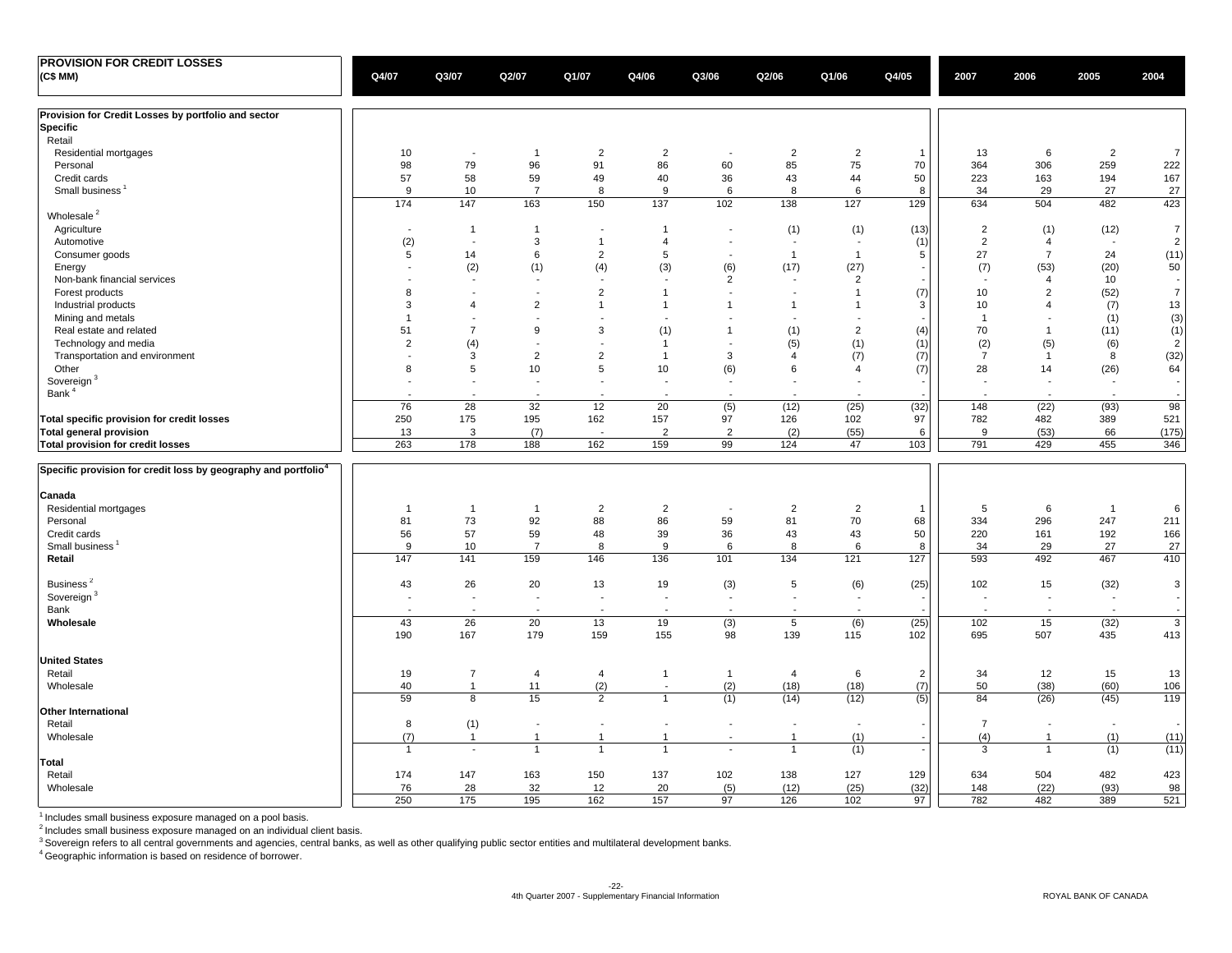| <b>ALLOWANCE FOR CREDIT LOSSES</b>                        |                |                |                          |                |                |                |                |                |                         |                |                          |                |                |
|-----------------------------------------------------------|----------------|----------------|--------------------------|----------------|----------------|----------------|----------------|----------------|-------------------------|----------------|--------------------------|----------------|----------------|
| (C\$ MM)                                                  | Q4/07          | Q3/07          | Q2/07                    | Q1/07          | Q4/06          | Q3/06          | Q2/06          | Q1/06          | Q4/05                   | 2007           | 2006                     | 2005           | 2004           |
|                                                           |                |                |                          |                |                |                |                |                |                         |                |                          |                |                |
|                                                           |                |                |                          |                |                |                |                |                |                         |                |                          |                |                |
| Allowance for credit losses (ACL) by portfolio and sector |                |                |                          |                |                |                |                |                |                         |                |                          |                |                |
| <b>Specific</b>                                           |                |                |                          |                |                |                |                |                |                         |                |                          |                |                |
| Retail                                                    |                |                |                          |                |                |                |                |                |                         |                |                          |                |                |
| Residential mortgages                                     | 23             | 13             | 14                       | 14             | 13             | 11             | 13             | 12             | 10                      | 23             | 13                       | 10             | 13             |
| Personal                                                  | 96             | 103            | 103                      | 106            | 101            | 102            | 115            | 117            | 115                     | 96             | 101                      | 115            | 125            |
| Small business <sup>1</sup>                               | 9              | 8              | 8                        | 11             | 9              | 8              | 8              | $\overline{7}$ | 8                       | 9              | 9                        | 8              | 6              |
|                                                           | 128            | 124            | 125                      | 131            | 123            | 121            | 136            | 136            | 133                     | 128            | 123                      | 133            | 144            |
| Wholesale <sup>2</sup>                                    |                |                |                          |                |                |                |                |                |                         |                |                          |                |                |
| Agriculture                                               | 9              | 9              | 8                        | 8              | 9              | 11             | 10             | 10             | 15                      | 9              | 9                        | 15             | 28             |
| Automotive                                                | $\overline{2}$ | 6              | $\overline{7}$           | 6              | 5              | 3              | $\overline{4}$ | 3              | $\overline{\mathbf{3}}$ | $\overline{2}$ | 5                        | 3              | $\overline{4}$ |
|                                                           |                |                |                          |                |                |                |                |                |                         |                |                          |                |                |
| Consumer goods                                            | 45             | 45             | 37                       | 32             | 35             | 32             | 37             | 37             | 34                      | 45             | 35                       | 34             | 18             |
| Energy                                                    | $\overline{1}$ | $\overline{4}$ | $\overline{4}$           | $\overline{4}$ | 5              | 6              | 8              | 9              | 9                       | $\overline{1}$ | 5                        | 9              | 53             |
| Non-bank financial services                               | 20             | 23             | 25                       | 25             | 24             | 24             | 24             | 25             | 24                      | 20             | 24                       | 24             | 14             |
| Forest products                                           | 10             | 3              | $\overline{4}$           | $\overline{4}$ | $\overline{2}$ | 5              | $\overline{7}$ | 6              | 6                       | 10             | $\overline{2}$           | 6              | 63             |
| Industrial products                                       | $\mathbf{Q}$   | 12             | 10                       | 8              | 8              | 9              | $\mathbf{R}$   | $\mathsf g$    | $\overline{7}$          | 9              | 8                        | $\overline{7}$ | $27\,$         |
| Mining and metals                                         | $\overline{1}$ | $\overline{1}$ | $\overline{1}$           | $\overline{1}$ | $\overline{1}$ | $\overline{1}$ | $\overline{1}$ | $\overline{1}$ |                         | $\overline{1}$ | $\mathbf{1}$             |                | $\overline{4}$ |
| Real estate and related                                   | 66             | 20             | 17                       | 14             | 11             | 11             | 13             | 14             | 16                      | 66             | 11                       | 16             | 28             |
| Technology and media                                      | 5              | 6              | $\overline{7}$           | 5              | 5              | $\overline{7}$ | $\overline{7}$ | 8              | 8                       | 5              | 5                        | 8              | 14             |
| Transportation and environment                            | $\overline{7}$ | 14             | 11                       | 10             | $\overline{7}$ | $\overline{7}$ | 6              | $\overline{4}$ | 5                       | $\overline{7}$ | $\overline{7}$           | 5              | 15             |
| Other                                                     | 48             | 32             | 36                       | 33             | 28             | 25             | 25             | 23             | 22                      | 48             | 28                       | 22             | 75             |
| Sovereign                                                 |                |                |                          |                |                | ÷,             |                |                |                         |                |                          |                |                |
|                                                           |                |                |                          |                |                |                |                |                |                         |                |                          |                |                |
| Bank                                                      |                |                |                          |                |                |                |                |                |                         |                |                          |                |                |
|                                                           | 223            | 175            | 167                      | 150            | 140            | 141            | 150            | 149            | 149                     | 223            | 140                      | 149            | 343            |
| Genera                                                    | 1,221          | 1,230          | 1,234                    | 1,253          | 1,223          | 1,223          | 1,219          | 1,224          | 1,286                   | 1,221          | 1,223                    | 1,286          | 1,227          |
| Total                                                     | 1,572          | 1,529          | 1,526                    | 1,534          | 1,486          | 1,485          | 1,505          | 1,509          | 1,568                   | 1,572          | 1,486                    | 1,568          | 1,714          |
|                                                           |                |                |                          |                |                |                |                |                |                         |                |                          |                |                |
| Allowance for credit loss by geography and portfolio      |                |                |                          |                |                |                |                |                |                         |                |                          |                |                |
| <b>Specific</b>                                           |                |                |                          |                |                |                |                |                |                         |                |                          |                |                |
| Canada                                                    |                |                |                          |                |                |                |                |                |                         |                |                          |                |                |
| Residential mortgages                                     | 13             | 12             | 12                       | 12             | 11             | 9              | 11             | $10$           | 9                       | 13             | 11                       | $\overline{9}$ | 11             |
| Personal                                                  | 79             | 86             | 86                       | 89             | 88             | 88             | 102            | 102            | 101                     | 79             | 88                       | 101            | 108            |
| Small business                                            | 9              | 8              | 8                        | 11             | 9              | 8              | 8              | $\overline{7}$ | 8                       | 9              | 9                        | 8              |                |
|                                                           |                |                |                          |                |                |                |                |                |                         |                |                          |                | 6              |
| Retail                                                    | 101            | 106            | 106                      | 112            | 108            | 105            | 121            | 119            | 118                     | 101            | 108                      | 118            | 125            |
|                                                           |                |                |                          |                |                |                |                |                |                         |                |                          |                |                |
| Business <sup>2</sup>                                     | 153            | 140            | 130                      | 119            | 112            | 106            | 112            | 114            | 112                     | 153            | 112                      | 112            | 202            |
| Sovereign                                                 |                |                | $\overline{\phantom{a}}$ |                |                | Ĭ.             |                |                |                         |                | $\overline{\phantom{a}}$ |                |                |
| Bank                                                      |                |                |                          |                |                |                |                |                |                         |                |                          |                |                |
| Wholesale                                                 | 153            | 140            | 130                      | 119            | 112            | 106            | 112            | 114            | 112                     | 153            | 112                      | 112            | 202            |
|                                                           | 254            | 246            | 236                      | 231            | 220            | 211            | 233            | 233            | 230                     | 254            | 220                      | 230            | 327            |
| <b>United States</b>                                      |                |                |                          |                |                |                |                |                |                         |                |                          |                |                |
| Retail                                                    | 14             | $\overline{4}$ | $\overline{4}$           | 3              | 3              | 3              | 3              | $\overline{4}$ | $\overline{3}$          | 14             | 3                        | 3              | 5              |
| Wholesale                                                 | 54             | 18             | 20                       | 13             | 12             | 19             | 20             | 18             | 18                      | 54             | 12                       | 18             | 118            |
|                                                           | 68             | 22             | 24                       | 16             | 15             | 22             | 23             | 22             | 21                      | 68             | 15                       | 21             | 123            |
|                                                           |                |                |                          |                |                |                |                |                |                         |                |                          |                |                |
| <b>Other International</b>                                |                |                |                          | 16             |                |                |                | 13             | 12                      | 13             |                          |                |                |
| Retail                                                    | 13             | 14             | 15                       |                | 12             | 13             | 12             |                |                         |                | 12                       | 12             | 14             |
| Wholesale                                                 | 16             | 17             | 17                       | 18             | 16             | 16             | 18             | 17             | 19                      | 16             | 16                       | 19             | 23             |
|                                                           | 29             | 31             | 32                       | 34             | 28             | 29             | 30             | 30             | 31                      | 29             | 28                       | 31             | 37             |
| Total                                                     |                |                |                          |                |                |                |                |                |                         |                |                          |                |                |
| <b>Specific</b>                                           |                |                |                          |                |                |                |                |                |                         |                |                          |                |                |
| Retail                                                    | 128            | 124            | 125                      | 131            | 123            | 121            | 136            | 136            | 133                     | 128            | 123                      | 133            | 144            |
| Wholesale                                                 | 223            | 175            | 167                      | 150            | 140            | 141            | 150            | 149            | 149                     | 223            | 140                      | 149            | 343            |
| General                                                   | 1,221          | 1,230          | 1,234                    | 1,253          | 1,223          | 1,223          | 1,219          | 1,224          | 1,286                   | 1,221          | 1,223                    | 1,286          | 1,227          |
| <b>Total Allowance for Credit Loss by Geographies</b>     | 1,572          | 1,529          | 1,526                    | 1,534          | 1,486          | 1,485          | 1,505          | 1,509          | 1,568                   | 1,572          | 1,486                    | 1,568          | 1,714          |
|                                                           |                |                |                          |                |                |                |                |                |                         |                |                          |                |                |
| Allowance for credit losses by type                       |                |                |                          |                |                |                |                |                |                         |                |                          |                |                |
| Allowance for loan losses                                 | 1,493          | 1,449          | 1,446                    | 1,455          | 1,409          | 1,415          | 1,435          | 1,439          | 1,498                   | 1,493          | 1,409                    | 1,498          | 1,644          |
| Allowance for off-balance sheet items                     | 79             | 80             | 80                       | 79             | 77             | 70             | 70             | 70             | 70                      | 79             | 77                       | 70             | 70             |
| Total                                                     | 1,572          | 1,529          | 1,526                    | 1,534          | 1,486          | 1,485          | 1,505          | 1,509          | 1,568                   | 1,572          | 1,486                    | 1,568          | 1,714          |
|                                                           |                |                |                          |                |                |                |                |                |                         |                |                          |                |                |
| Changes in the allowance for credit losses                |                |                |                          |                |                |                |                |                |                         |                |                          |                |                |
| Balance at beginning of period                            | 1,529          | 1,526          | 1,534                    | 1,486          | 1,485          | 1,505          | 1,509          | 1,568          | 1,639                   | 1,486          | 1,568                    | 1,714          | 2,164          |
| Provision for credit losses                               | 263            | 178            | 188                      | 162            | 159            | 99             | 124            | 47             | 103                     | 791            | 429                      | 455            | 346            |
| Write-offs                                                | (235)          | (214)          | (224)                    | (195)          | (202)          | (160)          | (187)          | (164)          | (228)                   | (868)          | (713)                    | (770)          | (1,001)        |
| Recoveries                                                | 39             | 46             | 40                       | 45             | 46             | 36             | 62             | 61             | 49                      | 170            | 205                      | 174            | 216            |
| Adjustments on acquisition <sup>5</sup>                   |                |                |                          | 21             |                |                |                |                |                         | 21             |                          |                | 6              |
| Other adjustments <sup>6</sup>                            | (24)           | (7)            | (12)                     | 15             | (2)            | 5              | (3)            | (3)            | 5                       | (28)           | (3)                      | (5)            | (17)           |
| Balance at end of period                                  | 1.572          | 1,529          | 1,526                    | 1,534          | 1,486          | 1,485          | 1,505          | 1.509          | 1,568                   | 1.572          | 1,486                    | 1,568          | 1,714          |

1 Includes small business exposure managed on a pool basis.

<sup>2</sup> Includes small business exposure managed on an individual client basis.

3 Sovereign refers to all central governments and agencies, central banks, as well as other qualifying public sector entities and multilateral development banks.

<sup>4</sup> Geographic information is based on residence of borrower.<br><sup>5</sup> Adjustment amounts include: Flag Bank \$21 million in Q1/07; Provident Financial Group Inc. \$6 million in 2004.

6 Other adjustments include primarily foreign exchange translations on non-Canadian dollar denominated ACL.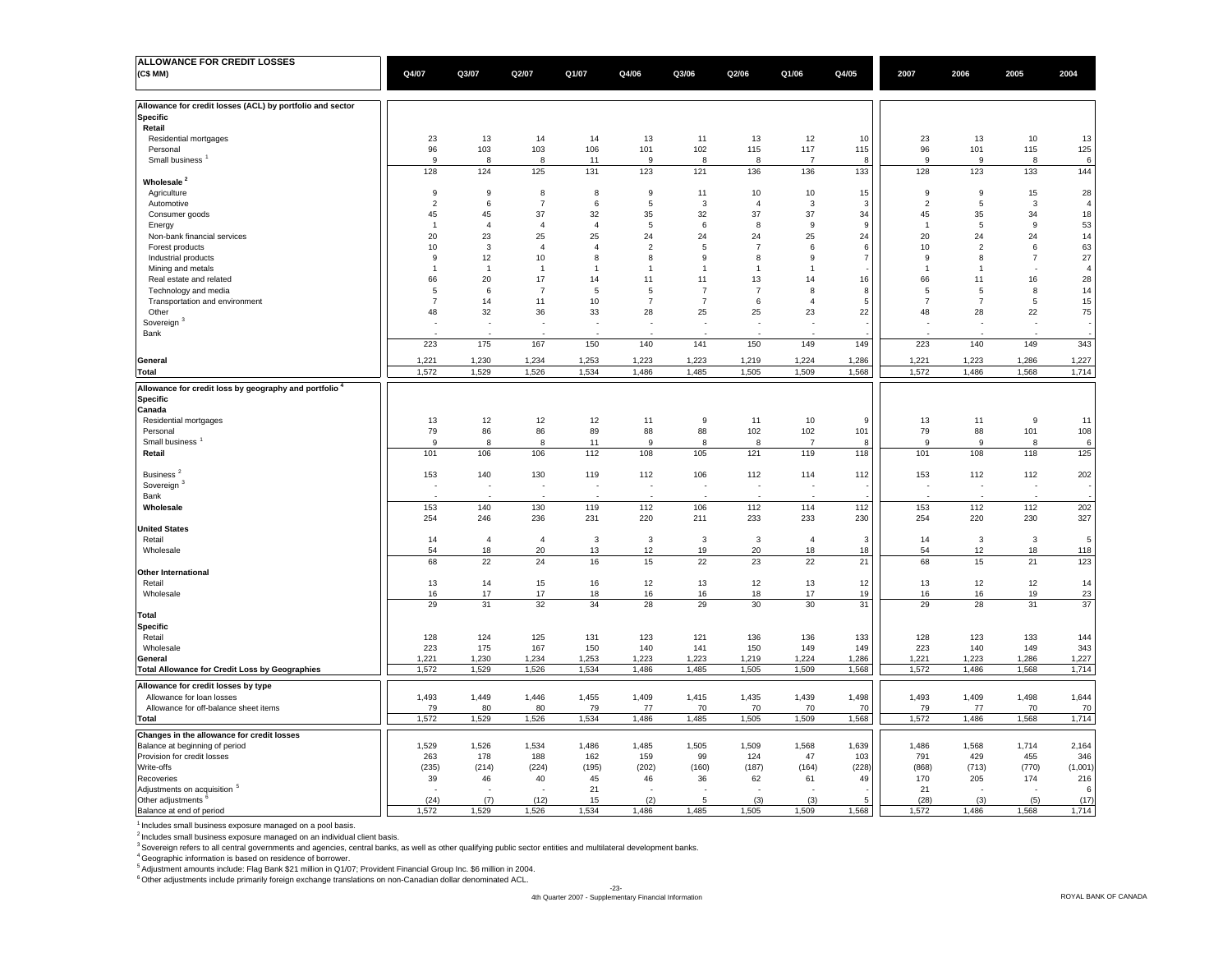| <b>CREDIT QUALITY RATIOS</b><br>(C\$ MM)                         | Q4/07          | Q3/07          | Q2/07          | Q1/07          | Q4/06          | Q3/06          | Q2/06               | Q1/06          | Q4/05               | 2007           | 2006           | 2005           | 2004           |
|------------------------------------------------------------------|----------------|----------------|----------------|----------------|----------------|----------------|---------------------|----------------|---------------------|----------------|----------------|----------------|----------------|
| <b>Diversification ratios</b>                                    |                |                |                |                |                |                |                     |                |                     |                |                |                |                |
| Portfolio as a % of Total Loans and Acceptances                  |                |                |                |                |                |                |                     |                |                     |                |                |                |                |
| Retail<br>Wholesale                                              | 67%<br>33%     | 68%<br>32%     | 67%<br>33%     | 67%<br>33%     | 69%<br>31%     | 69%<br>31%     | 69%<br>31%          | 70%<br>30%     | 70%<br>30%          | 67%<br>33%     | 69%<br>31%     | 70%<br>30%     | 71%<br>29%     |
| Canada                                                           | 86%            | 86%            | 83%            | 84%            | 86%            | 87%            | 87%                 | 87%            | 87%                 | 86%            | 86%            | 87%            | 87%            |
| U.S.<br>Other International                                      | 10%<br>4%      | 10%<br>4%      | 11%<br>6%      | 11%<br>5%      | 10%<br>4%      | 10%<br>3%      | 10%<br>3%           | 10%<br>3%      | 10%<br>3%           | 10%<br>4%      | 10%<br>4%      | 10%<br>3%      | 10%<br>3%      |
| <b>Condition ratios</b>                                          |                |                |                |                |                |                |                     |                |                     |                |                |                |                |
| Gross Impaired Loans (GILs) as a % of Loans and Acceptances      | 0.45%          | 0.39%          | 0.37%          | 0.38%          | 0.38%          | 0.37%          | 0.38%               | 0.40%          | 0.39%               | 0.45%          | 0.38%          | 0.39%          | 0.70%          |
| Retail                                                           | 0.25%          | 0.23%          | 0.25%          | 0.26%          | 0.25%          | 0.24%          | 0.27%               | 0.28%          | 0.24%               | 0.25%          | 0.25%          | 0.24%          | 0.29%          |
| Wholesale                                                        | 0.88%          | 0.71%          | 0.63%          | 0.63%          | 0.66%          | 0.66%          | 0.63%               | 0.67%          | 0.74%               | 0.88%          | 0.66%          | 0.74%          | 1.73%          |
| Canada                                                           | 0.32%          | 0.32%          | 0.33%          | 0.33%          | 0.31%          | 0.29%          | 0.29%               | 0.30%          | 0.29%               | 0.32%          | 0.31%          | 0.29%          | 0.51%          |
| U.S.<br>Other International                                      | 1.46%<br>0.72% | 0.76%<br>0.74% | 0.58%<br>0.84% | 0.64%<br>0.76% | 0.77%<br>0.87% | 0.84%<br>1.00% | 0.92%<br>1.10%      | 0.94%<br>1.16% | 0.94%<br>1.58%      | 1.46%<br>0.72% | 0.77%<br>0.87% | 0.94%<br>1.58% | 2.01%<br>1.86% |
| Net Impaired Loans (NILs) as a % of Loans and Acceptances        | 0.31%          | 0.26%          | 0.25%          | 0.26%          | 0.26%          | 0.25%          | 0.24%               | 0.25%          | 0.25%               | 0.31%          | 0.26%          | 0.25%          | 0.43%          |
| Retail                                                           | 0.17%          | 0.16%          | 0.17%          | 0.18%          | 0.17%          | 0.16%          | 0.18%               | 0.18%          | 0.15%               | 0.17%          | 0.17%          | 0.15%          | 0.18%          |
| Wholesale                                                        | 0.61%          | 0.49%          | 0.41%          | 0.43%          | 0.46%          | 0.44%          | 0.40%               | 0.43%          | 0.49%               | 0.61%          | 0.46%          | 0.49%          | 1.06%          |
| Canada                                                           | 0.21%          | 0.20%          | 0.21%          | 0.21%          | 0.20%          | 0.17%          | 0.16%               | 0.17%          | 0.16%               | 0.21%          | 0.20%          | 0.16%          | 0.29%          |
| U.S.                                                             | 1.20%          | 0.68%          | 0.49%          | 0.58%          | 0.70%          | 0.74%          | 0.80%               | 0.84%          | 0.84%               | 1.20%          | 0.70%          | 0.84%          | 1.35%          |
| Other International                                              | 0.43%          | 0.44%          | 0.50%          | 0.45%          | 0.56%          | 0.62%          | 0.68%               | 0.73%          | 0.98%               | 0.43%          | 0.56%          | 0.98%          | 1.17%          |
| PCL as a % of Average Net Loans and Acceptances                  | 0.43%          | 0.30%          | 0.33%          | 0.29%          | 0.29%          | 0.19%          | 0.25%               | 0.09%          | 0.21%               | 0.34%          | 0.21%          | 0.24%          | 0.20%          |
| Specific PCL as a % of Average Net Loans and Acceptances         | 0.41%<br>0.39% | 0.29%<br>0.36% | 0.35%<br>0.43% | 0.29%          | 0.29%          | 0.18%<br>0.28% | 0.26%               | 0.20%<br>0.36% | 0.20%               | 0.33%<br>0.39% | 0.23%<br>0.35% | 0.21%<br>0.36% | 0.30%<br>0.35% |
| Retail<br>Wholesale                                              | 0.44%          | 0.15%          | 0.18%          | 0.39%<br>0.07% | 0.36%<br>0.12% | (0.03)%        | 0.40%<br>$(0.08)\%$ | (0.17)%        | 0.37%<br>$(0.23)\%$ | 0.21%          | (0.04)%        | (0.18)%        | 0.19%          |
| <b>Coverage ratios</b>                                           |                |                |                |                |                |                |                     |                |                     |                |                |                |                |
| ACL as a % of Total Loans and Acceptances                        | 0.63%          | 0.63%          | 0.65%          | 0.67%          | 0.68%          | 0.69%          | 0.73%               | 0.75%          | 0.79%               | 0.63%          | 0.68%          | 0.79%          | 0.97%          |
| Specific ACL as a % of Total Loans and Acceptances               |                |                |                |                |                |                |                     |                |                     |                |                |                |                |
| Retail                                                           | 0.05%          | 0.05%          | 0.05%          | 0.06%          | 0.06%          | 0.06%          | 0.07%               | 0.07%          | 0.07%               | 0.05%          | 0.06%          | 0.07%          | 0.08%          |
| Wholesale                                                        | 0.09%          | 0.07%          | 0.07%          | 0.07%          | 0.06%          | 0.07%          | 0.07%               | 0.07%          | 0.08%               | 0.09%          | 0.06%          | 0.08%          | 0.19%          |
| Specific ACL as a % of GIL                                       |                |                |                |                |                |                |                     |                |                     |                |                |                |                |
| Retail                                                           | 30.62%         | 32.12%         | 31.81%         | 32.43%         | 32.11%         | 34.28%         | 35.14%              | 35.14%         | 39.12%              | 30.62%         | 32.11%         | 39.12%         | 39.13%         |
| Wholesale                                                        | 30.89%         | 31.59%         | 34.36%         | 31.78%         | 31.04%         | 32.19%         | 36.95%              | 36.08%         | 34.33%              | 30.89%         | 31.04%         | 34.33%         | 38.50%         |
| Total Net Write-offs as a % of Average Net Loans and Acceptances | 0.32%          | 0.28%          | 0.33%          | 0.27%          | 0.29%          | 0.24%          | 0.25%               | 0.21%          | 0.37%               | 0.30%          | 0.25%          | 0.32%          | 0.46%          |
| Retail                                                           | 0.38%          | 0.25%          | 0.30%          | 0.27%          | 0.25%          | 0.23%          | 0.28%               | 0.24%          | 0.27%               | 0.40%          | 0.25%          | 0.27%          | 0.27%          |
| Wholesale                                                        | 0.18%          | 0.03%          | 0.02%          | 0.00%          | 0.04%          | 0.01%          | (0.03%)             | (0.03%)        | 0.10%               | 0.09%          | 0.00%          | 0.05%          | 0.18%          |
| Canada                                                           | 0.30%          | 0.27%          | 0.31%          | 0.27%          | 0.27%          | 0.23%          | 0.28%               | 0.24%          | 0.30%               | 0.29%          | 0.25%          | 0.28%          | 0.31%          |
| U.S.                                                             | 0.02%          | 0.02%          | 0.01%          | 0.00%          | 0.01%          | 0.00%          | (0.03%)             | (0.03%)        | 0.06%               | 0.01%          | (0.01)%        | 0.03%          | 0.07%          |
| Other International                                              | 0.00%          | 0.00%          | 0.01%          | 0.00%          | 0.00%          | 0.00%          | 0.00%               | 0.00%          | 0.00%               | $0.00\%$       | 0.00%          | 0.00%          | 0.08%          |

 $1$  A \$52 million transfer of the specific allowance to the general allowance during 2005 decreased this ratio by 0.03%.